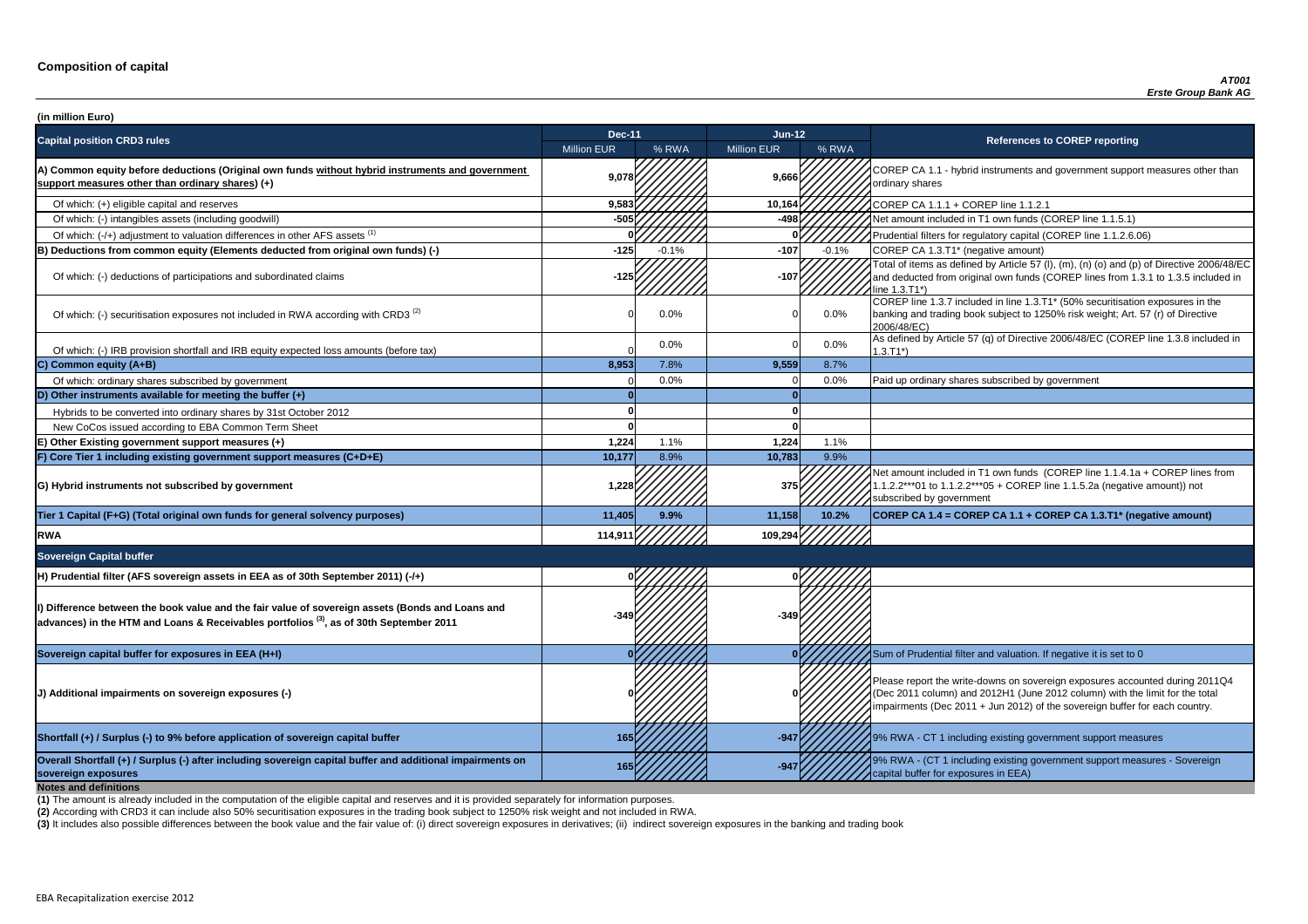### **Composition of RWA**

*AT001 Erste Group Bank AG*

**(in million Euro)**

|                                                  | <b>Dec-11</b> | $Jun-12$ |
|--------------------------------------------------|---------------|----------|
| Total RWA <sup>(1)</sup>                         | 114,911       | 109,294  |
| <b>RWA</b> for credit risk                       | 98,523        | 92,964   |
| <b>RWA Securitisation and re-securitisations</b> | 2,328         | 1,586    |
| <b>RWA Other credit risk</b>                     | 96,194        | 91,378   |
| <b>RWA</b> for market risk                       | 5,179         | 4,420    |
| <b>RWA</b> operational risk                      | 11,210        | 11,910   |
| <b>Transitional floors</b>                       | 0             | 0        |
| <b>RWA Other</b>                                 | 0             | $\Omega$ |

### **Notes and definitions**

**(1)** The RWA calculated according to CRD III can be based on models that have not yet been approved by the National Supervisory Authority.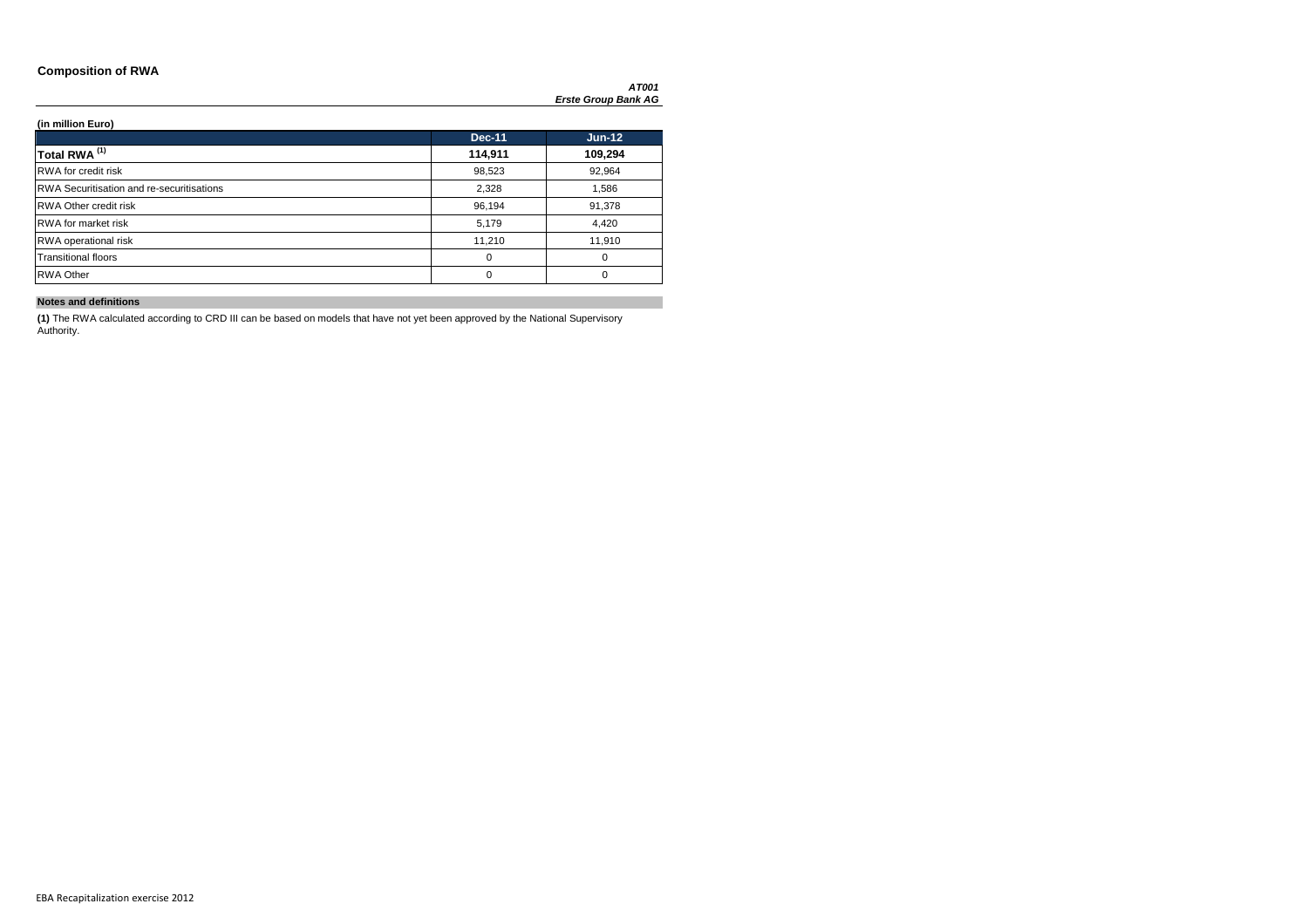#### *Dec-11 AT001 Erste Group Bank AG*

| (in million Euro)               |                |                                  |                                                                                             |                      |                                                                            |                                                                                              |                                                                                                     |                                                                                                                    |                                                                                                                    |                                                                                              |                                                                          |                                                                                                             |                                                                                                         |                                                                           |
|---------------------------------|----------------|----------------------------------|---------------------------------------------------------------------------------------------|----------------------|----------------------------------------------------------------------------|----------------------------------------------------------------------------------------------|-----------------------------------------------------------------------------------------------------|--------------------------------------------------------------------------------------------------------------------|--------------------------------------------------------------------------------------------------------------------|----------------------------------------------------------------------------------------------|--------------------------------------------------------------------------|-------------------------------------------------------------------------------------------------------------|---------------------------------------------------------------------------------------------------------|---------------------------------------------------------------------------|
| <b>Residual Maturity</b>        |                |                                  | <b>GROSS DIRECT LONG EXPOSURES</b><br>(accounting value gross of provisions) <sup>(1)</sup> |                      | other counterparties only where there is maturity matching) <sup>(1)</sup> | <b>NET DIRECT POSITIONS</b>                                                                  | (gross of provisions and write-off exposures (long) net of cash short position of sovereign debt to | <b>DIRECT SOVEREIGN</b><br><b>EXPOSURES IN</b><br>DERIVATIVES <sup>(1)</sup>                                       | <b>INDIRECT SOVEREIGN</b><br><b>EXPOSURES<sup>(3)</sup></b><br>(on and off balance sheet)                          | <b>Memo Item</b>                                                                             | Provisions and<br>write-off on                                           | <b>Prudential filter</b><br>AFS sovereign assets                                                            | Reserve<br>AFS sovereign assets                                                                         | Fair value of Cash<br>flow and fair value                                 |
|                                 | <b>Country</b> |                                  | of which: loans and<br>advances in the HTM<br>and Loans and<br>receivables portfolios       |                      | of which: Available for<br>sale financial assets<br>(AFS)                  | of which: Financial<br>assets designated at fair<br>value through profit or<br>loss<br>(FVO) | of which: Financial assets<br>held for trading $(2)$                                                | Net position at fair values<br>(Derivatives with positive fair<br>value + Derivatives with<br>negative fair value) | Net position at fair values<br>(Derivatives with positive fair<br>value + Derivatives with<br>negative fair value) | <b>Nominal Value</b><br>Debt securities<br>in HTM and Loans<br>and Receivables<br>portfolios | Sovereign assets<br>(Ioans, advances<br>and debt<br>securities)<br>$(+)$ | (including the fair<br>value of Cash flow and<br>fair value hedging<br>contracts)<br>$(+/-)$ <sup>(4)</sup> | (gross the fair value of<br>Cash flow and fair<br>value hedging<br>contracts)<br>$(+/-)$ <sup>(4)</sup> | hedging contracts<br>on AFS sovereign<br>assets<br>$(+/-)$ <sup>(4)</sup> |
| $[0 - 3M]$                      |                | 26<br>239                        | 26<br>29                                                                                    | 26                   | $\overline{0}$                                                             | $\Omega$<br>$\Omega$                                                                         | $\overline{0}$                                                                                      | - റ<br>$\Omega$                                                                                                    | $\Omega$<br>$\Omega$                                                                                               | 88                                                                                           | 777777777                                                                | റ<br>$\Omega$                                                                                               | $\overline{0}$<br>$\overline{2}$                                                                        | $\Omega$                                                                  |
| $[3M - 1Y]$<br>$[1Y - 2Y]$      |                | 449                              | 248                                                                                         | 238<br>448           | 119<br>162                                                                 |                                                                                              | $-1$<br>$-1$                                                                                        | -6                                                                                                                 | $\Omega$                                                                                                           | 39                                                                                           |                                                                          | $\Omega$                                                                                                    | -5                                                                                                      | $\Omega$<br>$\Omega$                                                      |
| [2Y - 3Y [                      | Austria        | 393                              | 36                                                                                          | 373                  | 334                                                                        | $\Omega$                                                                                     | $-7$                                                                                                | $\Omega$                                                                                                           | $\Omega$                                                                                                           | $\mathcal{R}$                                                                                |                                                                          | $\cap$                                                                                                      | 12                                                                                                      | - 0                                                                       |
| $[3Y - 5Y]$                     |                | 864                              | 115                                                                                         | 863                  | 630                                                                        | $\Omega$                                                                                     | $\overline{7}$                                                                                      | $-1$                                                                                                               | $\Omega$                                                                                                           | 109                                                                                          | HHHA<br>HHHHA                                                            | $\Omega$                                                                                                    | 19                                                                                                      | $-1$                                                                      |
| $\sqrt{5Y - 10Y}$               |                | 2,871                            | 404                                                                                         | 2,806                | 1,921                                                                      | $\overline{2}$<br>$\cap$                                                                     | 24<br>$\overline{7}$                                                                                | $-18$<br>$\cap$                                                                                                    | $\Omega$<br>$\Omega$                                                                                               | 442                                                                                          |                                                                          | $\cap$<br>$\cap$                                                                                            | 40                                                                                                      | $-53$                                                                     |
| [10Y - more [<br>Total          |                | 2,468<br>7,310                   | 1,965<br>2,822                                                                              | 2,468<br>7,222       | 471<br>3,638                                                               |                                                                                              | 30                                                                                                  | $-25$                                                                                                              |                                                                                                                    | 23<br>703                                                                                    |                                                                          | $\Omega$                                                                                                    | 15<br>94                                                                                                | $-44$<br>$-97$                                                            |
| $[0 - 3M]$                      |                | $\Omega$                         | $\overline{0}$                                                                              | $\Omega$             | $\overline{0}$                                                             | $\Omega$                                                                                     | $\overline{0}$                                                                                      | $\cap$                                                                                                             | $\Omega$                                                                                                           | $\cap$                                                                                       |                                                                          | $\cap$                                                                                                      | $\overline{0}$                                                                                          | $\Omega$                                                                  |
| $[3M - 1Y]$                     |                | 22                               | $\overline{0}$                                                                              | 22                   | $\overline{0}$                                                             | $\Omega$                                                                                     | $\overline{0}$                                                                                      | $\Omega$                                                                                                           | $\Omega$                                                                                                           | റ                                                                                            |                                                                          | $\Omega$                                                                                                    | $\overline{0}$                                                                                          | $\Omega$                                                                  |
| $[1Y - 2Y]$                     |                | $\Omega$<br>$\mathcal{R}$        | $\overline{0}$<br>$\Omega$                                                                  | $\Omega$             | $\Omega$<br>$\mathbf{3}$                                                   | $\Omega$<br>$\Omega$                                                                         | $\overline{0}$<br>$\overline{0}$                                                                    | $\Omega$<br>$\Omega$                                                                                               | $\Omega$<br>$\Omega$                                                                                               | $\cap$                                                                                       |                                                                          | $\Omega$<br>$\Omega$                                                                                        | $\overline{0}$<br>$\overline{0}$                                                                        | $\Omega$<br>$\Omega$                                                      |
| $[2Y - 3Y]$<br>$[3Y - 5Y]$      | Belgium        | 55                               | $\Omega$                                                                                    | 55                   | 55                                                                         | $\Omega$                                                                                     | $\Omega$                                                                                            | $\cap$                                                                                                             | $-1$                                                                                                               |                                                                                              |                                                                          | $\Omega$                                                                                                    | $-3$                                                                                                    | $-2$                                                                      |
| $[5Y - 10Y]$                    |                | $\circ$                          | $\cap$                                                                                      | $\Omega$             | $\alpha$                                                                   |                                                                                              | $\Omega$                                                                                            | $\Omega$                                                                                                           | $\Omega$                                                                                                           |                                                                                              |                                                                          | $\cap$                                                                                                      | $\Omega$                                                                                                | $\Omega$                                                                  |
| [10Y - more [                   |                |                                  | $\cap$                                                                                      |                      |                                                                            | $\cap$                                                                                       | $\Omega$                                                                                            | $\cap$                                                                                                             | $\Omega$                                                                                                           |                                                                                              | <u> ///////////</u>                                                      | $\cap$                                                                                                      | $\Omega$                                                                                                | $\Omega$                                                                  |
| <b>Total</b>                    |                | 91<br>$\Omega$                   | $\overline{0}$<br>$\Omega$                                                                  | 91<br>$\cap$         | 69<br>$\Omega$                                                             | $\Omega$<br>$\cap$                                                                           | $\Omega$                                                                                            | - 0<br>$\Omega$                                                                                                    | $-1$<br>$\Omega$                                                                                                   | $\Omega$<br>$\cap$                                                                           |                                                                          | $\Omega$<br>$\cap$                                                                                          | $-3$<br>$\Omega$                                                                                        | $-2$<br>$\Omega$                                                          |
| $[0 - 3M]$<br>$[3M - 1Y]$       |                | $\Omega$                         | $\cap$                                                                                      | $\cap$               | $\Omega$                                                                   | $\cap$                                                                                       | $\Omega$                                                                                            | $\cap$                                                                                                             | $\Omega$                                                                                                           | $\cap$                                                                                       |                                                                          | $\cap$                                                                                                      | $\Omega$                                                                                                | $\Omega$                                                                  |
| $[1Y - 2Y]$                     |                |                                  |                                                                                             |                      |                                                                            | $\cap$                                                                                       | $\overline{0}$                                                                                      | $\Omega$                                                                                                           | $\Omega$                                                                                                           | $\Omega$                                                                                     |                                                                          | $\Omega$                                                                                                    | $\Omega$                                                                                                | $\Omega$                                                                  |
| $[2Y - 3Y]$                     | Bulgaria       | $\Omega$                         | $\cap$                                                                                      | $\Omega$             | $\Omega$                                                                   | $\cap$                                                                                       | $\Omega$                                                                                            | $\cap$                                                                                                             | $\Omega$                                                                                                           | $\Omega$                                                                                     | УННА                                                                     | $\Omega$                                                                                                    | $\overline{0}$                                                                                          | $\Omega$                                                                  |
| $[3Y - 5Y]$<br>$[5Y - 10Y]$     |                | $\Omega$                         |                                                                                             | $\Omega$             | $\Omega$                                                                   | $\Omega$                                                                                     | $\Omega$                                                                                            | $\Omega$                                                                                                           | $\Omega$                                                                                                           | $\Omega$                                                                                     |                                                                          | $\Omega$                                                                                                    | $\overline{0}$                                                                                          |                                                                           |
| [10Y - more [                   |                | $\Omega$                         | $\Omega$                                                                                    | $\Omega$             | $\Omega$                                                                   | $\Omega$                                                                                     | $\Omega$                                                                                            | $\Omega$                                                                                                           | $\Omega$                                                                                                           | $\cap$                                                                                       | HHHH                                                                     | $\Omega$                                                                                                    | $\overline{0}$                                                                                          | $\Omega$                                                                  |
| <b>Total</b>                    |                |                                  | $\overline{2}$                                                                              |                      | -2                                                                         |                                                                                              | $\overline{0}$                                                                                      |                                                                                                                    |                                                                                                                    | $\Omega$                                                                                     |                                                                          | $\Omega$                                                                                                    | $\Omega$                                                                                                |                                                                           |
| $[0 - 3M]$                      |                | 15                               | $\Omega$                                                                                    | 15                   | -5                                                                         | $\Omega$                                                                                     | $\Omega$                                                                                            | $\cap$                                                                                                             | $\Omega$                                                                                                           | 10 <sup>°</sup>                                                                              |                                                                          | $\cap$                                                                                                      | $\overline{0}$                                                                                          | ∩                                                                         |
| $\sqrt{3M} - 1Y$<br>$[1Y - 2Y]$ |                | $\overline{0}$<br>$\overline{0}$ | $\Omega$<br>$\Omega$                                                                        | $\Omega$<br>$\Omega$ | $\Omega$<br>$\Omega$                                                       | $\Omega$<br>$\Omega$                                                                         | $\Omega$<br>$\overline{0}$                                                                          | $\Omega$<br>$\Omega$                                                                                               | $\Omega$<br>$\Omega$                                                                                               | $\Omega$<br>$\Omega$                                                                         | <i>V7777777</i> ,                                                        | - 0<br>- 0                                                                                                  | $\Omega$<br>$\overline{0}$                                                                              | $\Omega$<br>$\Omega$                                                      |
| $[2Y - 3Y]$                     |                | $\overline{0}$                   | $\Omega$                                                                                    | $\Omega$             | $\Omega$                                                                   | $\Omega$                                                                                     | $\Omega$                                                                                            | $\Omega$                                                                                                           | $\Omega$                                                                                                           | $\Omega$                                                                                     |                                                                          | $\Omega$                                                                                                    | $\overline{0}$                                                                                          | $\Omega$                                                                  |
| $[3Y - 5Y]$                     | Cyprus         | $\Omega$                         | $\Omega$                                                                                    | $\Omega$             | $\Omega$                                                                   | $\Omega$                                                                                     | $\overline{0}$                                                                                      | - 0                                                                                                                | $\Omega$                                                                                                           | - 0                                                                                          |                                                                          | $\Omega$                                                                                                    | $\overline{0}$                                                                                          | $\Omega$                                                                  |
| $[5Y - 10Y]$                    |                | $\Omega$                         | $\Omega$                                                                                    | $\Omega$             | $\Omega$                                                                   | $\Omega$                                                                                     | $\Omega$                                                                                            | $\Omega$                                                                                                           | $\Omega$                                                                                                           | $\cap$                                                                                       |                                                                          | $\Omega$                                                                                                    | $\overline{0}$                                                                                          | $\Omega$                                                                  |
| [10Y - more [<br><b>Total</b>   |                | $\Omega$<br>15                   | $\Omega$<br>$\overline{0}$                                                                  | $\Omega$<br>15       | $\Omega$                                                                   | $\cap$                                                                                       | $\Omega$<br>$\Omega$                                                                                | $\cap$                                                                                                             | $\Omega$                                                                                                           | $\cap$<br>10                                                                                 | <u> //////////</u>                                                       | $\cap$<br>$\Omega$                                                                                          | $\Omega$                                                                                                | $\cap$                                                                    |
| $[0 - 3M]$                      |                | 776                              | $\overline{4}$                                                                              | 776                  | $\overline{0}$                                                             | $\Omega$                                                                                     | 385                                                                                                 | $\Omega$                                                                                                           | $\Omega$                                                                                                           | 450                                                                                          |                                                                          | $\Omega$                                                                                                    | $\overline{0}$                                                                                          | $\Omega$                                                                  |
| $[3M - 1Y]$                     |                | 1,824                            | 23                                                                                          | 1,824                | $\overline{0}$                                                             | $\Omega$                                                                                     | 808                                                                                                 | $\Omega$                                                                                                           | $\Omega$                                                                                                           | 933                                                                                          |                                                                          | $\Omega$                                                                                                    |                                                                                                         | $\Omega$                                                                  |
| $[1Y - 2Y]$                     |                | 858                              | 33                                                                                          | 858                  | 16                                                                         | 16                                                                                           | 30                                                                                                  | - 0                                                                                                                | $\Omega$<br>$\Omega$                                                                                               | 752                                                                                          |                                                                          | $\Omega$<br>$\Omega$                                                                                        | $\overline{0}$                                                                                          | $\Omega$<br>$\Omega$                                                      |
| [2Y - 3Y [<br>$[3Y - 5Y]$       | Czech Republic | 413<br>804                       | 39<br>82                                                                                    | 413<br>804           | 181<br>76                                                                  | 30                                                                                           | 79<br>63                                                                                            | 79<br>$\Omega$                                                                                                     | $\Omega$                                                                                                           | 188<br>526                                                                                   |                                                                          | $\Omega$                                                                                                    | $-1$<br>$-5$                                                                                            | $\Omega$                                                                  |
| $[5Y - 10Y]$                    |                | 2,021                            | 226                                                                                         | 2,015                | 25                                                                         | $\overline{4}$                                                                               | 168                                                                                                 | $-14$                                                                                                              | $\Omega$                                                                                                           | 1,656                                                                                        |                                                                          | ∩                                                                                                           | $-1$                                                                                                    |                                                                           |
| [10Y - more [                   |                | 1,641                            | 251                                                                                         | 1,640                | 58                                                                         | 61                                                                                           | $\overline{2}$                                                                                      | $\Omega$                                                                                                           | $\Omega$                                                                                                           | 1,354                                                                                        | <u>VIIIIIII)</u>                                                         | $\cap$                                                                                                      | $-4$                                                                                                    |                                                                           |
| <b>Total</b>                    |                | 8,337                            | 658                                                                                         | 8,330                | 355                                                                        | 113<br>$\Omega$                                                                              | 1,534                                                                                               | 65<br>$\Omega$                                                                                                     | $\Omega$<br>$\Omega$                                                                                               | 5,857<br>$\cap$                                                                              |                                                                          | $\Omega$<br>$\Omega$                                                                                        | $-10$<br>$\Omega$                                                                                       | $\Omega$                                                                  |
| $[0 - 3M]$<br>$[3M - 1Y]$       |                | - റ<br>$\Omega$                  | $\Omega$<br>$\Omega$                                                                        | $\Omega$<br>$\Omega$ | $\Omega$<br>$\Omega$                                                       | $\Omega$                                                                                     | $\overline{0}$<br>$\overline{0}$                                                                    | $\Omega$                                                                                                           | $\Omega$                                                                                                           | $\Omega$                                                                                     | 77777777<br>777777777                                                    | $\Omega$                                                                                                    | $\overline{0}$                                                                                          | $\Omega$                                                                  |
| $[1Y - 2Y]$                     |                | $\Omega$                         | $\Omega$                                                                                    | $\Omega$             | $\Omega$                                                                   | $\Omega$                                                                                     | $\overline{0}$                                                                                      | $\Omega$                                                                                                           | $\Omega$                                                                                                           | $\cap$                                                                                       | <u>VIII</u> IIII                                                         | $\Omega$                                                                                                    | $\overline{0}$                                                                                          | $\Omega$                                                                  |
| $[2Y - 3Y]$                     | Denmark        | $\Omega$                         | $\Omega$                                                                                    | $\Omega$             | $\Omega$                                                                   | $\Omega$                                                                                     | $\overline{0}$                                                                                      | $\Omega$                                                                                                           | $\Omega$                                                                                                           | $\Omega$                                                                                     | UMM.                                                                     | $\Omega$                                                                                                    | $\overline{0}$                                                                                          | $\Omega$                                                                  |
| $[3Y - 5Y]$<br>$[5Y - 10Y]$     |                | $\Omega$<br>$\Omega$             | $\Omega$<br>$\Omega$                                                                        | $\Omega$<br>$\Omega$ | $\Omega$<br>$\Omega$                                                       | $\Omega$<br>$\Omega$                                                                         | $\Omega$<br>$\Omega$                                                                                | $\Omega$<br>$\Omega$                                                                                               | $\Omega$<br>$\Omega$                                                                                               | $\Omega$<br>$\Omega$                                                                         | 777777777                                                                | $\Omega$<br>$\Omega$                                                                                        | $\overline{0}$<br>$\overline{0}$                                                                        | $\Omega$<br>$\Omega$                                                      |
| [10Y - more [                   |                | $\Omega$                         | $\Omega$                                                                                    | $\Omega$             | $\Omega$                                                                   | $\Omega$                                                                                     | $\Omega$                                                                                            | $\Omega$                                                                                                           | $\Omega$                                                                                                           | $\cap$                                                                                       | <u>777777777</u>                                                         | $\Omega$                                                                                                    | $\overline{0}$                                                                                          | $\Omega$                                                                  |
| <b>Total</b>                    |                | $\Omega$                         | $\overline{0}$                                                                              |                      | $\Omega$                                                                   | $\Omega$                                                                                     | $\overline{0}$                                                                                      |                                                                                                                    | $\Omega$                                                                                                           | $\Omega$                                                                                     |                                                                          | $\Omega$                                                                                                    | $\overline{0}$                                                                                          | $\Omega$                                                                  |
| $[0 - 3M]$                      |                | $\Omega$                         | $\Omega$                                                                                    | $\Omega$             | $\Omega$                                                                   | $\cap$                                                                                       | $\Omega$                                                                                            | - 0                                                                                                                | $\mathbf{0}$                                                                                                       | $\Omega$                                                                                     | 7777.                                                                    | $\Omega$                                                                                                    | $\overline{0}$                                                                                          |                                                                           |
| $\sqrt{3M} - 1Y$<br>$[1Y - 2Y]$ |                | - 0                              | $\Omega$<br>$\Omega$                                                                        | $\Omega$<br>$\Omega$ | $\Omega$<br>$\Omega$                                                       | ∩<br>$\Omega$                                                                                | $\Omega$<br>$\Omega$                                                                                | $\Omega$<br>$\Omega$                                                                                               | $\Omega$<br>$\Omega$                                                                                               |                                                                                              | 77777777                                                                 | $\Omega$<br>$\Omega$                                                                                        | $\Omega$<br>$\Omega$                                                                                    | $\Omega$                                                                  |
| $[2Y - 3Y]$                     |                | $\overline{0}$<br>- 0            | $\Omega$                                                                                    | $\Omega$             | $\Omega$                                                                   | $\Omega$                                                                                     | $\Omega$                                                                                            | $\Omega$                                                                                                           | $\Omega$                                                                                                           |                                                                                              |                                                                          | - 0                                                                                                         | $\Omega$                                                                                                | $\Omega$                                                                  |
| $[3Y - 5Y]$                     | Estonia        | $\Omega$                         | $\Omega$                                                                                    | $\Omega$             | $\Omega$                                                                   | $\Omega$                                                                                     | $\Omega$                                                                                            | $\Omega$                                                                                                           | $\Omega$                                                                                                           | $\Omega$                                                                                     |                                                                          | $\Omega$                                                                                                    | $\overline{0}$                                                                                          | $\Omega$                                                                  |
| [5Y - 10Y]                      |                | - റ                              | $\Omega$                                                                                    | $\Omega$             | $\Omega$                                                                   | $\Omega$                                                                                     | $\Omega$                                                                                            | $\Omega$                                                                                                           | $\Omega$                                                                                                           | $\cap$                                                                                       |                                                                          | $\Omega$                                                                                                    | $\Omega$                                                                                                | $\Omega$                                                                  |
| [10Y - more [<br><b>Total</b>   |                | - റ                              | $\Omega$<br>$\Omega$                                                                        | $\Omega$             | $\Omega$                                                                   | $\Omega$                                                                                     | $\Omega$                                                                                            | $\cap$                                                                                                             | $\Omega$                                                                                                           | $\Omega$                                                                                     | <u>77777777</u>                                                          | $\Omega$                                                                                                    | $\Omega$                                                                                                | $\Omega$                                                                  |
| $[0 - 3M]$                      |                | $\Omega$                         | $\cap$                                                                                      | $\cap$               | $\Omega$                                                                   |                                                                                              | $\Omega$                                                                                            |                                                                                                                    | $\Omega$                                                                                                           |                                                                                              | VIIIIIIII                                                                |                                                                                                             | $\Omega$                                                                                                |                                                                           |
| $[3M - 1Y]$                     |                | $\overline{0}$                   | $\overline{0}$                                                                              | $\Omega$             | $\overline{0}$                                                             | $\Omega$                                                                                     | $\Omega$                                                                                            | $\Omega$                                                                                                           | $\overline{0}$                                                                                                     | - 0                                                                                          | <b>SANARIA</b>                                                           | $\overline{0}$                                                                                              | $\overline{0}$                                                                                          | - 0                                                                       |
| $[1Y - 2Y]$                     |                |                                  | $\overline{0}$                                                                              |                      | $\overline{\mathbf{1}}$                                                    | $\Omega$                                                                                     | $\overline{0}$                                                                                      | $\Omega$                                                                                                           | $\overline{0}$                                                                                                     | $\Omega$                                                                                     |                                                                          | $\Omega$                                                                                                    | $\overline{0}$                                                                                          | $\Omega$                                                                  |
| [2Y - 3Y [<br>$[3Y - 5Y]$       | Finland        | - 2                              | $\Omega$<br>$\Omega$                                                                        | $\overline{2}$       | $\overline{\mathbf{1}}$<br>$\overline{2}$                                  | $\Omega$<br>$\Omega$                                                                         | $\overline{0}$<br>$\overline{0}$                                                                    | - 0<br>- 0                                                                                                         | $\Omega$<br>$\Omega$                                                                                               | . റ<br>$\Omega$                                                                              |                                                                          | $\Omega$<br>$\Omega$                                                                                        | $\overline{0}$<br>$\overline{0}$                                                                        | $\Omega$<br>$\Omega$                                                      |
| $[5Y - 10Y]$                    |                | 59                               | $\Omega$                                                                                    | 59                   | $\mathsf{Q}$                                                               | $\Omega$                                                                                     | $\Omega$                                                                                            | $\Omega$                                                                                                           | $\Omega$                                                                                                           | 50                                                                                           |                                                                          | $\cap$                                                                                                      | $\Omega$                                                                                                | $\Omega$                                                                  |
| [10Y - more [                   |                | 13                               | $\Omega$                                                                                    | 13                   | 13 <sup>°</sup>                                                            | $\Omega$                                                                                     | $\Omega$                                                                                            | $\Omega$                                                                                                           | $\Omega$                                                                                                           | $\Omega$                                                                                     |                                                                          |                                                                                                             | $\Omega$                                                                                                | $-2$                                                                      |
| <b>Total</b>                    |                | 76                               | $\overline{0}$                                                                              | 76                   | $\overline{26}$                                                            | $\Omega$                                                                                     | $\Omega$                                                                                            |                                                                                                                    |                                                                                                                    | 50                                                                                           |                                                                          |                                                                                                             | $\Omega$                                                                                                | $-2$                                                                      |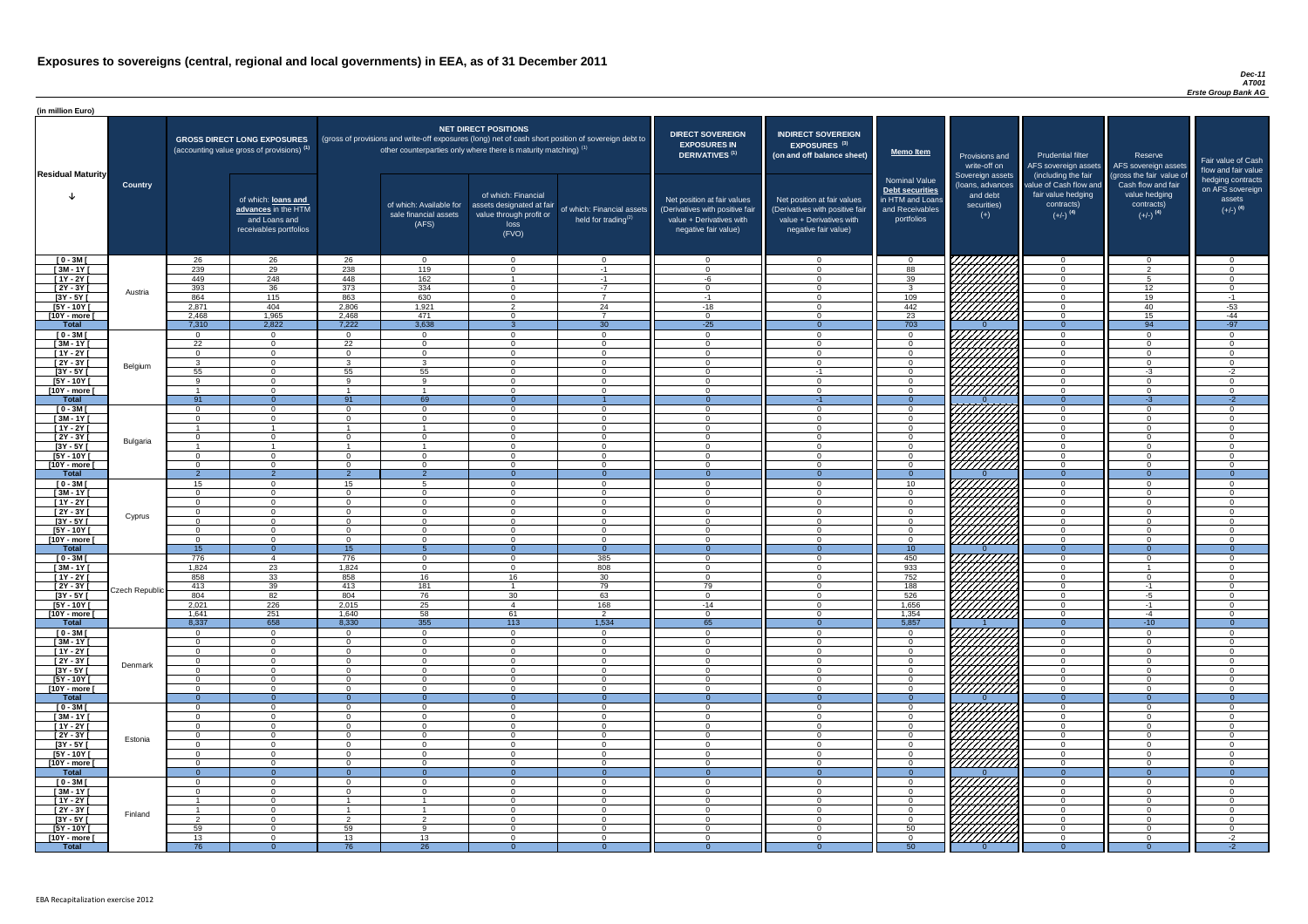#### *Dec-11 AT001 Erste Group Bank AG*

| (in million Euro)             |                       |                                  |                                                                                             |                      |                                                                                                                                                                                   |                                                                                              |                                                      |                                                                                                                    |                                                                                                                    |                                                                                              |                                                                          |                                                                                                             |                                                                                                         |                                                                           |
|-------------------------------|-----------------------|----------------------------------|---------------------------------------------------------------------------------------------|----------------------|-----------------------------------------------------------------------------------------------------------------------------------------------------------------------------------|----------------------------------------------------------------------------------------------|------------------------------------------------------|--------------------------------------------------------------------------------------------------------------------|--------------------------------------------------------------------------------------------------------------------|----------------------------------------------------------------------------------------------|--------------------------------------------------------------------------|-------------------------------------------------------------------------------------------------------------|---------------------------------------------------------------------------------------------------------|---------------------------------------------------------------------------|
| <b>Residual Maturity</b>      |                       |                                  | <b>GROSS DIRECT LONG EXPOSURES</b><br>(accounting value gross of provisions) <sup>(1)</sup> |                      | (gross of provisions and write-off exposures (long) net of cash short position of sovereign debt to<br>other counterparties only where there is maturity matching) <sup>(1)</sup> | <b>NET DIRECT POSITIONS</b>                                                                  |                                                      | <b>DIRECT SOVEREIGN</b><br><b>EXPOSURES IN</b><br>DERIVATIVES <sup>(1)</sup>                                       | <b>INDIRECT SOVEREIGN</b><br><b>EXPOSURES<sup>(3)</sup></b><br>(on and off balance sheet)                          | <b>Memo Item</b>                                                                             | Provisions and<br>write-off on                                           | <b>Prudential filter</b><br>AFS sovereign assets                                                            | Reserve<br>AFS sovereign assets                                                                         | Fair value of Cash<br>flow and fair value                                 |
|                               | <b>Country</b>        |                                  | of which: loans and<br>advances in the HTM<br>and Loans and<br>receivables portfolios       |                      | of which: Available for<br>sale financial assets<br>(AFS)                                                                                                                         | of which: Financial<br>assets designated at fair<br>value through profit or<br>loss<br>(FVO) | of which: Financial assets<br>held for trading $(2)$ | Net position at fair values<br>(Derivatives with positive fair<br>value + Derivatives with<br>negative fair value) | Net position at fair values<br>(Derivatives with positive fair<br>value + Derivatives with<br>negative fair value) | <b>Nominal Value</b><br>Debt securities<br>in HTM and Loans<br>and Receivables<br>portfolios | Sovereign assets<br>(Ioans, advances<br>and debt<br>securities)<br>$(+)$ | (including the fair<br>value of Cash flow and<br>fair value hedging<br>contracts)<br>$(+/-)$ <sup>(4)</sup> | (gross the fair value of<br>Cash flow and fair<br>value hedging<br>contracts)<br>$(+/-)$ <sup>(4)</sup> | hedging contracts<br>on AFS sovereign<br>assets<br>$(+/-)$ <sup>(4)</sup> |
| $[0 - 3M]$                    |                       |                                  | $\overline{0}$                                                                              |                      | - 1                                                                                                                                                                               | $\Omega$                                                                                     | $\overline{0}$                                       | $\Omega$                                                                                                           | $\Omega$                                                                                                           | - 0                                                                                          | 7777777777                                                               | $\overline{0}$                                                                                              | $\overline{0}$                                                                                          | $\overline{0}$                                                            |
| $[3M - 1Y]$<br>$[1Y - 2Y]$    |                       | $\Omega$                         | $\Omega$<br>$\Omega$                                                                        | $\cap$               | $\Omega$                                                                                                                                                                          | $\cap$<br>$\cap$                                                                             | $\Omega$<br>$\overline{0}$                           | $\cap$<br>$\Omega$                                                                                                 | $\Omega$<br>$\Omega$                                                                                               | $\cap$<br>$\cap$                                                                             | 77777777                                                                 | $\cap$<br>$\Omega$                                                                                          | $\Omega$<br>$\Omega$                                                                                    | $\Omega$<br>$\Omega$                                                      |
| $[2Y - 3Y]$                   |                       | $\overline{7}$                   | $\overline{0}$                                                                              | $\overline{7}$       | 6                                                                                                                                                                                 | $\cap$                                                                                       | $\overline{0}$                                       | $\Omega$                                                                                                           | $\Omega$                                                                                                           | $\Omega$                                                                                     |                                                                          | $\overline{0}$                                                                                              | $\overline{0}$                                                                                          | $\Omega$                                                                  |
| $[3Y - 5Y]$                   | France                | 13                               | $\Omega$                                                                                    | 13                   | 11                                                                                                                                                                                |                                                                                              | $\Omega$                                             | $\Omega$                                                                                                           | $\Omega$                                                                                                           | $\Omega$                                                                                     |                                                                          | $\Omega$                                                                                                    | $\Omega$                                                                                                | $\Omega$                                                                  |
| $[5Y - 10Y]$                  |                       | 75                               | $\overline{0}$                                                                              | 75                   | 74                                                                                                                                                                                | $\Omega$                                                                                     |                                                      | $\Omega$                                                                                                           | $\Omega$                                                                                                           | $\Omega$                                                                                     | ШШШ<br>ШШШ                                                               | $\Omega$                                                                                                    | $\Omega$                                                                                                | $\Omega$                                                                  |
| [10Y - more [                 |                       | - 5                              | $\overline{0}$                                                                              | - 5                  | $\overline{4}$<br>98                                                                                                                                                              | $\Omega$                                                                                     |                                                      | $\Omega$                                                                                                           | $\Omega$                                                                                                           | $\Omega$                                                                                     |                                                                          | $\overline{0}$<br>$\overline{0}$                                                                            | $\overline{0}$                                                                                          | $\overline{0}$                                                            |
| <b>Total</b><br>$[0 - 3M]$    |                       | 102<br>151                       | $\overline{0}$<br>$\overline{0}$                                                            | 102<br>151           | 149                                                                                                                                                                               | $\Omega$                                                                                     | $\overline{2}$<br>$\overline{0}$                     | $\Omega$                                                                                                           | $-1$<br>$\Omega$                                                                                                   | $\Omega$                                                                                     |                                                                          | $\cap$                                                                                                      | $\overline{0}$                                                                                          | $\Omega$<br>$\Omega$                                                      |
| $[3M - 1Y]$                   |                       | -6                               | $\overline{0}$                                                                              | 6                    | 5                                                                                                                                                                                 | $\Omega$                                                                                     | $\overline{0}$                                       | - 0                                                                                                                | $\Omega$                                                                                                           | $\cap$                                                                                       |                                                                          | $\Omega$                                                                                                    | $\overline{0}$                                                                                          | $\Omega$                                                                  |
| $[1Y - 2Y]$                   |                       | 30                               |                                                                                             | 30                   | 28                                                                                                                                                                                | $\Omega$                                                                                     | $\overline{0}$                                       | $\Omega$                                                                                                           | $\Omega$                                                                                                           | $\cap$                                                                                       | ШШ                                                                       | $\Omega$                                                                                                    | $\overline{0}$                                                                                          | $\Omega$                                                                  |
| [2Y - 3Y [                    | Germany               | 29                               | $\overline{2}$                                                                              | 29                   | 15                                                                                                                                                                                | $\Omega$                                                                                     | 11                                                   | $\cap$                                                                                                             | $\Omega$                                                                                                           | $\cap$                                                                                       |                                                                          | $\Omega$                                                                                                    | $\Omega$                                                                                                | $\Omega$                                                                  |
| $[3Y - 5Y]$                   |                       | 302                              | $\overline{4}$                                                                              | 297                  | 174                                                                                                                                                                               | $\Omega$                                                                                     | 108                                                  | $-1$                                                                                                               | $\Omega$                                                                                                           | 10 <sup>1</sup>                                                                              |                                                                          | $\Omega$                                                                                                    | 5                                                                                                       | $-1$                                                                      |
| $[5Y - 10Y]$<br>[10Y - more [ |                       | 525<br>19                        | $\Omega$<br>$\Omega$                                                                        | 525<br>19            | 365<br>17                                                                                                                                                                         | $\Omega$<br>$\cap$                                                                           | 150<br>$\overline{2}$                                | $\Omega$<br>$\cap$                                                                                                 | $\Omega$<br>$\cap$                                                                                                 | $\cap$<br>$\cap$                                                                             | HMM.                                                                     | $\cap$<br>$\Omega$                                                                                          | 12<br>$\overline{0}$                                                                                    | $-4$<br>$\Omega$                                                          |
| <b>Total</b>                  |                       | 1,062                            | -8                                                                                          | 1,057                | 754                                                                                                                                                                               | $\Omega$                                                                                     | 272                                                  | $-1$                                                                                                               | $\Omega$                                                                                                           | $\overline{11}$                                                                              |                                                                          | $\Omega$                                                                                                    | $\overline{18}$                                                                                         | $-5$                                                                      |
| $[0 - 3M]$                    |                       | $\Omega$                         | $\Omega$                                                                                    | $\Omega$             | $\Omega$                                                                                                                                                                          | $\cap$                                                                                       | $\overline{0}$                                       | $\cap$                                                                                                             | $\Omega$                                                                                                           | $\cap$                                                                                       |                                                                          | $\cap$                                                                                                      | $\Omega$                                                                                                | $\Omega$                                                                  |
| $[3M - 1Y]$                   |                       | $\Omega$                         | $\Omega$                                                                                    | $\Omega$             | $\Omega$                                                                                                                                                                          | $\cap$                                                                                       | $\Omega$                                             | $\Omega$                                                                                                           | $\Omega$                                                                                                           | $\Omega$                                                                                     |                                                                          | $\Omega$                                                                                                    | $\Omega$                                                                                                | $\Omega$                                                                  |
| $\boxed{1Y - 2Y}$             |                       |                                  | $\Omega$<br>$\Omega$                                                                        |                      | $\mathcal{D}$                                                                                                                                                                     | $\cap$                                                                                       | $\Omega$<br>$\cap$                                   | $\cap$                                                                                                             | $\Omega$<br>14                                                                                                     | $\Omega$<br>10                                                                               | <i>УННН</i> А                                                            | $\Omega$                                                                                                    | $\Omega$<br>$\Omega$                                                                                    | $\Omega$                                                                  |
| $[2Y - 3Y]$<br>$[3Y - 5Y]$    | Greece <sup>(5)</sup> |                                  |                                                                                             |                      |                                                                                                                                                                                   |                                                                                              |                                                      |                                                                                                                    | -h                                                                                                                 |                                                                                              |                                                                          |                                                                                                             |                                                                                                         |                                                                           |
| $[5Y - 10Y]$                  |                       | - Q                              |                                                                                             | $\Omega$             |                                                                                                                                                                                   |                                                                                              | $\Omega$                                             |                                                                                                                    | $\Omega$                                                                                                           |                                                                                              | <i>UMMI</i>                                                              |                                                                                                             | $\Omega$                                                                                                |                                                                           |
| [10Y - more [                 |                       | - 0                              |                                                                                             | $\Omega$             | $\Omega$                                                                                                                                                                          |                                                                                              | $\Omega$                                             |                                                                                                                    | $\Omega$                                                                                                           |                                                                                              | ///////////                                                              | $\cap$                                                                                                      | $\Omega$                                                                                                |                                                                           |
| <b>Total</b>                  |                       | 19                               | $\Omega$                                                                                    | 19                   |                                                                                                                                                                                   |                                                                                              | $\Omega$                                             |                                                                                                                    |                                                                                                                    | 11 <sup>1</sup>                                                                              |                                                                          | $\Omega$                                                                                                    | $\Omega$                                                                                                | $\Omega$                                                                  |
| $[0 - 3M]$<br>$[3M - 1Y]$     |                       | 20<br>257                        | 16<br>24                                                                                    | 20<br>257            | $\Omega$<br>$\Omega$                                                                                                                                                              | $\Omega$<br>115                                                                              | 87                                                   | $\Omega$<br>$\Omega$                                                                                               | $\Omega$<br>$\Omega$                                                                                               | 2<br>104                                                                                     | 7777777<br><u>777777777</u>                                              | $\Omega$<br>$\Omega$                                                                                        | $\Omega$<br>$\Omega$                                                                                    | $\cap$                                                                    |
| $[1Y - 2Y]$                   |                       | 716                              | 108                                                                                         | 716                  | $\Delta$                                                                                                                                                                          | $\Omega$                                                                                     | 16                                                   | $\Omega$                                                                                                           | $\Omega$                                                                                                           | 502                                                                                          |                                                                          | $\Omega$                                                                                                    | $\Omega$                                                                                                | $\Omega$                                                                  |
| $[2Y - 3Y]$                   | Hungary               | 12                               | $\overline{0}$                                                                              | 12                   |                                                                                                                                                                                   | $\Omega$                                                                                     | 11                                                   | $\Omega$                                                                                                           | $\Omega$                                                                                                           | 98                                                                                           | <u>VIIIIIII</u>                                                          | $\Omega$                                                                                                    | $\Omega$                                                                                                | $\cap$                                                                    |
| $[3Y - 5Y]$                   |                       | 334                              | 21                                                                                          | 333                  | $\mathbf{3}$                                                                                                                                                                      | $\Omega$                                                                                     | -5                                                   | $\Omega$                                                                                                           |                                                                                                                    | 228                                                                                          | <u>VIIIIIII</u>                                                          | $\Omega$                                                                                                    | $-1$                                                                                                    | $\Omega$                                                                  |
| $[5Y - 10Y]$<br>[10Y - more [ |                       | 24<br>268                        | -6<br>22                                                                                    | 22<br>268            | $\mathbf{3}$<br>$\overline{0}$                                                                                                                                                    | $\Omega$<br>$\Omega$                                                                         | 11<br>13                                             | $\Omega$<br>- 0                                                                                                    | $\Omega$<br>$\Omega$                                                                                               | 96<br>349                                                                                    | <i>77777777</i><br>///////////                                           | $\Omega$<br>$\overline{0}$                                                                                  | $-1$<br>$\overline{0}$                                                                                  | $\Omega$<br>$\Omega$                                                      |
| <b>Total</b>                  |                       | 1,631                            | 198                                                                                         | 1,627                | 13                                                                                                                                                                                | 115                                                                                          | $144$                                                | - 0                                                                                                                |                                                                                                                    | 1,378                                                                                        | 12 <sup>2</sup>                                                          | $\overline{0}$                                                                                              | $-1$                                                                                                    | $\Omega$                                                                  |
| $[0 - 3M]$                    |                       | $\overline{0}$                   | $\overline{0}$                                                                              | $\overline{0}$       | $\Omega$                                                                                                                                                                          | $\Omega$                                                                                     | $\overline{0}$                                       | $\Omega$                                                                                                           | $\Omega$                                                                                                           | $\Omega$                                                                                     |                                                                          | $\overline{0}$                                                                                              | $\overline{0}$                                                                                          | $\Omega$                                                                  |
| $1$ 3M - 1Y                   |                       | $\overline{0}$                   | $\Omega$                                                                                    | $\Omega$             | $\Omega$                                                                                                                                                                          | $\Omega$                                                                                     | $\Omega$                                             | $\Omega$                                                                                                           | $\Omega$                                                                                                           | $\Omega$                                                                                     | 77777777                                                                 | - 0                                                                                                         | $\overline{0}$                                                                                          | $\Omega$                                                                  |
| $[1Y - 2Y]$<br>$[2Y - 3Y]$    |                       | $\overline{0}$<br>$\overline{0}$ | $\Omega$<br>$\overline{0}$                                                                  | $\Omega$<br>$\Omega$ | $\Omega$<br>$\Omega$                                                                                                                                                              | $\Omega$<br>$\Omega$                                                                         | $\Omega$<br>$\overline{0}$                           | $\Omega$<br>$\Omega$                                                                                               | $\Omega$<br>$\Omega$                                                                                               | $\Omega$<br>- റ                                                                              |                                                                          | $\Omega$<br>- 0                                                                                             | $\overline{0}$<br>$\overline{0}$                                                                        | $\Omega$<br>$\Omega$                                                      |
| $[3Y - 5Y]$                   | Iceland               | $\Omega$                         | $\Omega$                                                                                    | $\Omega$             | $\Omega$                                                                                                                                                                          | - റ                                                                                          | $\Omega$                                             | - റ                                                                                                                | $\Omega$                                                                                                           | - 0                                                                                          | 77777777                                                                 | $\Omega$                                                                                                    | $\overline{0}$                                                                                          | $\Omega$                                                                  |
| $[5Y - 10Y]$                  |                       | $\Omega$                         | $\Omega$                                                                                    | $\Omega$             | $\Omega$                                                                                                                                                                          | $\Omega$                                                                                     | $\Omega$                                             | $\cap$                                                                                                             | $\Omega$                                                                                                           | $\cap$                                                                                       | 7777777                                                                  | $\cap$                                                                                                      | $\Omega$                                                                                                | $\Omega$                                                                  |
| [10Y - more [                 |                       | $\Omega$                         | $\Omega$                                                                                    | - റ                  | $\Omega$                                                                                                                                                                          | - റ                                                                                          | $\Omega$                                             | $\cap$                                                                                                             | $\Omega$                                                                                                           | റ                                                                                            | / <u>////////</u>                                                        | $\Omega$                                                                                                    | $\Omega$                                                                                                | $\Omega$                                                                  |
| <b>Total</b>                  |                       | - റ<br>$\Omega$                  | $\overline{0}$<br>$\Omega$                                                                  | $\Omega$<br>$\Omega$ | - 0<br>$\Omega$                                                                                                                                                                   | $\cap$                                                                                       | $\overline{0}$                                       | $\Omega$                                                                                                           | - 0<br>$\Omega$                                                                                                    | $\Omega$<br>$\cap$                                                                           |                                                                          | $\Omega$<br>$\Omega$                                                                                        | $\overline{0}$                                                                                          | $\overline{0}$<br>$\Omega$                                                |
| $[0 - 3M]$<br>$[3M - 1Y]$     |                       | $\Omega$                         | $\Omega$                                                                                    | $\Omega$             | $\Omega$                                                                                                                                                                          | $\Omega$                                                                                     | $\Omega$<br>$\overline{0}$                           | $\Omega$                                                                                                           | $\Omega$                                                                                                           | റ                                                                                            |                                                                          | $\Omega$                                                                                                    | $\overline{0}$<br>$\overline{0}$                                                                        | $\Omega$                                                                  |
| $[1Y - 2Y]$                   |                       | 14                               | $\Omega$                                                                                    | 14                   | $\Omega$                                                                                                                                                                          | $\Omega$                                                                                     | $\Omega$                                             | $\Omega$                                                                                                           | $\Omega$                                                                                                           | $\Omega$                                                                                     |                                                                          | $\Omega$                                                                                                    | $\overline{0}$                                                                                          | $\Omega$                                                                  |
| $[2Y - 3Y]$                   | Ireland               |                                  | $\Omega$                                                                                    |                      |                                                                                                                                                                                   | $\cap$                                                                                       | $\Omega$                                             | $\Omega$                                                                                                           | $\Omega$                                                                                                           |                                                                                              |                                                                          | $\cap$                                                                                                      | $\Omega$                                                                                                |                                                                           |
| $[3Y - 5Y]$                   |                       | $\Omega$                         | $\Omega$<br>$\cap$                                                                          | $\Omega$             | $\Omega$                                                                                                                                                                          | $\Omega$                                                                                     | $\Omega$                                             | $\cap$                                                                                                             | $\Omega$                                                                                                           |                                                                                              |                                                                          | ∩                                                                                                           | $\Omega$                                                                                                |                                                                           |
| $[5Y - 10Y]$<br>[10Y - more [ |                       | 22<br>$\Omega$                   | $\cap$                                                                                      | 22<br>$\Omega$       | 22<br>$\Omega$                                                                                                                                                                    | $\Omega$<br>$\Omega$                                                                         | $\Omega$<br>$\Omega$                                 | $\Omega$                                                                                                           | $\Omega$<br>$\Omega$                                                                                               |                                                                                              |                                                                          | $\cap$                                                                                                      | $-4$<br>$\Omega$                                                                                        |                                                                           |
| <b>Total</b>                  |                       | 38                               | $\Omega$                                                                                    | 38                   | $\overline{24}$                                                                                                                                                                   | $\Omega$                                                                                     | $\Omega$                                             |                                                                                                                    | $\Omega$                                                                                                           | $\Omega$                                                                                     |                                                                          | $\Omega$                                                                                                    | $-4$                                                                                                    | $\theta$                                                                  |
| $[0 - 3M]$                    |                       | 402                              | $\Omega$                                                                                    | 402                  |                                                                                                                                                                                   | 402                                                                                          | $\Omega$                                             | $\Omega$                                                                                                           | $\Omega$                                                                                                           |                                                                                              | 777777777                                                                | $\cap$                                                                                                      | $\Omega$                                                                                                |                                                                           |
| $[3M - 1Y]$                   |                       | $\Omega$                         | $\Omega$                                                                                    | $\Omega$             | $\Omega$                                                                                                                                                                          | $\Omega$                                                                                     | $\overline{0}$                                       | $\Omega$                                                                                                           | $\Omega$                                                                                                           | $\Omega$                                                                                     | <u> 77777777</u>                                                         | $\Omega$                                                                                                    | $\Omega$                                                                                                | $\Omega$                                                                  |
| $[1Y - 2Y]$<br>$[2Y - 3Y]$    |                       | $\Omega$<br>-4                   | $\Omega$<br>$\Omega$                                                                        | $\Omega$             | $\Omega$<br>$\mathbf{3}$                                                                                                                                                          | $\Omega$<br>$\Omega$                                                                         | $\Omega$<br>$\Omega$                                 | $\Omega$<br>$\Omega$                                                                                               | $\Omega$<br>$\Omega$                                                                                               | $\cap$                                                                                       | //////////                                                               | $\Omega$<br>$\Omega$                                                                                        | $\Omega$<br>$\Omega$                                                                                    | $\Omega$<br>$\Omega$                                                      |
| $[3Y - 5Y]$                   | Italy                 | –                                | $\Omega$                                                                                    | $\overline{ }$       | $\overline{7}$                                                                                                                                                                    | $\Omega$                                                                                     | $\Omega$                                             | $\Omega$                                                                                                           | $\Omega$                                                                                                           | $\Omega$                                                                                     | 777777777                                                                | $\Omega$                                                                                                    | $\overline{0}$                                                                                          | $\Omega$                                                                  |
| $[5Y - 10Y]$                  |                       | 28                               | $\Omega$                                                                                    | 28                   | 27                                                                                                                                                                                | $\Omega$                                                                                     |                                                      | $\Omega$                                                                                                           | $\Omega$                                                                                                           | $\Omega$                                                                                     | 777777777                                                                | $\Omega$                                                                                                    | $-2$                                                                                                    | $\Omega$                                                                  |
| [10Y - more [                 |                       | 39                               | $\Omega$                                                                                    | 39                   | 38                                                                                                                                                                                | $\Omega$                                                                                     |                                                      | $\Omega$                                                                                                           | $\Omega$                                                                                                           | $\cap$                                                                                       | ////////////                                                             | $\Omega$                                                                                                    | $-26$                                                                                                   | $-21$                                                                     |
| <b>Total</b><br>$[0 - 3M]$    |                       | 480<br>$\Omega$                  | $\overline{0}$<br>$\Omega$                                                                  | 480<br>$\Omega$      | 76<br>$\Omega$                                                                                                                                                                    | 402<br>$\Omega$                                                                              | $\overline{2}$<br>$\Omega$                           | $\Omega$                                                                                                           | - 0<br>$\Omega$                                                                                                    | $\Omega$<br>$\Omega$                                                                         | <i>VIIIIIIII</i>                                                         | $\Omega$<br>$\Omega$                                                                                        | $-28$<br>$\Omega$                                                                                       | $-21$                                                                     |
| $[3M-1Y]$                     |                       | $\overline{0}$                   | - 0                                                                                         | $\Omega$             | $\Omega$                                                                                                                                                                          | $\Omega$                                                                                     | $\Omega$                                             | $\Omega$                                                                                                           | $\Omega$                                                                                                           | $\Omega$                                                                                     |                                                                          | - 0                                                                                                         | $\overline{0}$                                                                                          | $\Omega$                                                                  |
| $[1Y - 2Y]$                   |                       | $\overline{0}$                   | $\Omega$                                                                                    | $\Omega$             | $\Omega$                                                                                                                                                                          | $\Omega$                                                                                     | $\overline{0}$                                       | $\Omega$                                                                                                           | $\Omega$                                                                                                           | $\Omega$                                                                                     | HANG SANG                                                                | $\Omega$                                                                                                    | $\overline{0}$                                                                                          | $\Omega$                                                                  |
| [2Y - 3Y [                    | Latvia                | -3                               | $\Omega$                                                                                    | - 3                  | 3                                                                                                                                                                                 | $\Omega$                                                                                     | $\overline{0}$                                       | $\overline{0}$                                                                                                     | $\Omega$                                                                                                           | - 0                                                                                          |                                                                          | $\overline{0}$                                                                                              | $\overline{0}$                                                                                          | $\Omega$                                                                  |
| $[3Y - 5Y]$                   |                       | $\Omega$                         | $\overline{0}$                                                                              | $\overline{0}$       | $\Omega$                                                                                                                                                                          | $\overline{0}$                                                                               | $\overline{0}$                                       | - 0                                                                                                                | $\Omega$                                                                                                           | $\Omega$                                                                                     |                                                                          | $\overline{0}$                                                                                              | $\overline{0}$                                                                                          | - 0                                                                       |
| $[5Y - 10Y]$<br>[10Y - more [ |                       | $\Omega$<br>$\Omega$             | $\Omega$<br>$\overline{0}$                                                                  | $\Omega$<br>$\Omega$ | $\Omega$<br>$\Omega$                                                                                                                                                              | $\Omega$<br>$\overline{0}$                                                                   | $\overline{0}$<br>$\overline{0}$                     | - 0<br>- 0                                                                                                         | $\Omega$<br>$\Omega$                                                                                               | $\Omega$<br>- റ                                                                              |                                                                          | $\Omega$<br>$\overline{0}$                                                                                  | $\overline{0}$<br>$\overline{0}$                                                                        | $\Omega$<br>$\overline{0}$                                                |
| <b>Total</b>                  |                       |                                  | $\Omega$                                                                                    |                      |                                                                                                                                                                                   |                                                                                              |                                                      |                                                                                                                    |                                                                                                                    |                                                                                              |                                                                          |                                                                                                             |                                                                                                         |                                                                           |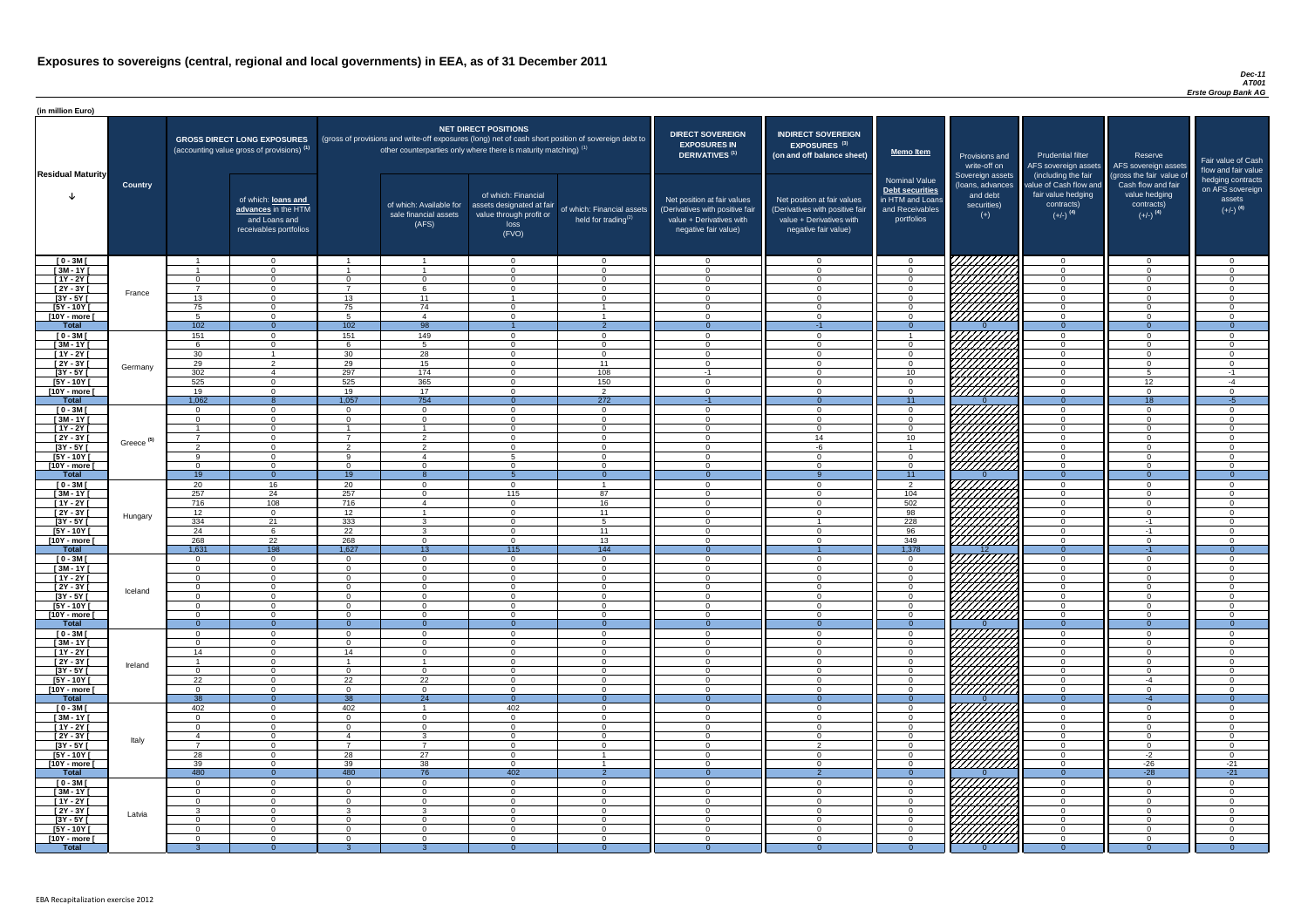#### *Dec-11 AT001 Erste Group Bank AG*

| <b>DIRECT SOVEREIGN</b><br><b>EXPOSURES IN</b><br>DERIVATIVES <sup>(1)</sup><br>Net position at fair values<br>(Derivatives with positive fair<br>value + Derivatives with<br>negative fair value) | <b>INDIRECT SOVEREIGN</b><br><b>EXPOSURES<sup>(3)</sup></b><br>(on and off balance sheet)<br>Net position at fair values<br>(Derivatives with positive fair<br>value + Derivatives with<br>negative fair value) | <b>Memo Item</b><br><b>Nominal Value</b><br>Debt securities<br>in HTM and Loans<br>and Receivables<br>portfolios | Provisions and<br>write-off on<br>Sovereign assets<br>(loans, advances<br>and debt<br>securities)<br>$(+)$ | <b>Prudential filter</b><br>AFS sovereign assets<br>(including the fair<br>value of Cash flow and<br>fair value hedging<br>contracts)<br>$(+/-)$ <sup>(4)</sup> | Reserve<br>AFS sovereign assets<br>(gross the fair value of<br>Cash flow and fair<br>value hedging<br>contracts)<br>$(+/-)$ <sup>(4)</sup> | Fair value of Cash<br>flow and fair value<br>hedging contracts<br>on AFS sovereign<br>assets<br>$(+/-)$ <sup>(4)</sup> |
|----------------------------------------------------------------------------------------------------------------------------------------------------------------------------------------------------|-----------------------------------------------------------------------------------------------------------------------------------------------------------------------------------------------------------------|------------------------------------------------------------------------------------------------------------------|------------------------------------------------------------------------------------------------------------|-----------------------------------------------------------------------------------------------------------------------------------------------------------------|--------------------------------------------------------------------------------------------------------------------------------------------|------------------------------------------------------------------------------------------------------------------------|
|                                                                                                                                                                                                    |                                                                                                                                                                                                                 |                                                                                                                  |                                                                                                            |                                                                                                                                                                 |                                                                                                                                            |                                                                                                                        |
| $\mathbf 0$<br>$\mathbf 0$                                                                                                                                                                         | 0<br>$\pmb{0}$                                                                                                                                                                                                  | $\mathbf 0$<br>$\mathbf 0$                                                                                       |                                                                                                            | $\mathbf 0$<br>$\mathbf 0$                                                                                                                                      | $\mathbf 0$<br>$\mathbf 0$                                                                                                                 | $\mathbf 0$<br>$\mathbf 0$                                                                                             |
| $\mathbf 0$                                                                                                                                                                                        | $\pmb{0}$                                                                                                                                                                                                       | $\mathbf 0$                                                                                                      |                                                                                                            | $\mathbf 0$                                                                                                                                                     | $\mathbf 0$                                                                                                                                | $\mathbf 0$                                                                                                            |
| $\mathbf 0$                                                                                                                                                                                        | $\pmb{0}$                                                                                                                                                                                                       | $\pmb{0}$                                                                                                        |                                                                                                            | $\mathbf 0$                                                                                                                                                     | $\mathbf 0$                                                                                                                                | $\mathbf 0$                                                                                                            |
| $\mathbf 0$                                                                                                                                                                                        | $\mathbf 0$                                                                                                                                                                                                     | $\mathbf 0$                                                                                                      |                                                                                                            | $\mathbf 0$                                                                                                                                                     | $\overline{0}$                                                                                                                             | $\pmb{0}$                                                                                                              |
| $\mathbf 0$                                                                                                                                                                                        | $\mathbf 0$                                                                                                                                                                                                     | $\mathbf 0$                                                                                                      |                                                                                                            | $\mathbf 0$                                                                                                                                                     | $\overline{0}$                                                                                                                             | $\mathbf 0$                                                                                                            |
| $\mathbf 0$<br>$\overline{0}$                                                                                                                                                                      | $\mathbf 0$<br>$\overline{0}$                                                                                                                                                                                   | $\mathbf 0$<br>$\overline{0}$                                                                                    | $\Omega$                                                                                                   | $\mathbf 0$<br>$\overline{0}$                                                                                                                                   | $\mathbf 0$<br>$\overline{0}$                                                                                                              | 0<br>$\overline{0}$                                                                                                    |
| $\mathbf 0$                                                                                                                                                                                        | $\mathbf 0$                                                                                                                                                                                                     | $\mathbf 0$                                                                                                      |                                                                                                            | $\mathbf 0$                                                                                                                                                     | $\mathbf 0$                                                                                                                                | $\mathbf 0$                                                                                                            |
| $\mathbf 0$                                                                                                                                                                                        | $\mathbf 0$                                                                                                                                                                                                     | 26                                                                                                               |                                                                                                            | $\mathbf 0$                                                                                                                                                     | $\mathbf 0$                                                                                                                                | $\mathbf 0$                                                                                                            |
| $\mathbf 0$                                                                                                                                                                                        | $\mathbf 0$                                                                                                                                                                                                     | $\boldsymbol{0}$                                                                                                 |                                                                                                            | $\mathbf 0$                                                                                                                                                     | $\mathbf 0$                                                                                                                                | $\mathbf 0$                                                                                                            |
| $\mathbf 0$                                                                                                                                                                                        | $\mathbf 0$                                                                                                                                                                                                     | $\mathbf 0$                                                                                                      |                                                                                                            | $\mathbf 0$                                                                                                                                                     | $\mathbf 0$                                                                                                                                | $\mathbf 0$                                                                                                            |
| $\mathbf 0$                                                                                                                                                                                        | 0<br>$\mathbf 0$                                                                                                                                                                                                | $\boldsymbol{0}$                                                                                                 |                                                                                                            | $\mathbf 0$<br>$\mathbf 0$                                                                                                                                      | $\overline{0}$<br>$\mathbf 0$                                                                                                              | $\mathbf 0$<br>$\mathbf 0$                                                                                             |
| $\pmb{0}$<br>$\pmb{0}$                                                                                                                                                                             | $\mathbf 0$                                                                                                                                                                                                     | $\pmb{0}$<br>$\mathbf 0$                                                                                         |                                                                                                            | $\mathbf 0$                                                                                                                                                     | $\mathbf 0$                                                                                                                                | $\mathbf 0$                                                                                                            |
| $\overline{0}$                                                                                                                                                                                     | $\overline{0}$                                                                                                                                                                                                  | $\overline{26}$                                                                                                  | $\Omega$                                                                                                   | $\overline{0}$                                                                                                                                                  | $\overline{0}$                                                                                                                             | $\overline{0}$                                                                                                         |
| $\mathbf 0$                                                                                                                                                                                        | $\mathbf 0$                                                                                                                                                                                                     | 0                                                                                                                |                                                                                                            | $\mathbf 0$                                                                                                                                                     | $\mathbf 0$                                                                                                                                | $\mathbf 0$                                                                                                            |
| $\mathbf 0$                                                                                                                                                                                        | $\mathbf 0$                                                                                                                                                                                                     | $\mathbf 0$                                                                                                      |                                                                                                            | $\overline{0}$                                                                                                                                                  | $\overline{0}$                                                                                                                             | $\mathbf 0$                                                                                                            |
| $\mathbf 0$                                                                                                                                                                                        | $\mathbf 0$                                                                                                                                                                                                     | $\mathbf 0$                                                                                                      |                                                                                                            | $\overline{0}$                                                                                                                                                  | $\overline{0}$                                                                                                                             | $\mathbf 0$                                                                                                            |
| $\pmb{0}$<br>$\mathbf{0}$                                                                                                                                                                          | $\pmb{0}$<br>$\Omega$                                                                                                                                                                                           | 0<br>0                                                                                                           |                                                                                                            | $\mathbf 0$<br>$\Omega$                                                                                                                                         | $\pmb{0}$<br>$\Omega$                                                                                                                      | 0<br>$\Omega$                                                                                                          |
| 0                                                                                                                                                                                                  | 0                                                                                                                                                                                                               | 0                                                                                                                |                                                                                                            | 0                                                                                                                                                               | $\overline{2}$                                                                                                                             | 0                                                                                                                      |
| $\mathbf 0$                                                                                                                                                                                        | 0                                                                                                                                                                                                               | 0                                                                                                                |                                                                                                            | 0                                                                                                                                                               | 0                                                                                                                                          | 0                                                                                                                      |
| $\overline{0}$                                                                                                                                                                                     | $\overline{0}$                                                                                                                                                                                                  | $\overline{0}$                                                                                                   | $\overline{0}$                                                                                             | $\overline{0}$                                                                                                                                                  | $\overline{2}$                                                                                                                             | $\overline{0}$                                                                                                         |
| 0                                                                                                                                                                                                  | 0                                                                                                                                                                                                               | $\,0\,$                                                                                                          |                                                                                                            | $\mathbf 0$                                                                                                                                                     | 0                                                                                                                                          | $\mathbf 0$                                                                                                            |
| $\mathbf 0$                                                                                                                                                                                        | 0                                                                                                                                                                                                               | $\pmb{0}$                                                                                                        |                                                                                                            | $\overline{0}$                                                                                                                                                  | $\mathbf 0$                                                                                                                                | $\mathbf 0$                                                                                                            |
| $\mathbf 0$<br>$\mathbf 0$                                                                                                                                                                         | $\mathbf 0$<br>$\mathbf 0$                                                                                                                                                                                      | $\pmb{0}$<br>$\pmb{0}$                                                                                           |                                                                                                            | $\mathbf 0$<br>$\mathbf 0$                                                                                                                                      | $\mathbf 0$<br>$\mathbf 0$                                                                                                                 | $\mathbf 0$<br>$\mathbf 0$                                                                                             |
| $\mathbf 0$                                                                                                                                                                                        | $\mathbf 0$                                                                                                                                                                                                     | $\boldsymbol{0}$                                                                                                 |                                                                                                            | 0                                                                                                                                                               | $\mathbf 0$                                                                                                                                | 0                                                                                                                      |
| 0                                                                                                                                                                                                  | 0                                                                                                                                                                                                               | $\mathbf 0$                                                                                                      |                                                                                                            | $\mathbf 0$                                                                                                                                                     | 0                                                                                                                                          | $\mathbf 0$                                                                                                            |
| $\mathbf 0$                                                                                                                                                                                        | 0                                                                                                                                                                                                               | $\boldsymbol{0}$                                                                                                 |                                                                                                            | $\mathbf 0$                                                                                                                                                     | 0                                                                                                                                          | 0                                                                                                                      |
| $\overline{0}$                                                                                                                                                                                     | $\overline{0}$                                                                                                                                                                                                  | $\boldsymbol{0}$                                                                                                 | $\overline{0}$                                                                                             | $\overline{0}$                                                                                                                                                  | $\overline{0}$                                                                                                                             | $\overline{0}$                                                                                                         |
| 0                                                                                                                                                                                                  | 0                                                                                                                                                                                                               | $\boldsymbol{0}$                                                                                                 |                                                                                                            | 0                                                                                                                                                               | 0                                                                                                                                          | 0                                                                                                                      |
| 0<br>0                                                                                                                                                                                             | 0<br>0                                                                                                                                                                                                          | 0<br>$\boldsymbol{0}$                                                                                            |                                                                                                            | 0<br>0                                                                                                                                                          | 0<br>0                                                                                                                                     | 0<br>0                                                                                                                 |
| 0                                                                                                                                                                                                  | 0                                                                                                                                                                                                               | $\boldsymbol{0}$                                                                                                 |                                                                                                            | $\mathbf 0$                                                                                                                                                     | 0                                                                                                                                          | 0                                                                                                                      |
| 0                                                                                                                                                                                                  | 0                                                                                                                                                                                                               | $\mathbf 0$                                                                                                      |                                                                                                            | $\mathbf 0$                                                                                                                                                     | $\Omega$                                                                                                                                   | 0                                                                                                                      |
| $\mathbf 0$                                                                                                                                                                                        | 0                                                                                                                                                                                                               | $\boldsymbol{0}$                                                                                                 |                                                                                                            | 0                                                                                                                                                               | 0                                                                                                                                          | $-2$                                                                                                                   |
| $\mathbf 0$                                                                                                                                                                                        | 0                                                                                                                                                                                                               | $\pmb{0}$                                                                                                        |                                                                                                            | $\mathbf 0$                                                                                                                                                     | $\mathbf 0$                                                                                                                                | $\mathbf 0$                                                                                                            |
| $\mathbf{0}$<br>$\mathbf 0$                                                                                                                                                                        | $\overline{0}$<br>0                                                                                                                                                                                             | $\overline{0}$<br>0                                                                                              | $\overline{0}$                                                                                             | $\overline{0}$<br>0                                                                                                                                             | 0                                                                                                                                          | $-2$<br>0                                                                                                              |
| $\mathbf 0$                                                                                                                                                                                        | $\mathbf 0$                                                                                                                                                                                                     | $\pmb{0}$                                                                                                        |                                                                                                            | $\overline{0}$                                                                                                                                                  | $\overline{0}$                                                                                                                             | $\mathbf 0$                                                                                                            |
| 0                                                                                                                                                                                                  | $\mathbf 0$                                                                                                                                                                                                     | $\mathbf 0$                                                                                                      |                                                                                                            | $\overline{0}$                                                                                                                                                  | $\overline{0}$                                                                                                                             | 0                                                                                                                      |
| $\mathbf 0$                                                                                                                                                                                        | 0                                                                                                                                                                                                               | $\pmb{0}$                                                                                                        |                                                                                                            | $\overline{0}$                                                                                                                                                  | $\mathbf 0$                                                                                                                                | 0                                                                                                                      |
| $\mathbf 0$                                                                                                                                                                                        | $\mathbf 0$                                                                                                                                                                                                     | $\pmb{0}$                                                                                                        |                                                                                                            | $\mathbf 0$                                                                                                                                                     | $\mathbf 0$                                                                                                                                | $\pmb{0}$                                                                                                              |
| $\mathbf 0$                                                                                                                                                                                        | $\mathbf 0$                                                                                                                                                                                                     | $\pmb{0}$                                                                                                        |                                                                                                            | $\mathbf 0$                                                                                                                                                     | $\mathbf 0$                                                                                                                                | 0                                                                                                                      |
| $\mathbf 0$<br>$\overline{0}$                                                                                                                                                                      | 0<br>$\overline{0}$                                                                                                                                                                                             | $\pmb{0}$<br>$\overline{0}$                                                                                      | $\overline{0}$                                                                                             | $\mathbf 0$<br>$\overline{0}$                                                                                                                                   | $\overline{0}$<br>$\overline{0}$                                                                                                           | $\mathbf 0$<br>$\overline{0}$                                                                                          |
| $\mathbf 0$                                                                                                                                                                                        | 0                                                                                                                                                                                                               | 40                                                                                                               |                                                                                                            | $\mathbf 0$                                                                                                                                                     | 0                                                                                                                                          | 0                                                                                                                      |
| 0                                                                                                                                                                                                  | 0                                                                                                                                                                                                               | $\mathbf 0$                                                                                                      |                                                                                                            | 0                                                                                                                                                               | 0                                                                                                                                          | $\mathbf 0$                                                                                                            |
| $\mathbf 0$                                                                                                                                                                                        | $\mathbf 0$                                                                                                                                                                                                     | $\overline{25}$                                                                                                  |                                                                                                            | $\mathbf 0$                                                                                                                                                     | $\mathbf 0$                                                                                                                                | $\mathbf 0$                                                                                                            |
| $\mathbf 0$                                                                                                                                                                                        | $\mathbf 0$                                                                                                                                                                                                     | $\overline{11}$                                                                                                  |                                                                                                            | $\mathbf 0$                                                                                                                                                     | $\mathbf 0$                                                                                                                                | $\mathbf 0$                                                                                                            |
| $\mathbf 0$                                                                                                                                                                                        | $\mathbf 0$                                                                                                                                                                                                     | $\sqrt{5}$                                                                                                       |                                                                                                            | 0                                                                                                                                                               | $\mathbf 0$                                                                                                                                | 0                                                                                                                      |
| $\mathbf 0$<br>$\mathbf 0$                                                                                                                                                                         | $\mathbf 0$<br>0                                                                                                                                                                                                | 80<br>10                                                                                                         |                                                                                                            | $\overline{0}$<br>$\mathbf 0$                                                                                                                                   | $-2$<br>$\mathbf 0$                                                                                                                        | $\mathbf 0$<br>0                                                                                                       |
| $\mathbf{0}$                                                                                                                                                                                       | $\mathbf{0}$                                                                                                                                                                                                    | 171                                                                                                              | $\overline{0}$                                                                                             | $\overline{0}$                                                                                                                                                  | $-2$                                                                                                                                       | $\mathbf 0$                                                                                                            |
| 0                                                                                                                                                                                                  | 0                                                                                                                                                                                                               | $\mathbf 0$                                                                                                      |                                                                                                            | 0                                                                                                                                                               | 0                                                                                                                                          | 0                                                                                                                      |
| 0                                                                                                                                                                                                  | $\pmb{0}$                                                                                                                                                                                                       | $\pmb{0}$                                                                                                        | 777777777                                                                                                  | $\mathsf 0$                                                                                                                                                     | $\overline{0}$                                                                                                                             | $\mathbf 0$                                                                                                            |
| $\mathbf 0$                                                                                                                                                                                        | $\mathbf 0$                                                                                                                                                                                                     | $\mathbf 0$                                                                                                      |                                                                                                            | $\mathbf 0$                                                                                                                                                     | $\overline{0}$                                                                                                                             | $\mathbf 0$                                                                                                            |
| $\mathbf 0$                                                                                                                                                                                        | $\overline{2}$                                                                                                                                                                                                  | $\mathbf 0$                                                                                                      |                                                                                                            | $\mathbf 0$                                                                                                                                                     | $\overline{0}$                                                                                                                             | $\overline{0}$                                                                                                         |
| $\mathbf 0$                                                                                                                                                                                        | 8                                                                                                                                                                                                               | $\mathbf 0$                                                                                                      |                                                                                                            | $\overline{0}$                                                                                                                                                  | $-1$                                                                                                                                       | $\overline{0}$                                                                                                         |
| $\overline{0}$<br>$\overline{0}$                                                                                                                                                                   | $\overline{0}$<br>$\mathbf 0$                                                                                                                                                                                   | $\mathbf 0$<br>$\mathbf 0$                                                                                       |                                                                                                            | $\overline{0}$<br>$\overline{0}$                                                                                                                                | $\overline{0}$<br>$\mathbf 0$                                                                                                              | $\overline{0}$<br>$\mathbf 0$                                                                                          |
| $\overline{0}$                                                                                                                                                                                     | $\overline{9}$                                                                                                                                                                                                  | $\overline{0}$                                                                                                   | $\overline{0}$                                                                                             | $\overline{0}$                                                                                                                                                  | $-1$                                                                                                                                       | $\overline{0}$                                                                                                         |
|                                                                                                                                                                                                    |                                                                                                                                                                                                                 |                                                                                                                  |                                                                                                            |                                                                                                                                                                 |                                                                                                                                            |                                                                                                                        |

| (in million Euro)             |                |                      |                                                                                             |                                      |                                                           |                                                                                                           |                                                                                                     |                                                                                                                    |                                                                                                                    |                                                                                              |                                                                          |                                                                                                             |                                                                                                         |                                          |
|-------------------------------|----------------|----------------------|---------------------------------------------------------------------------------------------|--------------------------------------|-----------------------------------------------------------|-----------------------------------------------------------------------------------------------------------|-----------------------------------------------------------------------------------------------------|--------------------------------------------------------------------------------------------------------------------|--------------------------------------------------------------------------------------------------------------------|----------------------------------------------------------------------------------------------|--------------------------------------------------------------------------|-------------------------------------------------------------------------------------------------------------|---------------------------------------------------------------------------------------------------------|------------------------------------------|
| <b>Residual Maturity</b>      |                |                      | <b>GROSS DIRECT LONG EXPOSURES</b><br>(accounting value gross of provisions) <sup>(1)</sup> |                                      |                                                           | <b>NET DIRECT POSITIONS</b><br>other counterparties only where there is maturity matching) <sup>(1)</sup> | (gross of provisions and write-off exposures (long) net of cash short position of sovereign debt to | <b>DIRECT SOVEREIGN</b><br><b>EXPOSURES IN</b><br><b>DERIVATIVES (1)</b>                                           | <b>INDIRECT SOVEREIGN</b><br><b>EXPOSURES<sup>(3)</sup></b><br>(on and off balance sheet)                          | <b>Memo Item</b>                                                                             | Provisions and<br>write-off on                                           | <b>Prudential filter</b><br>AFS sovereign assets                                                            | Reserve<br>AFS sovereign assets                                                                         | Fair value<br>flow and f                 |
|                               | <b>Country</b> |                      | of which: loans and<br>advances in the HTM<br>and Loans and<br>receivables portfolios       |                                      | of which: Available for<br>sale financial assets<br>(AFS) | of which: Financial<br>assets designated at fair<br>value through profit or<br>loss<br>(FVO)              | of which: Financial assets<br>held for trading $(2)$                                                | Net position at fair values<br>(Derivatives with positive fair<br>value + Derivatives with<br>negative fair value) | Net position at fair values<br>(Derivatives with positive fair<br>value + Derivatives with<br>negative fair value) | <b>Nominal Value</b><br>Debt securities<br>in HTM and Loans<br>and Receivables<br>portfolios | Sovereign assets<br>(Ioans, advances<br>and debt<br>securities)<br>$(+)$ | (including the fair<br>value of Cash flow and<br>fair value hedging<br>contracts)<br>$(+/-)$ <sup>(4)</sup> | (gross the fair value of<br>Cash flow and fair<br>value hedging<br>contracts)<br>$(+/-)$ <sup>(4)</sup> | hedging c<br>on AFS so<br>ass<br>$(+/-)$ |
| $[0 - 3M]$                    |                | $\Omega$             | $\Omega$                                                                                    | - റ                                  | $\Omega$                                                  | $\Omega$                                                                                                  | $\overline{0}$                                                                                      | $\Omega$                                                                                                           | $\cap$                                                                                                             | $\overline{0}$                                                                               | HANARA<br>HANARA                                                         | $\Omega$                                                                                                    | $\overline{0}$                                                                                          |                                          |
| $\sqrt{3M-1Y}$                |                | $\cap$               | $\Omega$                                                                                    | $\Omega$                             | $\cap$                                                    | $\Omega$                                                                                                  | $\Omega$                                                                                            | $\Omega$                                                                                                           |                                                                                                                    | $\Omega$                                                                                     |                                                                          | $\cap$                                                                                                      | $\Omega$                                                                                                |                                          |
| $[1Y - 2Y]$<br>$[2Y - 3Y]$    |                | $\cap$<br>$\cap$     | $\Omega$<br>$\Omega$                                                                        | $\Omega$<br>- റ                      | $\cap$<br>$\cap$                                          | $\Omega$<br>$\Omega$                                                                                      | $\Omega$<br>$\Omega$                                                                                | $\Omega$<br>$\Omega$                                                                                               | $\Omega$<br>$\cap$                                                                                                 | $\Omega$<br>$\overline{0}$                                                                   |                                                                          | $\Omega$<br>$\cap$                                                                                          | $\Omega$<br>$\Omega$                                                                                    |                                          |
| $[3Y - 5Y]$                   | Liechtenstein  | $\Omega$             | $\Omega$                                                                                    | $\Omega$                             | $\cap$                                                    | $\Omega$                                                                                                  | $\Omega$                                                                                            | $\Omega$                                                                                                           |                                                                                                                    | $\overline{0}$                                                                               |                                                                          | $\cap$                                                                                                      | $\Omega$                                                                                                |                                          |
| $[5Y - 10Y]$                  |                | $\Omega$             | $\Omega$                                                                                    | $\Omega$                             | $\Omega$                                                  | $\Omega$                                                                                                  | $\Omega$                                                                                            | $\Omega$                                                                                                           | $\Omega$                                                                                                           | $\overline{0}$                                                                               |                                                                          | $\Omega$                                                                                                    | $\Omega$                                                                                                |                                          |
| [10Y - more [<br><b>Total</b> |                | $\Omega$<br>$\Omega$ | $\Omega$<br>$\Omega$                                                                        | $\Omega$<br>$\Omega$                 | . റ<br>$\overline{0}$                                     | $\Omega$<br>- 0                                                                                           | $\overline{0}$<br>$\Omega$                                                                          | $\Omega$                                                                                                           | റ<br>$\Omega$                                                                                                      | $\overline{0}$<br>$\overline{0}$                                                             |                                                                          | $\Omega$<br>$\Omega$                                                                                        | $\Omega$<br>$\Omega$                                                                                    |                                          |
| $[0 - 3M]$                    |                | $\Omega$             | $\Omega$                                                                                    | $\Omega$                             | $\Omega$                                                  | $\Omega$                                                                                                  | $\overline{0}$                                                                                      | $\Omega$                                                                                                           |                                                                                                                    | $\overline{0}$                                                                               |                                                                          | $\Omega$                                                                                                    | $\Omega$                                                                                                |                                          |
| $[3M - 1Y]$                   |                | $\overline{29}$      | $\Omega$                                                                                    | $\overline{29}$                      | ່າ                                                        | $\Omega$                                                                                                  | $\Omega$                                                                                            | $\Omega$                                                                                                           | റ                                                                                                                  | 26                                                                                           | KATANG SAMANG                                                            | $\cap$                                                                                                      | $\Omega$                                                                                                |                                          |
| $[1Y - 2Y]$                   |                |                      | $\Omega$                                                                                    |                                      |                                                           | $\Omega$                                                                                                  | $\Omega$                                                                                            | $\Omega$                                                                                                           |                                                                                                                    | $\Omega$                                                                                     |                                                                          |                                                                                                             | $\Omega$                                                                                                |                                          |
| $[2Y - 3Y]$<br>$[3Y - 5Y]$    | Lithuania      | $\Omega$             | $\Omega$<br>$\Omega$                                                                        | $\Omega$<br>$\overline{\mathcal{A}}$ | $\Omega$<br>$\overline{4}$                                | $\Omega$<br>$\Omega$                                                                                      | $\Omega$<br>$\overline{0}$                                                                          | $\Omega$<br>$\Omega$                                                                                               | $\Omega$                                                                                                           | $\Omega$<br>$\Omega$                                                                         |                                                                          | $\cap$<br>$\Omega$                                                                                          | $\Omega$<br>$\overline{0}$                                                                              |                                          |
| $[5Y - 10Y]$                  |                | $\cap$               | $\Omega$                                                                                    | . വ                                  | $\Omega$                                                  | $\Omega$                                                                                                  | $\Omega$                                                                                            | $\Omega$                                                                                                           | $\cap$                                                                                                             | $\Omega$                                                                                     |                                                                          | $\cap$                                                                                                      | $\Omega$                                                                                                |                                          |
| [10Y - more [                 |                | $\cap$               | $\Omega$                                                                                    | $\Omega$                             | $\cap$                                                    | $\Omega$                                                                                                  | $\Omega$                                                                                            | $\Omega$                                                                                                           | $\cap$                                                                                                             | $\overline{0}$                                                                               |                                                                          | $\cap$                                                                                                      | $\Omega$                                                                                                |                                          |
| <b>Total</b>                  |                | 33<br>$\Omega$       | - റ                                                                                         | 33                                   | $\Omega$                                                  | $\Omega$                                                                                                  |                                                                                                     |                                                                                                                    | - റ<br>$\cap$                                                                                                      | $\overline{26}$                                                                              |                                                                          | $\Omega$<br>$\cap$                                                                                          | $\Omega$                                                                                                |                                          |
| $[0 - 3M]$<br>$[3M - 1Y]$     |                | $\Omega$             | $\Omega$<br>$\Omega$                                                                        | $\Omega$<br>$\Omega$                 | $\Omega$                                                  | $\Omega$<br>$\Omega$                                                                                      | $\Omega$<br>$\Omega$                                                                                | $\Omega$<br>$\Omega$                                                                                               | $\Omega$                                                                                                           | $\Omega$<br>$\overline{0}$                                                                   | HHHHA.                                                                   | $\Omega$                                                                                                    | $\Omega$<br>$\Omega$                                                                                    |                                          |
| $[1Y - 2Y]$                   |                | $\Omega$             | $\Omega$                                                                                    | $\Omega$                             | $\Omega$                                                  | $\Omega$                                                                                                  | $\overline{0}$                                                                                      | $\overline{0}$                                                                                                     | $\Omega$                                                                                                           | $\overline{0}$                                                                               | <i>VIIII I</i> N                                                         | $\Omega$                                                                                                    | $\overline{0}$                                                                                          |                                          |
| $[2Y - 3Y]$                   | Luxembourg     | $\cap$               | $\Omega$                                                                                    | $\Omega$                             | $\cap$                                                    | $\Omega$                                                                                                  | $\Omega$                                                                                            | $\Omega$                                                                                                           |                                                                                                                    | $\Omega$                                                                                     |                                                                          |                                                                                                             | $\Omega$                                                                                                |                                          |
| [3Y - 5Y<br>[5Y - 10Y [       |                | 23                   | $\Omega$                                                                                    | 23                                   | 23                                                        | $\Omega$                                                                                                  | $\Omega$                                                                                            | $\Omega$                                                                                                           |                                                                                                                    | $\Omega$                                                                                     | WWW 1                                                                    |                                                                                                             | 2                                                                                                       |                                          |
| [10Y - more [                 |                | $\cap$               | $\Omega$                                                                                    | $\Omega$                             | $\Omega$                                                  | $\Omega$                                                                                                  | $\Omega$                                                                                            | $\Omega$                                                                                                           |                                                                                                                    | $\cap$                                                                                       | <u>VIIIIIII</u> 1                                                        |                                                                                                             | $\Omega$                                                                                                |                                          |
| <b>Total</b>                  |                | 23                   | $\Omega$                                                                                    | 23                                   | $\overline{23}$                                           | <u>_ N</u>                                                                                                | $\theta$                                                                                            | O                                                                                                                  |                                                                                                                    | $\Omega$                                                                                     |                                                                          | $\Omega$                                                                                                    | $\overline{2}$                                                                                          |                                          |
| $[0 - 3M]$                    |                | റ<br>$\cap$          | $\Omega$                                                                                    | $\Omega$<br>- റ                      | $\Omega$<br>$\Omega$                                      | $\Omega$                                                                                                  | $\Omega$                                                                                            | $\Omega$                                                                                                           | - റ<br>റ                                                                                                           | $\Omega$                                                                                     | THING<br>HIMA<br>HIMA                                                    | റ<br>റ                                                                                                      | $\Omega$<br>$\Omega$                                                                                    |                                          |
| $[3M - 1Y]$<br>$[1Y - 2Y]$    |                | $\cap$               | $\Omega$<br>$\Omega$                                                                        | $\Omega$                             | $\Omega$                                                  | $\Omega$<br>$\Omega$                                                                                      | $\Omega$<br>$\overline{0}$                                                                          | $\Omega$<br>$\Omega$                                                                                               | റ                                                                                                                  | റ<br>$\Omega$                                                                                |                                                                          | റ                                                                                                           | $\Omega$                                                                                                |                                          |
| $[2Y - 3Y]$                   | Malta          | $\cap$               | $\Omega$                                                                                    | $\Omega$                             | $\Omega$                                                  | $\Omega$                                                                                                  | $\Omega$                                                                                            | $\Omega$                                                                                                           | $\cap$                                                                                                             | $\Omega$                                                                                     |                                                                          | $\cap$                                                                                                      | $\Omega$                                                                                                |                                          |
| $[3Y - 5Y]$                   |                | $\cap$               | $\Omega$                                                                                    | $\Omega$                             | $\Omega$                                                  | $\Omega$                                                                                                  | $\Omega$                                                                                            | $\Omega$                                                                                                           | $\Omega$                                                                                                           | $\Omega$                                                                                     |                                                                          | $\Omega$                                                                                                    | $\Omega$                                                                                                |                                          |
| $[5Y - 10Y]$<br>[10Y - more [ |                | $\Omega$<br>$\cap$   | $\Omega$<br>$\Omega$                                                                        | $\Omega$<br>$\Omega$                 | $\Omega$<br>$\Omega$                                      | $\Omega$<br>$\Omega$                                                                                      | $\overline{0}$<br>$\overline{0}$                                                                    | $\Omega$<br>$\Omega$                                                                                               | $\Omega$<br>$\cap$                                                                                                 | $\overline{0}$<br>$\Omega$                                                                   |                                                                          | $\Omega$<br>$\Omega$                                                                                        | $\overline{0}$<br>$\Omega$                                                                              |                                          |
| <b>Total</b>                  |                | $\overline{0}$       | $\Omega$                                                                                    | $\Omega$                             | $\overline{0}$                                            | $\Omega$                                                                                                  | $\Omega$                                                                                            |                                                                                                                    | $\Omega$                                                                                                           | $\Omega$                                                                                     |                                                                          | $\Omega$                                                                                                    | $\Omega$                                                                                                |                                          |
| $[0 - 3M]$                    |                |                      | $\Omega$                                                                                    |                                      |                                                           | $\Omega$                                                                                                  | $\Omega$                                                                                            | $\Omega$                                                                                                           |                                                                                                                    | $\Omega$                                                                                     |                                                                          | റ                                                                                                           | $\Omega$                                                                                                |                                          |
| $[3M - 1Y]$<br>$[1Y - 2Y]$    |                |                      | $\Omega$<br>$\Omega$                                                                        | -3<br>8                              | $\Omega$<br>-8                                            | $\Omega$<br>$\Omega$                                                                                      | $\overline{0}$<br>$\Omega$                                                                          | $\Omega$<br>$\Omega$                                                                                               |                                                                                                                    | $\Omega$<br>$\Omega$                                                                         | ヤクククククス                                                                  |                                                                                                             | $\Omega$<br>$\Omega$                                                                                    |                                          |
| $[2Y - 3Y]$                   |                | ົດ                   | $\Omega$                                                                                    | $\overline{2}$                       | $\mathcal{P}$                                             | $\Omega$                                                                                                  | $\Omega$                                                                                            | $\Omega$                                                                                                           |                                                                                                                    | $\Omega$                                                                                     |                                                                          | $\cap$                                                                                                      | $\Omega$                                                                                                |                                          |
| $[3Y - 5Y]$                   | Netherlands    |                      | $\Omega$                                                                                    | -Я                                   | R                                                         | $\Omega$                                                                                                  | $\Omega$                                                                                            | $\Omega$                                                                                                           |                                                                                                                    | $\cap$                                                                                       | HAAAN<br>HAAAN                                                           |                                                                                                             | $\Omega$                                                                                                |                                          |
| [5Y - 10Y [                   |                | 35                   | $\Omega$                                                                                    | 35                                   | 35                                                        | $\Omega$                                                                                                  | $\Omega$                                                                                            | $\Omega$                                                                                                           |                                                                                                                    | $\Omega$                                                                                     |                                                                          | $\cap$<br>$\cap$                                                                                            | $\Omega$                                                                                                |                                          |
| [10Y - more [<br><b>Total</b> |                | 63                   | $\Omega$<br>$\overline{0}$                                                                  | - 6<br>63                            | <b>6</b><br>62                                            | $\Omega$<br>$\Omega$                                                                                      | $\Omega$                                                                                            | $\Omega$                                                                                                           | റ<br>0.                                                                                                            | . വ<br>$\overline{0}$                                                                        | <u>VIIIIIIA</u>                                                          | $\Omega$                                                                                                    | $\Omega$                                                                                                |                                          |
| $[0 - 3M]$                    |                | $\cap$               | $\Omega$                                                                                    | $\Omega$                             | $\Omega$                                                  | $\Omega$                                                                                                  | $\Omega$                                                                                            | $\Omega$                                                                                                           |                                                                                                                    | $\Omega$                                                                                     |                                                                          | $\cap$                                                                                                      | $\Omega$                                                                                                |                                          |
| $[3M - 1Y]$                   |                | $\Omega$             | $\Omega$                                                                                    | - 0                                  | $\Omega$                                                  | $\Omega$                                                                                                  | $\Omega$                                                                                            | $\Omega$                                                                                                           | $\Omega$                                                                                                           | $\Omega$                                                                                     | HAHAHA<br>HAHAHA                                                         | $\Omega$                                                                                                    | $\Omega$                                                                                                |                                          |
| $[1Y - 2Y]$<br>$[2Y - 3Y]$    |                |                      | $\Omega$<br>$\Omega$                                                                        | -5<br>$\Omega$                       | .5<br>$\Omega$                                            | $\Omega$<br>$\Omega$                                                                                      | $\Omega$<br>$\overline{0}$                                                                          | $\Omega$<br>$\Omega$                                                                                               | $\Omega$                                                                                                           | $\Omega$<br>$\Omega$                                                                         |                                                                          | $\cap$                                                                                                      | $\Omega$<br>$\mathbf 0$                                                                                 |                                          |
| $[3Y - 5Y]$                   | Norway         |                      | $\Omega$                                                                                    | $\mathbf{B}$                         | $\mathcal{R}$                                             | - 0                                                                                                       | $\Omega$                                                                                            | $\Omega$                                                                                                           | $\Omega$                                                                                                           | $\Omega$                                                                                     | 777<br>HAAAD S                                                           | $\cap$                                                                                                      | $\overline{0}$                                                                                          |                                          |
| $[5Y - 10Y]$                  |                | <u>ົ</u>             | $\Omega$                                                                                    | ່າ                                   | ົາ                                                        | റ                                                                                                         | $\Omega$                                                                                            | $\Omega$                                                                                                           |                                                                                                                    | $\Omega$                                                                                     |                                                                          |                                                                                                             | $\Omega$                                                                                                |                                          |
| [10Y - more  <br><b>Total</b> |                | $\cap$<br>10         | $\Omega$<br>$\Omega$                                                                        | $\Omega$<br>10                       | $\Omega$<br>10                                            | $\Omega$                                                                                                  | $\Omega$<br>$\Omega$                                                                                | $\Omega$                                                                                                           |                                                                                                                    | $\Omega$<br>$\Omega$                                                                         |                                                                          |                                                                                                             | $\Omega$<br>$\Omega$                                                                                    |                                          |
| $[0 - 3M]$                    |                | 43                   | $\Omega$                                                                                    | 38                                   | $\Omega$                                                  | $\Omega$                                                                                                  | $-5$                                                                                                | $\Omega$                                                                                                           |                                                                                                                    | 40                                                                                           |                                                                          |                                                                                                             | $\Omega$                                                                                                |                                          |
| $[3M - 1Y]$                   |                | 50                   | $\Omega$                                                                                    | 50                                   |                                                           | $\Omega$                                                                                                  | 49                                                                                                  | $\Omega$                                                                                                           |                                                                                                                    | $\Omega$                                                                                     | HAAAA<br>HAAAA                                                           | $\cap$                                                                                                      | $\Omega$                                                                                                |                                          |
| $[1Y - 2Y]$                   |                | 61                   | $\Omega$                                                                                    | 60                                   | 21                                                        |                                                                                                           | 13                                                                                                  | $\Omega$                                                                                                           | $\Omega$                                                                                                           | 25                                                                                           |                                                                          | $\cap$                                                                                                      | $\Omega$                                                                                                |                                          |
| $[2Y - 3Y]$<br>$[3Y - 5Y]$    | Poland         | 29<br>65             | $\Omega$<br>$\Omega$                                                                        | 10<br>56                             | -1<br>Q                                                   | $\Delta$                                                                                                  | $-7$<br>41                                                                                          | $\Omega$<br>$\Omega$                                                                                               | $\Omega$                                                                                                           | 11<br>-5                                                                                     |                                                                          | $\Omega$<br>$\cap$                                                                                          | - 0<br>$\Omega$                                                                                         |                                          |
| $[5Y - 10Y]$                  |                | 155                  | $\Omega$                                                                                    | 130                                  | 49                                                        | $\Omega$                                                                                                  | $-3$                                                                                                | $\Omega$                                                                                                           | $\Omega$                                                                                                           | 80                                                                                           |                                                                          | $\Omega$                                                                                                    | $-2$                                                                                                    |                                          |
| [10Y - more [                 |                | 32                   | $\Omega$                                                                                    | 26                                   | $\overline{2}$                                            | $\Omega$                                                                                                  | 13                                                                                                  | $\Omega$                                                                                                           | $\cap$                                                                                                             | 10                                                                                           |                                                                          | $\Omega$                                                                                                    | $\Omega$                                                                                                |                                          |
| <b>Total</b>                  |                | 435                  | $\Omega$<br>$\Omega$                                                                        | 370<br>$\Omega$                      | 84<br>$\Omega$                                            | $\Omega$                                                                                                  | 101                                                                                                 | $\Omega$<br>$\Omega$                                                                                               | $\Omega$                                                                                                           | $\overline{171}$                                                                             | <i>V7777777</i> 711                                                      | $\Omega$                                                                                                    | $-2$<br>$\Omega$                                                                                        |                                          |
| $[0 - 3M]$<br>$[3M-1Y]$       |                |                      | $\Omega$                                                                                    |                                      |                                                           | $\Omega$                                                                                                  | $\overline{0}$<br>$\overline{0}$                                                                    | $\Omega$                                                                                                           | - 0                                                                                                                | $\Omega$                                                                                     |                                                                          |                                                                                                             | $\overline{0}$                                                                                          |                                          |
| $[1Y - 2Y]$                   |                | റ                    | $\Omega$                                                                                    | $\Omega$                             | $\Omega$                                                  | $\Omega$                                                                                                  | $\Omega$                                                                                            | $\Omega$                                                                                                           | $\Omega$                                                                                                           | റ                                                                                            | HANG SANG                                                                | $\cap$                                                                                                      | $\Omega$                                                                                                |                                          |
| $[2Y - 3Y]$                   | Portugal       | $\Omega$             | $\overline{0}$                                                                              | $\Omega$                             | $\overline{0}$                                            | $\Omega$                                                                                                  | $\overline{0}$                                                                                      | $\Omega$                                                                                                           | 2                                                                                                                  | $\overline{0}$                                                                               |                                                                          | $\Omega$                                                                                                    | $\overline{0}$                                                                                          |                                          |
| $[3Y - 5Y]$<br>$[5Y - 10Y]$   |                | ູ                    | $\overline{0}$<br>$\Omega$                                                                  | - 3                                  | - 3                                                       | $\Omega$<br>$\Omega$                                                                                      | $\overline{0}$<br>$\Omega$                                                                          | $\overline{0}$<br>$\overline{0}$                                                                                   | -8<br>റ                                                                                                            | $\Omega$<br>റ                                                                                |                                                                          | $\Omega$<br>$\cap$                                                                                          | $-1$<br>$\Omega$                                                                                        |                                          |
| [10Y - more [                 |                | റ                    | $\overline{0}$                                                                              | $\Omega$                             | $\Omega$                                                  | $\Omega$                                                                                                  | $\overline{0}$                                                                                      | $\Omega$                                                                                                           | റ                                                                                                                  | . വ                                                                                          |                                                                          | $\cap$                                                                                                      | $\overline{0}$                                                                                          |                                          |
| <b>Total</b>                  |                |                      | $\Omega$                                                                                    |                                      |                                                           | - 0                                                                                                       |                                                                                                     |                                                                                                                    |                                                                                                                    |                                                                                              |                                                                          |                                                                                                             |                                                                                                         |                                          |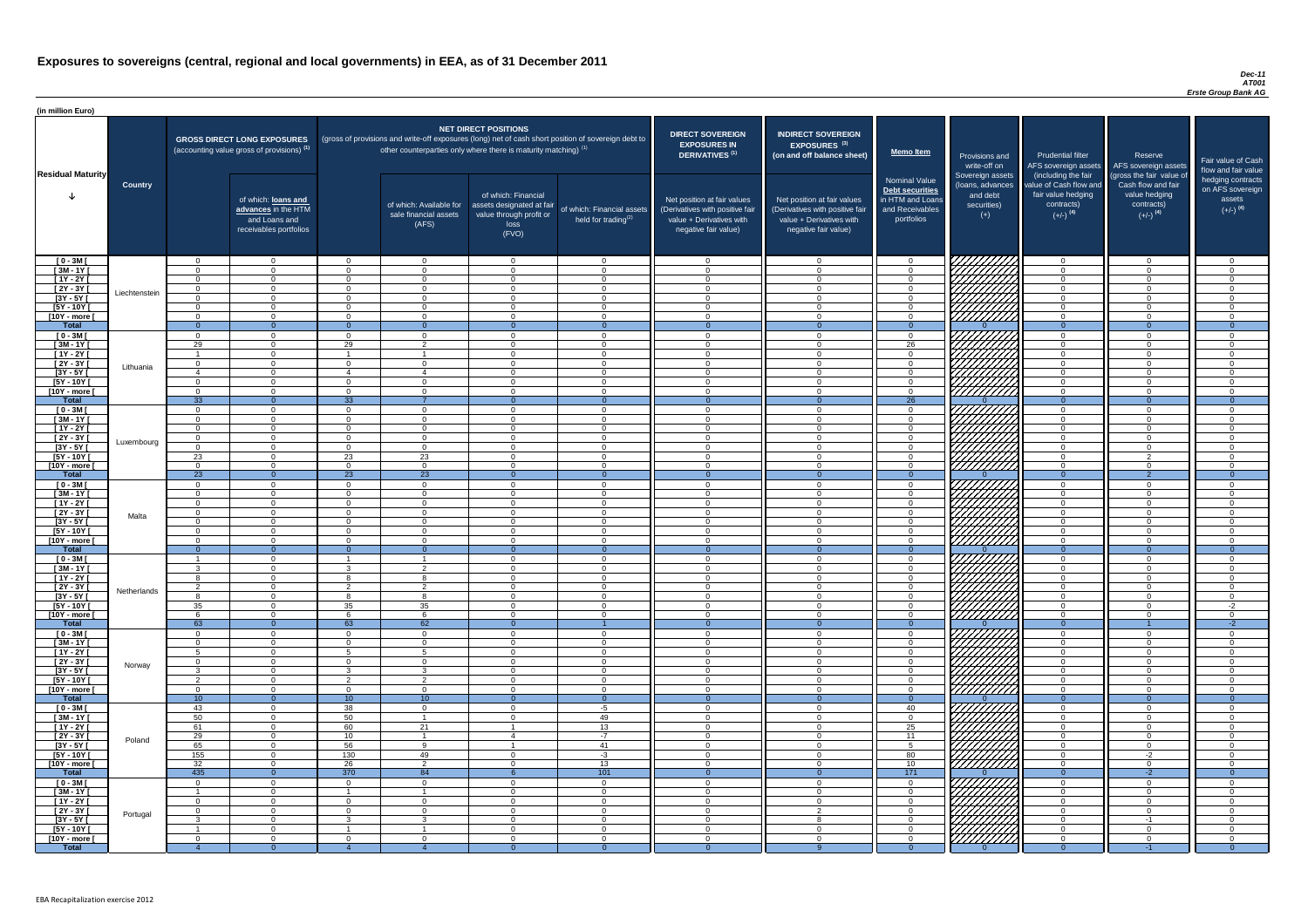#### *Dec-11 AT001 Erste Group Bank AG*

(4) According with CEBS Guidelines on prudential filters it is required a consistent treatment of gains and losses resulting from a transaction whereby a cash flow hedge is created for an available for sale instrument: i.e item are recognised in additional own funds, so should the results of the corresponding cash flow hedging derivative. Moreover if fair-value hedging contracts on sovereign assets are taken in consideration for the computat (before their removal), the FV of such contracts must be reported in the column AB.

| (in million Euro)           |                     |                      |                                                                                             |                      |                                                                            |                                                                                              |                                                                                                     |                                                                                                                    |                                                                                                                    |                                                                                              |                                                                          |                                                                                                             |                                                                                                         |                                                                           |
|-----------------------------|---------------------|----------------------|---------------------------------------------------------------------------------------------|----------------------|----------------------------------------------------------------------------|----------------------------------------------------------------------------------------------|-----------------------------------------------------------------------------------------------------|--------------------------------------------------------------------------------------------------------------------|--------------------------------------------------------------------------------------------------------------------|----------------------------------------------------------------------------------------------|--------------------------------------------------------------------------|-------------------------------------------------------------------------------------------------------------|---------------------------------------------------------------------------------------------------------|---------------------------------------------------------------------------|
| <b>Residual Maturity</b>    |                     |                      | <b>GROSS DIRECT LONG EXPOSURES</b><br>(accounting value gross of provisions) <sup>(1)</sup> |                      | other counterparties only where there is maturity matching) <sup>(1)</sup> | <b>NET DIRECT POSITIONS</b>                                                                  | (gross of provisions and write-off exposures (long) net of cash short position of sovereign debt to | <b>DIRECT SOVEREIGN</b><br><b>EXPOSURES IN</b><br><b>DERIVATIVES (1)</b>                                           | <b>INDIRECT SOVEREIGN</b><br><b>EXPOSURES<sup>(3)</sup></b><br>(on and off balance sheet)                          | <b>Memo Item</b>                                                                             | Provisions and<br>write-off on                                           | <b>Prudential filter</b><br>AFS sovereign assets                                                            | Reserve<br>AFS sovereign assets                                                                         | Fair value of Cash<br>flow and fair value                                 |
|                             | <b>Country</b>      |                      | of which: loans and<br>advances in the HTM<br>and Loans and<br>receivables portfolios       |                      | of which: Available for<br>sale financial assets<br>(AFS)                  | of which: Financial<br>assets designated at fair<br>value through profit or<br>loss<br>(FVO) | of which: Financial assets<br>held for trading <sup>(2)</sup>                                       | Net position at fair values<br>(Derivatives with positive fair<br>value + Derivatives with<br>negative fair value) | Net position at fair values<br>(Derivatives with positive fair<br>value + Derivatives with<br>negative fair value) | <b>Nominal Value</b><br>Debt securities<br>in HTM and Loans<br>and Receivables<br>portfolios | Sovereign assets<br>(Ioans, advances<br>and debt<br>securities)<br>$(+)$ | (including the fair<br>value of Cash flow and<br>fair value hedging<br>contracts)<br>$(+/-)$ <sup>(4)</sup> | (gross the fair value of<br>Cash flow and fair<br>value hedging<br>contracts)<br>$(+/-)$ <sup>(4)</sup> | hedging contracts<br>on AFS sovereign<br>assets<br>$(+/-)$ <sup>(4)</sup> |
| $[0 - 3M]$                  |                     | 712                  | $\Omega$                                                                                    | 712                  | 431                                                                        | $\Omega$                                                                                     | 117                                                                                                 | - റ                                                                                                                | $\Omega$                                                                                                           | 2                                                                                            | 7777777777                                                               | $\overline{0}$                                                                                              |                                                                                                         | - വ                                                                       |
| $[3M - 1Y]$                 |                     | 1,128                | $\Omega$                                                                                    | 1,128                | 544                                                                        | $\Omega$                                                                                     | 312                                                                                                 | $\Omega$                                                                                                           | $\Omega$                                                                                                           | 263                                                                                          | HAHAHA<br>HAHAHA                                                         | $\overline{0}$                                                                                              | $\overline{1}$                                                                                          | $\Omega$                                                                  |
| $[1Y - 2Y]$                 |                     | 490                  |                                                                                             | 490                  | 67                                                                         | $\cap$                                                                                       | 60                                                                                                  | $\Omega$                                                                                                           |                                                                                                                    | 351                                                                                          |                                                                          | $\Omega$                                                                                                    | $\Omega$                                                                                                |                                                                           |
| [2Y - 3Y [                  | Romania             | 379                  | 43                                                                                          | 379                  | 85                                                                         | $\cap$                                                                                       | 50                                                                                                  | $\cap$                                                                                                             | റ                                                                                                                  | 283                                                                                          |                                                                          | $\Omega$<br>$\Omega$                                                                                        | $-1$<br>$\Omega$                                                                                        |                                                                           |
| $[3Y - 5Y]$<br>$[5Y - 10Y]$ |                     | 769<br>378           | $\cap$<br>13                                                                                | 769<br>378           | $\epsilon$<br>11                                                           | ∩                                                                                            | 10 <sup>°</sup>                                                                                     |                                                                                                                    |                                                                                                                    | 639<br>354                                                                                   |                                                                          | $\Omega$                                                                                                    | $\Omega$                                                                                                |                                                                           |
| [10Y - more [               |                     | $\Omega$             | $\Omega$                                                                                    | $\Omega$             | $\Omega$                                                                   | ∩                                                                                            | $\Omega$                                                                                            | $\cap$                                                                                                             | ∩                                                                                                                  | $\Omega$                                                                                     | ШШЛ                                                                      | $\Omega$                                                                                                    | $-1$                                                                                                    |                                                                           |
| <b>Total</b>                |                     | 3,857                | 64                                                                                          | 3,856                | 1,144                                                                      |                                                                                              | 549                                                                                                 |                                                                                                                    |                                                                                                                    | 1,893                                                                                        |                                                                          | $\Omega$                                                                                                    | $\Omega$                                                                                                | $\Omega$                                                                  |
| $[0 - 3M]$                  |                     | 148                  | - 1                                                                                         | 148                  | 52                                                                         | $\cap$                                                                                       | 81                                                                                                  | $\cap$                                                                                                             | $\Omega$                                                                                                           | 15                                                                                           | 7777777777                                                               | $\Omega$                                                                                                    | $\Omega$                                                                                                | $\Omega$                                                                  |
| $[3M-1Y]$                   |                     | 251                  |                                                                                             | 251                  | 21                                                                         | $\cap$                                                                                       | 42                                                                                                  | $\Omega$                                                                                                           | $\Omega$                                                                                                           | 156                                                                                          | ШША                                                                      | $\overline{0}$                                                                                              | $\Omega$                                                                                                | $\cap$                                                                    |
| $[1Y - 2Y]$                 |                     | 692                  | $\Omega$                                                                                    | 692                  | 355                                                                        | $\cap$                                                                                       | 44                                                                                                  | $\cap$                                                                                                             | $\Omega$                                                                                                           | 282                                                                                          |                                                                          | $\overline{0}$                                                                                              | $\Omega$                                                                                                | $\cap$                                                                    |
| $[2Y - 3Y]$                 | Slovakia            | 172                  | 39                                                                                          | 172                  | 16                                                                         | $\cap$                                                                                       | 36                                                                                                  | $\Omega$                                                                                                           | $\Omega$                                                                                                           | 78                                                                                           | ШШ                                                                       | $\overline{0}$                                                                                              | $\Omega$                                                                                                | $\Omega$                                                                  |
| $[3Y - 5Y]$                 |                     | 1,184                | $\overline{26}$                                                                             | 1,184                | 397                                                                        | 28                                                                                           | 332                                                                                                 | $\Omega$                                                                                                           |                                                                                                                    | 388                                                                                          |                                                                          | $\overline{0}$                                                                                              | $-16$                                                                                                   | - 0                                                                       |
| $[5Y - 10Y]$                |                     | 1,146                | 52                                                                                          | 1,146                | 121                                                                        | 18                                                                                           | 8                                                                                                   | $\Omega$                                                                                                           | $-7$                                                                                                               | 924                                                                                          | <u>UMMA</u>                                                              | $\overline{0}$                                                                                              | $-15$                                                                                                   | - റ                                                                       |
| [10Y - more [               |                     | 809                  | 74                                                                                          | 809                  | 48                                                                         | $\Omega$                                                                                     | 8                                                                                                   | $\Omega$                                                                                                           | $\Omega$                                                                                                           | 659                                                                                          |                                                                          | $\overline{0}$                                                                                              | $-11$                                                                                                   | $\Omega$                                                                  |
| <b>Total</b>                |                     | 4,402                | 196                                                                                         | 4,402                | 1,010                                                                      | 47                                                                                           | 552                                                                                                 |                                                                                                                    |                                                                                                                    | 2,503                                                                                        |                                                                          | $\Omega$                                                                                                    | $-41$                                                                                                   | $\Omega$                                                                  |
| $[0 - 3M]$                  |                     | 13                   | $\Omega$                                                                                    | 13                   | 13                                                                         | $\Omega$                                                                                     | $\overline{0}$                                                                                      | $\Omega$                                                                                                           | $\Omega$                                                                                                           | $\overline{0}$                                                                               | FIFIFITA                                                                 | $\overline{0}$                                                                                              | $\Omega$                                                                                                | - 0                                                                       |
| $[3M - 1Y]$                 |                     | $\Omega$             | $\Omega$                                                                                    | $\Omega$             | $\Omega$                                                                   | $\Omega$                                                                                     | $\Omega$                                                                                            | $\Omega$                                                                                                           | $\Omega$                                                                                                           | $\Omega$                                                                                     |                                                                          | $\overline{0}$                                                                                              | $\Omega$                                                                                                | $\cap$                                                                    |
| $[1Y - 2Y]$                 |                     | $\Omega$             | $\Omega$<br>$\Omega$                                                                        | $\Omega$<br>22       | $\Omega$<br>20                                                             | $\Omega$<br>$\Omega$                                                                         | $\overline{0}$<br>$\Omega$                                                                          | - 0<br>$\cap$                                                                                                      | $\Omega$<br>$\Omega$                                                                                               | $\Omega$<br>$\mathcal{P}$                                                                    |                                                                          | $\Omega$<br>$\Omega$                                                                                        | $\Omega$<br>$-1$                                                                                        | - 0<br>$\cap$                                                             |
| $[2Y - 3Y]$                 | Slovenia            | 23                   |                                                                                             |                      |                                                                            |                                                                                              |                                                                                                     |                                                                                                                    |                                                                                                                    | 15 <sub>15</sub>                                                                             | HAAAN)                                                                   |                                                                                                             |                                                                                                         |                                                                           |
| [3Y - 5Y [<br>$[5Y - 10Y]$  |                     | 44<br>82             | -5                                                                                          | 44<br>82             | -28<br>62                                                                  | $\Omega$                                                                                     | 0                                                                                                   | $\Omega$                                                                                                           | $\Omega$                                                                                                           | 14                                                                                           |                                                                          | - 0<br>$\Omega$                                                                                             | -2<br>$-10$                                                                                             | $-2$                                                                      |
| [10Y - more [               |                     | 62                   | 21                                                                                          | 62                   | 41                                                                         | $\Omega$                                                                                     | $\Omega$                                                                                            | $\cap$                                                                                                             | $\Omega$                                                                                                           | $\Omega$                                                                                     |                                                                          | $\Omega$                                                                                                    | $-12$                                                                                                   | $-5$                                                                      |
| <b>Total</b>                |                     | 225                  | $\overline{26}$                                                                             | 224                  | 165                                                                        | $\Omega$                                                                                     |                                                                                                     | $\Omega$                                                                                                           |                                                                                                                    | 31                                                                                           |                                                                          | $\Omega$                                                                                                    | $-25$                                                                                                   | $-8$                                                                      |
| $[0 - 3M]$                  |                     | $\Omega$             | $\Omega$                                                                                    | $\Omega$             | $\Omega$                                                                   | $\Omega$                                                                                     | $\Omega$                                                                                            | $\cap$                                                                                                             | $\Omega$                                                                                                           | $\Omega$                                                                                     |                                                                          | $\Omega$                                                                                                    | - 0                                                                                                     | - വ                                                                       |
| $[3M - 1Y]$                 |                     | 131                  | $\Omega$                                                                                    | 131                  | 31                                                                         | 99                                                                                           | $\Omega$                                                                                            | $\Omega$                                                                                                           | $\Omega$                                                                                                           |                                                                                              |                                                                          | $\Omega$                                                                                                    | $\Omega$                                                                                                | $\Omega$                                                                  |
| $[1Y - 2Y]$                 |                     | - 1                  | $\Omega$                                                                                    |                      | - 1                                                                        | $\Omega$                                                                                     | $\Omega$                                                                                            | $\Omega$                                                                                                           |                                                                                                                    | $\Omega$                                                                                     |                                                                          | $\Omega$                                                                                                    | $\Omega$                                                                                                | $\Omega$                                                                  |
| [2Y - 3Y [                  | Spain               | -4                   | $\cap$                                                                                      | 4                    | $\mathbf{R}$                                                               | $\Omega$                                                                                     | $\Omega$                                                                                            | $\Omega$                                                                                                           | $\Omega$                                                                                                           | $\Omega$                                                                                     |                                                                          | $\Omega$                                                                                                    | $\Omega$                                                                                                | $\Omega$                                                                  |
| $[3Y - 5Y]$                 |                     |                      |                                                                                             |                      |                                                                            | $\Omega$                                                                                     | $\Omega$                                                                                            | $\cap$                                                                                                             |                                                                                                                    | $\Omega$                                                                                     |                                                                          | $\Omega$                                                                                                    | $\Omega$                                                                                                |                                                                           |
| $[5Y - 10Y]$                |                     | -5                   | $\cap$                                                                                      | -5                   | 5                                                                          | $\Omega$                                                                                     | $\Omega$                                                                                            | $\Omega$                                                                                                           | $\Omega$                                                                                                           | $\Omega$                                                                                     | THING<br>HIMA<br>HIMA                                                    | $\Omega$                                                                                                    | $\Omega$                                                                                                | $\cap$                                                                    |
| [10Y - more [               |                     | ົາ                   | $\cap$                                                                                      | ົາ                   | $\Omega$                                                                   | $\cap$                                                                                       | $\Omega$                                                                                            | $\Omega$                                                                                                           | $\Omega$                                                                                                           | $\cap$                                                                                       |                                                                          | $\Omega$                                                                                                    | $\Omega$                                                                                                | $\cap$                                                                    |
| <b>Total</b>                |                     | 144                  | $\overline{0}$                                                                              | 144                  | 42                                                                         | 99                                                                                           |                                                                                                     |                                                                                                                    | 2                                                                                                                  |                                                                                              |                                                                          | $\Omega$                                                                                                    | $\Omega$                                                                                                | $\Omega$                                                                  |
| $[0 - 3M]$                  |                     | $\Omega$             | $\Omega$                                                                                    | $\Omega$             | $\Omega$                                                                   | $\Omega$                                                                                     | $\overline{0}$                                                                                      | $\Omega$                                                                                                           | $\Omega$                                                                                                           | $\Omega$                                                                                     | 77777777X                                                                | $\Omega$                                                                                                    | $\Omega$                                                                                                | $\cap$<br>$\cap$                                                          |
| $[3M - 1Y]$                 |                     | $\Omega$             | $\Omega$<br>$\Omega$                                                                        | $\Omega$<br>$\Omega$ | $\Omega$<br>$\Omega$                                                       | $\Omega$<br>$\Omega$                                                                         | $\Omega$                                                                                            | $\Omega$<br>$\Omega$                                                                                               | $\Omega$<br>$\Omega$                                                                                               | $\Omega$                                                                                     | HATHA<br>HATHA                                                           | $\Omega$                                                                                                    | $\Omega$<br>$\Omega$                                                                                    | $\Omega$                                                                  |
| $[1Y - 2Y]$<br>[2Y - 3Y [   |                     | $\Omega$<br>$\Omega$ | $\Omega$                                                                                    | $\Omega$             | $\Omega$                                                                   | $\Omega$                                                                                     | $\overline{0}$<br>$\Omega$                                                                          | $\Omega$                                                                                                           | $\Omega$                                                                                                           | $\Omega$<br>$\overline{0}$                                                                   |                                                                          | $\overline{0}$<br>$\overline{0}$                                                                            | $\Omega$                                                                                                | $\Omega$                                                                  |
| $[3Y - 5Y]$                 | Sweden              | 5                    | $\Omega$                                                                                    |                      | 5                                                                          | $\Omega$                                                                                     | $\overline{0}$                                                                                      | $\Omega$                                                                                                           | $\Omega$                                                                                                           | $\Omega$                                                                                     |                                                                          | $\overline{0}$                                                                                              | $\Omega$                                                                                                | $\cap$                                                                    |
| $[5Y - 10Y]$                |                     | $\Omega$             | $\Omega$                                                                                    | $\Omega$             | $\Omega$                                                                   | $\Omega$                                                                                     | $\overline{0}$                                                                                      | $\Omega$                                                                                                           | $\Omega$                                                                                                           | $\overline{0}$                                                                               |                                                                          | $\overline{0}$                                                                                              | $\Omega$                                                                                                | $\Omega$                                                                  |
| [10Y - more ]               |                     | $\Omega$             | $\Omega$                                                                                    | $\Omega$             | $\Omega$                                                                   | $\Omega$                                                                                     | $\overline{0}$                                                                                      | $\Omega$                                                                                                           | $\Omega$                                                                                                           | $\overline{0}$                                                                               | <u>77777777</u>                                                          | $\overline{0}$                                                                                              | $\Omega$                                                                                                | $\Omega$                                                                  |
| <b>Total</b>                |                     |                      | $\Omega$                                                                                    |                      |                                                                            |                                                                                              | $\overline{0}$                                                                                      |                                                                                                                    |                                                                                                                    | $\Omega$                                                                                     |                                                                          | $\Omega$                                                                                                    | $\Omega$                                                                                                | $\Omega$                                                                  |
| $10 - 3M$                   |                     | $\Omega$             | $\Omega$                                                                                    | $\Omega$             | $\Omega$                                                                   | $\Omega$                                                                                     | $\Omega$                                                                                            | - 0                                                                                                                | $\Omega$                                                                                                           | $\Omega$                                                                                     |                                                                          | $\overline{0}$                                                                                              | $\Omega$                                                                                                | $\Omega$                                                                  |
| $[3M - 1Y]$                 |                     | $\Omega$             | $\Omega$                                                                                    | $\Omega$             | $\Omega$                                                                   | $\Omega$                                                                                     | $\Omega$                                                                                            | $\Omega$                                                                                                           | $\Omega$                                                                                                           | $\Omega$                                                                                     | HIIIIII                                                                  | $\overline{0}$                                                                                              | $\Omega$                                                                                                | $\Omega$                                                                  |
| $[1Y - 2Y]$                 |                     | - 0                  | $\Omega$                                                                                    | $\Omega$             | $\Omega$                                                                   | $\Omega$                                                                                     | $\overline{0}$                                                                                      | - 0                                                                                                                |                                                                                                                    | $\Omega$                                                                                     | UMMA.                                                                    | $\overline{0}$                                                                                              | $\Omega$                                                                                                | - 0                                                                       |
| $[2Y - 3Y]$                 | United Kingdom      | $\Omega$             | $\Omega$                                                                                    | $\Omega$             | $\Omega$                                                                   | $\Omega$                                                                                     | $\overline{0}$                                                                                      | $\Omega$                                                                                                           | $\Omega$                                                                                                           | $\Omega$                                                                                     |                                                                          | $\overline{0}$                                                                                              | $\Omega$                                                                                                | - 0                                                                       |
| $[3Y - 5Y]$                 |                     | $\Omega$             | $\Omega$                                                                                    | - റ                  | $\Omega$                                                                   | $\Omega$                                                                                     | $\overline{0}$                                                                                      | - 0                                                                                                                | $\Omega$                                                                                                           | $\Omega$                                                                                     |                                                                          | $\overline{0}$                                                                                              | $\Omega$                                                                                                | - 0                                                                       |
| $[5Y - 10Y]$                |                     |                      | $\Omega$                                                                                    |                      |                                                                            | $\Omega$                                                                                     | $\Omega$                                                                                            | റ                                                                                                                  | $\Omega$                                                                                                           | $\Omega$                                                                                     |                                                                          | $\Omega$                                                                                                    | $\Omega$                                                                                                | - വ                                                                       |
| [10Y - more [               |                     |                      | $\cap$                                                                                      |                      |                                                                            | $\cap$                                                                                       | $\Omega$                                                                                            | $\cap$                                                                                                             | $\cap$                                                                                                             | $\cap$                                                                                       | 777777777                                                                | $\Omega$                                                                                                    | $\cap$                                                                                                  | $\cap$                                                                    |
| <b>Total</b>                |                     |                      |                                                                                             |                      |                                                                            |                                                                                              |                                                                                                     |                                                                                                                    |                                                                                                                    |                                                                                              |                                                                          |                                                                                                             |                                                                                                         |                                                                           |
|                             |                     |                      |                                                                                             |                      |                                                                            |                                                                                              |                                                                                                     |                                                                                                                    |                                                                                                                    |                                                                                              |                                                                          |                                                                                                             |                                                                                                         |                                                                           |
|                             | <b>TOTAL EEA 30</b> | 28,370               | 3,974                                                                                       | 28,199               | 7,629                                                                      | 791                                                                                          | 3,191                                                                                               | 39                                                                                                                 | 16                                                                                                                 | 12,645                                                                                       | 13 <sup>°</sup>                                                          | $\Omega$                                                                                                    | $-1$                                                                                                    | $-137$                                                                    |

(3) The exposures reported include the positions towards counterparts (other than sovereign) on sovereign credit risk (i.e. CDS, financial guarantees) booked in all the accounting portfolio (on-off balance sheet). Irrespec or accounting classification of the positions the economic substance over the form must be used as a criteria for the identification of the exposures to be included in this column. This item does not include exposures to c sovereign) with full or partial government guarantees by central, regional and local governments

**(5)** Please report gross and net direct positions before eventual write-off (PSI); in the column provisions must be included eventual write-off (PSI).

### **Notes and definitions**

**(1)** The exposures reported cover only exposures to central, regional and local governments on immediate borrower basis, and do not include exposures to other counterparts with full or partial government guarantees **(2)** The banks disclose the exposures in the "Financial assets held for trading" portfolio after offsetting the cash short positions having the same maturities.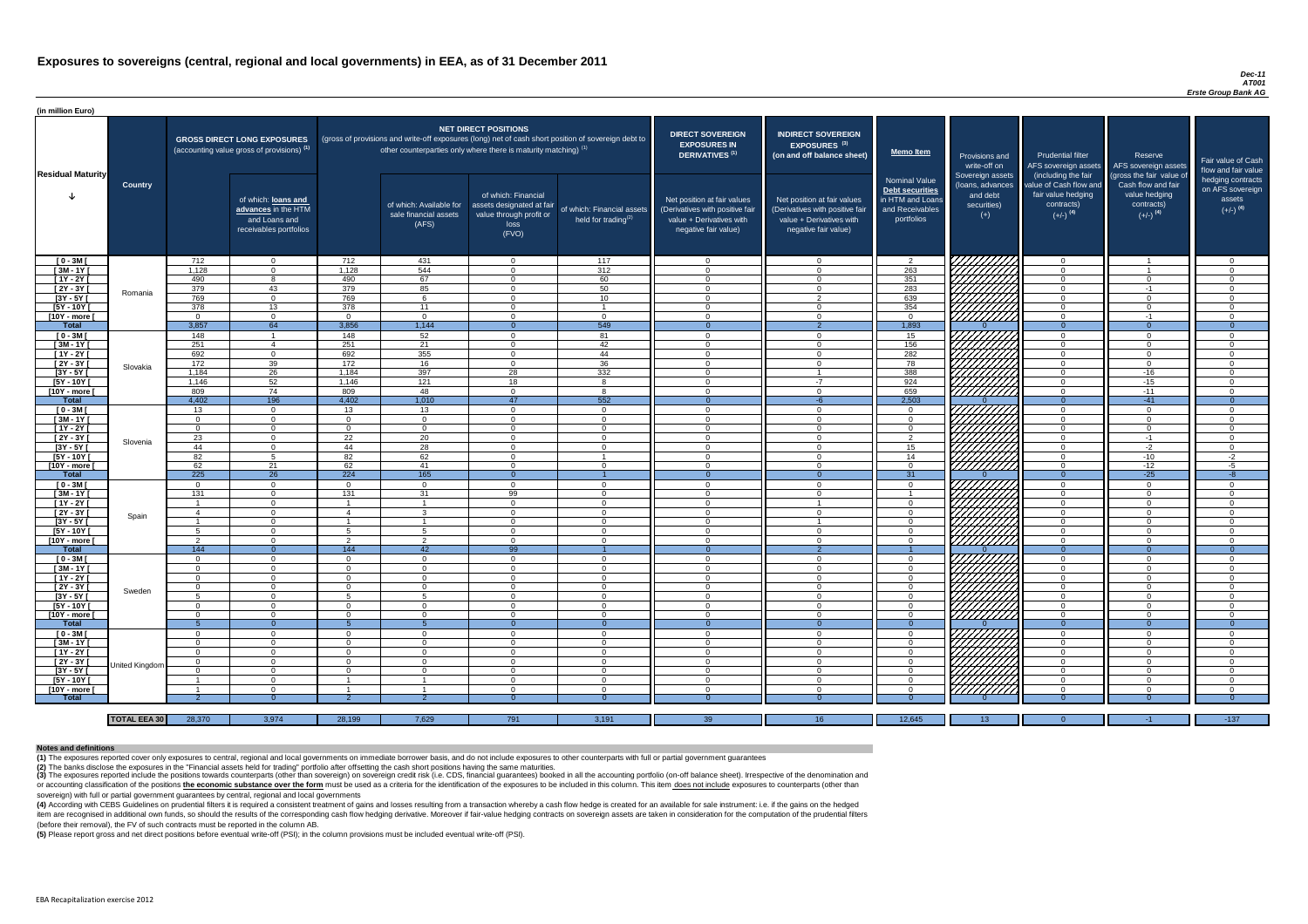#### *Jun-12 AT001 Erste Group Bank AG*

| (in million Euro)                     |                       |                         |                                                                                             |                         |                                                                                                                                                                                   |                                                                                              |                                                         |                                                                                                                    |                                                                                                                    |                                                                                              |                                                                          |                                                                                                             |                                                                                                         |                                                                           |
|---------------------------------------|-----------------------|-------------------------|---------------------------------------------------------------------------------------------|-------------------------|-----------------------------------------------------------------------------------------------------------------------------------------------------------------------------------|----------------------------------------------------------------------------------------------|---------------------------------------------------------|--------------------------------------------------------------------------------------------------------------------|--------------------------------------------------------------------------------------------------------------------|----------------------------------------------------------------------------------------------|--------------------------------------------------------------------------|-------------------------------------------------------------------------------------------------------------|---------------------------------------------------------------------------------------------------------|---------------------------------------------------------------------------|
| <b>Residual Maturity</b>              |                       |                         | <b>GROSS DIRECT LONG EXPOSURES</b><br>(accounting value gross of provisions) <sup>(1)</sup> |                         | (gross of provisions and write-off exposures (long) net of cash short position of sovereign debt to<br>other counterparties only where there is maturity matching) <sup>(1)</sup> | NET DIRECT POSITIONS                                                                         |                                                         | <b>DIRECT SOVEREIGN</b><br><b>EXPOSURES IN</b><br>DERIVATIVES <sup>(1)</sup>                                       | <b>INDIRECT SOVEREIGN</b><br><b>EXPOSURES<sup>(3)</sup></b><br>(on and off balance sheet)                          | <u>  Memo Item</u>                                                                           | Provisions and<br>write-off on                                           | <b>Prudential filter</b>                                                                                    | Reserve<br>AFS sovereign assets AFS sovereign assets                                                    | Fair value of Cash<br>flow and fair value                                 |
|                                       | <b>Country</b>        |                         | of which: loans and<br>advances in the HTM<br>and Loans and<br>receivables portfolios       |                         | of which: Available for<br>sale financial assets<br>(AFS)                                                                                                                         | of which: Financial<br>assets designated at fair<br>value through profit or<br>loss<br>(FVO) | of which: Financial assets<br>held for trading $^{(2)}$ | Net position at fair values<br>(Derivatives with positive fair<br>value + Derivatives with<br>negative fair value) | Net position at fair values<br>(Derivatives with positive fair<br>value + Derivatives with<br>negative fair value) | <b>Nominal Value</b><br>Debt securities<br>in HTM and Loans<br>and Receivables<br>portfolios | Sovereign assets<br>(Ioans, advances<br>and debt<br>securities)<br>$(+)$ | (including the fair<br>value of Cash flow and<br>fair value hedging<br>contracts)<br>$(+/-)$ <sup>(4)</sup> | (gross the fair value of<br>Cash flow and fair<br>value hedging<br>contracts)<br>$(+/-)$ <sup>(4)</sup> | hedging contracts<br>on AFS sovereign<br>assets<br>$(+/-)$ <sup>(4)</sup> |
| $[0 - 3M]$                            |                       | 202                     | 11                                                                                          | 202                     | 98                                                                                                                                                                                | $\Omega$                                                                                     | $\overline{0}$                                          | $\Omega$                                                                                                           |                                                                                                                    | 88                                                                                           |                                                                          | $\Omega$                                                                                                    | $\cap$                                                                                                  | - വ                                                                       |
| $[3M - 1Y]$<br>$[1Y - 2Y]$            |                       | 75<br>273               | 75<br>58                                                                                    | 75<br>273               | $\overline{0}$<br>167                                                                                                                                                             | $\Omega$                                                                                     | $\overline{0}$<br>$\overline{2}$                        | $-7$<br>$\bigcap$                                                                                                  |                                                                                                                    | $\overline{0}$<br>39                                                                         |                                                                          | $\overline{0}$<br>$\Omega$                                                                                  |                                                                                                         | $\Omega$<br>$\cap$                                                        |
| $[2Y - 3Y]$                           |                       | 393                     | 52                                                                                          | 392                     | 311                                                                                                                                                                               | $\Omega$                                                                                     | 27                                                      | - 0                                                                                                                |                                                                                                                    | $\mathbf{3}$                                                                                 |                                                                          | $\overline{0}$                                                                                              | 12                                                                                                      | $\Omega$                                                                  |
| $[3Y - 5Y]$                           | Austria               | 1,383                   | 85                                                                                          | 1,376                   | 1,049                                                                                                                                                                             | $\Omega$                                                                                     | $-1$                                                    | $-1$                                                                                                               |                                                                                                                    | 234                                                                                          | <u>VIIIIIIII</u>                                                         | $\overline{0}$                                                                                              | 54                                                                                                      | $-13$                                                                     |
| $[5Y - 10Y]$                          |                       | 4,422                   | 615                                                                                         | 4,301                   | 2,608                                                                                                                                                                             |                                                                                              | $-62$                                                   | $-15$                                                                                                              |                                                                                                                    | 988                                                                                          | VIIIIIA                                                                  | $\overline{0}$                                                                                              | 130                                                                                                     | $-96$                                                                     |
| [10Y - more [<br><b>Total</b>         |                       | 2,401<br>9,150          | 1,696<br>2,593                                                                              | 2,401<br>9,020          | 616<br>4,850                                                                                                                                                                      | $\Omega$                                                                                     | <b>Q</b><br>$-25$                                       | $\Omega$<br>$-23$                                                                                                  |                                                                                                                    | 75<br>1,426                                                                                  | 777777777                                                                | $\overline{0}$<br>$\Omega$                                                                                  | 20<br>222                                                                                               | $-59$<br>$-167$                                                           |
| $[0 - 3M]$                            |                       | $\cap$                  | $\Omega$                                                                                    | $\Omega$                | $\Omega$                                                                                                                                                                          | $\Omega$                                                                                     | $\Omega$                                                | $\cap$                                                                                                             | $\cap$                                                                                                             | $\Omega$                                                                                     |                                                                          | $\Omega$                                                                                                    | $\Omega$                                                                                                | $\cap$                                                                    |
| $[3M - 1Y]$                           |                       | 24                      | $\overline{0}$                                                                              | 24                      | $\overline{2}$                                                                                                                                                                    | $\Omega$                                                                                     | $\Omega$                                                | $\cap$                                                                                                             | $\Omega$                                                                                                           | $\Omega$                                                                                     | HAAAA<br>HAAAAA                                                          | $\overline{0}$                                                                                              | $\cap$                                                                                                  | $\Omega$                                                                  |
| $[1Y - 2Y]$                           |                       | $\overline{1}$          | $\overline{0}$                                                                              |                         | - 1                                                                                                                                                                               | $\Omega$                                                                                     | $\Omega$                                                | $\overline{0}$                                                                                                     | $\Omega$                                                                                                           | $\overline{0}$                                                                               |                                                                          | $\overline{0}$                                                                                              | $\Omega$                                                                                                | $\overline{0}$                                                            |
| $[2Y - 3Y]$<br>$[3Y - 5Y]$            | Belgium               | ູ<br>56                 | $\Omega$<br>$\overline{0}$                                                                  | ્વ<br>56                | $\mathcal{R}$<br>56                                                                                                                                                               | $\Omega$<br>$\Omega$                                                                         | $\Omega$<br>$\overline{0}$                              | <u>ິດ</u><br><u>ິດ</u>                                                                                             | $\cap$<br>$\Omega$                                                                                                 | $\overline{0}$<br>$\overline{0}$                                                             |                                                                          | $\overline{0}$<br>$\overline{0}$                                                                            | $\Omega$<br>$-1$                                                                                        | $\Omega$<br>$-3$                                                          |
| $[5Y - 10Y]$                          |                       | $\overline{7}$          | $\overline{0}$                                                                              | $\overline{z}$          | $\overline{7}$                                                                                                                                                                    | $\overline{0}$                                                                               | $\overline{0}$                                          | $\Omega$                                                                                                           | $\Omega$                                                                                                           | $\overline{0}$                                                                               |                                                                          | $\overline{0}$                                                                                              | $\Omega$                                                                                                | $\overline{0}$                                                            |
| [10Y - more [                         |                       | - 1                     | $\Omega$                                                                                    | $\overline{\mathbf{1}}$ | $\overline{\phantom{a}}$                                                                                                                                                          | $\Omega$                                                                                     | $\Omega$                                                | - 0                                                                                                                | $\cap$                                                                                                             | $\Omega$                                                                                     | <u>77777777</u> 7                                                        | $\overline{0}$                                                                                              | $\Omega$                                                                                                | - 0                                                                       |
| <b>Total</b>                          |                       | $\overline{93}$         | $\overline{0}$                                                                              | 93<br>$\Omega$          | $\overline{70}$                                                                                                                                                                   |                                                                                              |                                                         | - 0                                                                                                                | $\cap$                                                                                                             | $\Omega$                                                                                     |                                                                          | $\overline{0}$                                                                                              | $-1$                                                                                                    | $-3$                                                                      |
| $[0 - 3M]$<br>$[3M - 1Y]$             |                       | റ<br>- 1                | $\overline{0}$<br>$\Omega$                                                                  |                         | $\overline{0}$                                                                                                                                                                    | $\Omega$<br>$\Omega$                                                                         | $\Omega$<br>$\Omega$                                    | - 0<br>- 0                                                                                                         |                                                                                                                    | $\Omega$<br>$\Omega$                                                                         | <i>411111111</i>                                                         | $\overline{0}$<br>$\overline{0}$                                                                            | $\Omega$<br>$\Omega$                                                                                    | $\Omega$<br>- 0                                                           |
| $[1Y - 2Y]$                           |                       | റ                       | $\Omega$                                                                                    |                         | $\Omega$                                                                                                                                                                          | $\Omega$                                                                                     | $\Omega$                                                | - വ                                                                                                                |                                                                                                                    | $\Omega$                                                                                     |                                                                          | $\Omega$                                                                                                    | $\Omega$                                                                                                | $\cap$                                                                    |
| $[2Y - 3Y]$                           | Bulgaria              | $\overline{\mathbf{1}}$ | $\Omega$                                                                                    |                         |                                                                                                                                                                                   | $\Omega$                                                                                     | $\Omega$                                                | $\cap$                                                                                                             | $\cap$                                                                                                             | $\Omega$                                                                                     | <i>VAAAA</i> N                                                           | $\Omega$                                                                                                    | $\Omega$                                                                                                | $\cap$                                                                    |
| [3Y - 5Y [<br>$[5Y - 10Y]$            |                       |                         | $\Omega$                                                                                    |                         | $\Omega$                                                                                                                                                                          | $\Omega$                                                                                     | 0<br>$\Omega$                                           | $\cap$                                                                                                             |                                                                                                                    | $\Omega$                                                                                     |                                                                          | 0<br>$\Omega$                                                                                               | $\cap$                                                                                                  |                                                                           |
| [10Y - more [                         |                       | $\cap$                  | $\Omega$                                                                                    | $\cap$                  | $\Omega$                                                                                                                                                                          | $\Omega$                                                                                     | $\Omega$                                                | $\cap$                                                                                                             | $\cap$                                                                                                             | $\Omega$                                                                                     | HHHA.                                                                    | $\Omega$                                                                                                    | $\cap$                                                                                                  | $\cap$                                                                    |
| <b>Total</b>                          |                       | ່າ                      | $\Omega$                                                                                    | - 2                     | - 2                                                                                                                                                                               | $\Omega$                                                                                     | $\Omega$                                                | $\Omega$                                                                                                           |                                                                                                                    | $\Omega$                                                                                     |                                                                          | $\Omega$                                                                                                    | $\overline{0}$                                                                                          | - 0                                                                       |
| $[0 - 3M]$                            |                       |                         | $\Omega$                                                                                    |                         | $\Omega$                                                                                                                                                                          | $\Omega$                                                                                     | $\Omega$                                                | $\cap$                                                                                                             |                                                                                                                    | $\Omega$                                                                                     | ` <i>H∰∰</i> ∧\                                                          | $\Omega$                                                                                                    | $\Omega$                                                                                                | $\Omega$                                                                  |
| $[3M - 1Y]$<br>$[1Y - 2Y]$            |                       |                         | $\Omega$<br>$\Omega$                                                                        |                         | $\Omega$<br>$\Omega$                                                                                                                                                              | $\Omega$<br>$\Omega$                                                                         | $\Omega$<br>$\Omega$                                    | $\Omega$<br>$\cap$                                                                                                 |                                                                                                                    | $\Omega$<br>$\Omega$                                                                         |                                                                          | $\overline{0}$<br>$\Omega$                                                                                  | $\Omega$<br>$\Omega$                                                                                    | $\cap$<br>$\Omega$                                                        |
| $[2Y - 3Y]$                           |                       |                         | $\Omega$                                                                                    |                         | $\Omega$                                                                                                                                                                          | $\Omega$                                                                                     | $\Omega$                                                | - 0                                                                                                                |                                                                                                                    | $\Omega$                                                                                     |                                                                          | $\overline{0}$                                                                                              | $\Omega$                                                                                                |                                                                           |
| $[3Y - 5Y]$                           | Cyprus                |                         | $\Omega$                                                                                    |                         | $\Omega$                                                                                                                                                                          | $\Omega$                                                                                     | $\Omega$                                                | $\cap$                                                                                                             |                                                                                                                    | $\Omega$                                                                                     |                                                                          | $\Omega$                                                                                                    |                                                                                                         |                                                                           |
| $[5Y - 10Y]$                          |                       |                         | $\Omega$                                                                                    |                         | - 0                                                                                                                                                                               | $\Omega$                                                                                     | $\Omega$                                                | - 0                                                                                                                |                                                                                                                    | $\Omega$                                                                                     | 77777777                                                                 | $\Omega$                                                                                                    |                                                                                                         |                                                                           |
| [10Y - more [<br><b>Total</b>         |                       |                         | $\Omega$<br>$\Omega$                                                                        | $\cap$                  | $\Omega$<br>$\Omega$                                                                                                                                                              | $\Omega$                                                                                     | $\Omega$<br>$\theta$                                    | $\cap$                                                                                                             |                                                                                                                    | $\Omega$<br>$\Omega$                                                                         | 777777777                                                                | $\overline{0}$<br>$\Omega$                                                                                  | $\Omega$<br>$\Omega$                                                                                    | $\cap$<br>$\Omega$                                                        |
| $[0 - 3M]$                            |                       | 730                     | -4                                                                                          | 730                     | 50                                                                                                                                                                                | $\Omega$                                                                                     | 228                                                     | - വ                                                                                                                |                                                                                                                    | 449                                                                                          | 77777                                                                    | $\Omega$                                                                                                    | $\Omega$                                                                                                | ി                                                                         |
| $[3M - 1Y]$                           |                       | 2,613                   | 25                                                                                          | 2,613                   | 275                                                                                                                                                                               | 16                                                                                           | 857                                                     | - 0                                                                                                                | $\Omega$                                                                                                           | 1,438                                                                                        | 777777777                                                                | $\overline{0}$                                                                                              | $\Omega$                                                                                                | $\Omega$                                                                  |
| $[1Y - 2Y]$                           |                       | 785                     | 37                                                                                          | 785                     | 300                                                                                                                                                                               | $\Omega$                                                                                     | 190                                                     | 77                                                                                                                 | $\Omega$<br>$\Omega$                                                                                               | 331                                                                                          | UMMA                                                                     | $\overline{0}$                                                                                              | 3                                                                                                       | $\Omega$                                                                  |
| $[2Y - 3Y]$<br>$[3Y - 5Y]$            | <b>Czech Republic</b> | 281<br>1,317            | 24<br>107                                                                                   | 281<br>1,317            | 42<br>222                                                                                                                                                                         | 22<br>31                                                                                     | 35<br>69                                                | - 0<br>$\Omega$                                                                                                    | $\Omega$                                                                                                           | 158<br>822                                                                                   |                                                                          | $\overline{0}$<br>$\overline{0}$                                                                            | $\mathcal{P}$<br>2                                                                                      | $\cap$<br>$\Omega$                                                        |
| $[5Y - 10Y]$                          |                       | 2,068                   | 192                                                                                         | 2,063                   | 185                                                                                                                                                                               | $\overline{0}$                                                                               | 69                                                      | $-20$                                                                                                              | $\cap$                                                                                                             | 1,609                                                                                        | V <i>IIIIIII</i>                                                         | $\overline{0}$                                                                                              |                                                                                                         | $\Omega$                                                                  |
| [10Y - more ]                         |                       | 1,866                   | 244                                                                                         | 1,861                   | 219                                                                                                                                                                               | 62                                                                                           | 10                                                      | - 0                                                                                                                | $\Omega$                                                                                                           | 1,361                                                                                        | 77777777                                                                 | $\overline{0}$                                                                                              | $\mathcal{P}$                                                                                           | $\Omega$                                                                  |
| <b>Total</b>                          |                       | 9,660                   | 632                                                                                         | 9,650                   | 1,294                                                                                                                                                                             | $\overline{132}$                                                                             | 1,457                                                   | 57                                                                                                                 | $\cap$                                                                                                             | 6,167                                                                                        |                                                                          | $\overline{0}$                                                                                              | 16                                                                                                      | $\Omega$                                                                  |
| $\lceil 0 - 3M \rceil$<br>$[3M - 1Y]$ |                       | റ                       | $\overline{0}$<br>$\overline{0}$                                                            | $\Omega$<br>$\Omega$    | $\overline{0}$<br>$\Omega$                                                                                                                                                        | $\Omega$<br>$\Omega$                                                                         | $\overline{0}$<br>$\overline{0}$                        | - 0<br>- റ                                                                                                         | $\cap$                                                                                                             | $\overline{0}$<br>$\Omega$                                                                   | 7777777777<br>777777777                                                  | $\overline{0}$<br>$\overline{0}$                                                                            | $\Omega$<br>$\Omega$                                                                                    | $\Omega$<br>- 0                                                           |
| $[1Y - 2Y]$                           |                       | റ                       | $\overline{0}$                                                                              | $\Omega$                | $\Omega$                                                                                                                                                                          | $\Omega$                                                                                     | $\Omega$                                                | - 0                                                                                                                | $\cap$                                                                                                             | $\Omega$                                                                                     |                                                                          | $\overline{0}$                                                                                              | $\Omega$                                                                                                | $\Omega$                                                                  |
| $[2Y - 3Y]$                           | Denmark               | റ                       | $\overline{0}$                                                                              | $\cap$                  | $\Omega$                                                                                                                                                                          | $\Omega$                                                                                     | $\Omega$                                                | - 0                                                                                                                |                                                                                                                    | $\Omega$                                                                                     |                                                                          | $\overline{0}$                                                                                              | $\Omega$                                                                                                | - 0                                                                       |
| $[3Y - 5Y]$                           |                       |                         | $\overline{0}$                                                                              | $\cap$                  | $\Omega$                                                                                                                                                                          | $\Omega$                                                                                     | $\Omega$                                                | - വ                                                                                                                | $\cap$<br>$\cap$                                                                                                   | $\Omega$                                                                                     |                                                                          | $\overline{0}$                                                                                              | $\Omega$                                                                                                | $\cap$                                                                    |
| $[5Y - 10Y]$<br>[10Y - more [         |                       | $\cap$<br>$\cap$        | $\overline{0}$<br>$\overline{0}$                                                            | $\cap$<br>$\cap$        | $\Omega$<br>$\Omega$                                                                                                                                                              | $\Omega$<br>$\Omega$                                                                         | $\Omega$<br>$\Omega$                                    | - വ<br>$\cap$                                                                                                      | $\cap$                                                                                                             | $\Omega$<br>$\Omega$                                                                         | HHHH                                                                     | $\overline{0}$<br>$\overline{0}$                                                                            | $\Omega$<br>$\Omega$                                                                                    | - 0<br>$\cap$                                                             |
| <b>Total</b>                          |                       | റ                       | $\Omega$                                                                                    |                         | $\Omega$                                                                                                                                                                          |                                                                                              | $\Omega$                                                | - റ                                                                                                                |                                                                                                                    | $\Omega$                                                                                     |                                                                          | $\Omega$                                                                                                    | $\overline{0}$                                                                                          | $\Omega$                                                                  |
| $[0 - 3M]$                            |                       | $\cap$                  | $\Omega$                                                                                    | $\cap$                  | $\Omega$                                                                                                                                                                          | $\Omega$                                                                                     | $\Omega$                                                | $\cap$                                                                                                             | $\cap$                                                                                                             | $\Omega$                                                                                     |                                                                          | $\overline{0}$                                                                                              | $\Omega$                                                                                                | $\cap$                                                                    |
| $[3M - 1Y]$                           |                       |                         | $\Omega$<br>$\Omega$                                                                        | $\cap$                  | $\Omega$                                                                                                                                                                          | $\Omega$<br>$\Omega$                                                                         | $\Omega$<br>$\Omega$                                    | $\cap$<br>$\cap$                                                                                                   |                                                                                                                    | $\Omega$<br>$\Omega$                                                                         |                                                                          | $\overline{0}$                                                                                              | $\Omega$<br>$\Omega$                                                                                    | $\cap$<br>$\sqrt{ }$                                                      |
| $[1Y - 2Y]$<br>$[2Y - 3Y]$            |                       |                         | $\Omega$                                                                                    |                         | $\Omega$<br>$\Omega$                                                                                                                                                              | $\Omega$                                                                                     | $\Omega$                                                | $\cap$                                                                                                             |                                                                                                                    | $\Omega$                                                                                     | 777777775.                                                               | $\Omega$<br>$\Omega$                                                                                        | ∩                                                                                                       |                                                                           |
| $[3Y - 5Y]$                           | Estonia               |                         | $\Omega$                                                                                    |                         | $\Omega$                                                                                                                                                                          | $\Omega$                                                                                     | $\Omega$                                                | $\cap$                                                                                                             |                                                                                                                    | $\Omega$                                                                                     |                                                                          | $\Omega$                                                                                                    | $\Omega$                                                                                                |                                                                           |
| $[5Y - 10Y]$                          |                       |                         | $\Omega$                                                                                    |                         | $\Omega$                                                                                                                                                                          | $\Omega$                                                                                     | $\Omega$                                                | $\cap$                                                                                                             |                                                                                                                    | $\Omega$                                                                                     |                                                                          | $\Omega$                                                                                                    | ∩                                                                                                       |                                                                           |
| [10Y - more [<br><b>Total</b>         |                       |                         | $\Omega$<br>$\Omega$                                                                        |                         | $\Omega$                                                                                                                                                                          | $\Omega$                                                                                     | $\Omega$<br>$\Omega$                                    | - 0                                                                                                                |                                                                                                                    | $\Omega$<br>$\Omega$                                                                         | ////////                                                                 | $\overline{0}$<br>$\Omega$                                                                                  | $\Omega$                                                                                                | $\cap$<br>$\Omega$                                                        |
| $[0 - 3M]$                            |                       |                         | $\Omega$                                                                                    |                         | $\cap$                                                                                                                                                                            | $\Omega$                                                                                     | $\Omega$                                                | റ                                                                                                                  |                                                                                                                    | $\Omega$                                                                                     | 777777777                                                                | $\Omega$                                                                                                    |                                                                                                         |                                                                           |
| $[3M - 1Y]$                           |                       |                         | $\overline{0}$                                                                              |                         |                                                                                                                                                                                   | $\Omega$                                                                                     | $\mathbf 0$                                             | $\Omega$                                                                                                           |                                                                                                                    | $\Omega$                                                                                     | William                                                                  | $\overline{0}$                                                                                              | $\Omega$                                                                                                |                                                                           |
| $[1Y - 2Y]$                           |                       | $\cap$                  | $\overline{0}$                                                                              | $\Omega$                | $\Omega$                                                                                                                                                                          | $\Omega$                                                                                     | $\overline{0}$                                          | $\Omega$                                                                                                           | $\Omega$                                                                                                           | $\overline{0}$                                                                               |                                                                          | $\overline{0}$                                                                                              | $\Omega$                                                                                                | $\Omega$                                                                  |
| $[2Y - 3Y]$<br>$[3Y - 5Y]$            | Finland               | ົດ                      | $\overline{0}$<br>$\overline{0}$                                                            | 3<br>$\overline{2}$     | $\mathbf{3}$<br>$\overline{2}$                                                                                                                                                    | $\Omega$<br>$\overline{0}$                                                                   | $\overline{0}$<br>$\overline{0}$                        | $\Omega$<br>$\overline{\mathbf{0}}$                                                                                | $\Omega$<br>$\Omega$                                                                                               | $\overline{0}$<br>$\overline{0}$                                                             |                                                                          | $\overline{0}$<br>$\overline{0}$                                                                            | $\Omega$<br>$\Omega$                                                                                    | $\Omega$<br>$\Omega$                                                      |
| $[5Y - 10Y]$                          |                       | 60                      | $\overline{0}$                                                                              | 60                      | -9                                                                                                                                                                                | $\Omega$                                                                                     | $\overline{0}$                                          | - 0                                                                                                                | $\Omega$                                                                                                           | 50                                                                                           |                                                                          | $\Omega$                                                                                                    | $\Omega$                                                                                                | $\Omega$                                                                  |
| [10Y - more [                         |                       | 13                      | $\overline{0}$                                                                              | 13                      | 13                                                                                                                                                                                | $\overline{0}$                                                                               | $\overline{0}$                                          | - 0                                                                                                                | $\Omega$                                                                                                           | $\overline{0}$                                                                               |                                                                          | $\overline{0}$                                                                                              | $\Omega$                                                                                                | $-2$                                                                      |
| <b>Total</b>                          |                       | 79                      | $\overline{0}$                                                                              | 79                      | 27                                                                                                                                                                                |                                                                                              | $\overline{0}$                                          | - 0                                                                                                                |                                                                                                                    | 50                                                                                           |                                                                          | - റ                                                                                                         |                                                                                                         | $-2$                                                                      |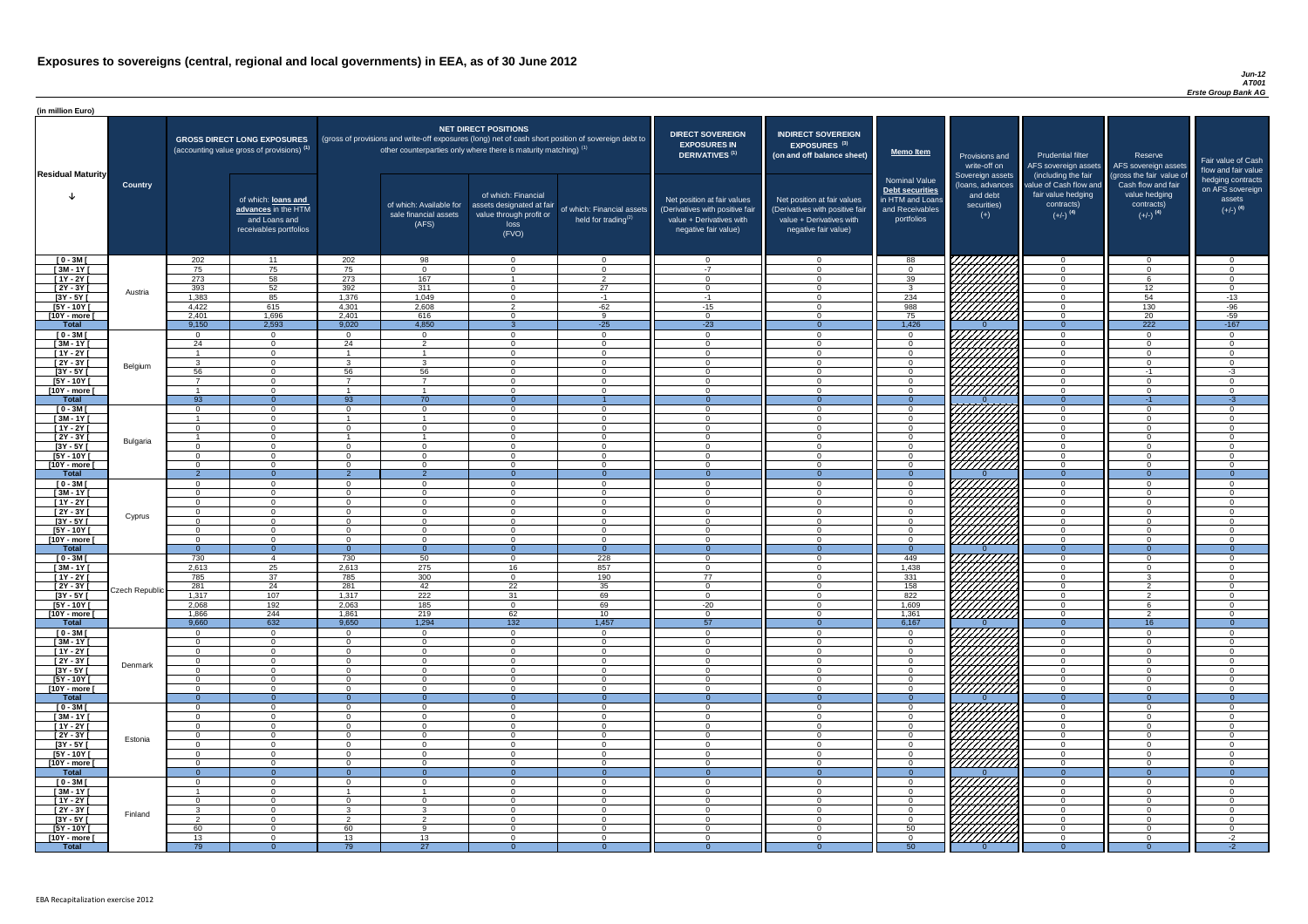#### *Jun-12 AT001 Erste Group Bank AG*

| (in million Euro)             |                       |                 |                                                                                             |                         |                                                                                                     |                                                                                                           |                                                      |                                                                                                                    |                                                                                                                    |                                                                                                     |                                                                          |                                                                                                             |                                                                                                         |                                                                           |
|-------------------------------|-----------------------|-----------------|---------------------------------------------------------------------------------------------|-------------------------|-----------------------------------------------------------------------------------------------------|-----------------------------------------------------------------------------------------------------------|------------------------------------------------------|--------------------------------------------------------------------------------------------------------------------|--------------------------------------------------------------------------------------------------------------------|-----------------------------------------------------------------------------------------------------|--------------------------------------------------------------------------|-------------------------------------------------------------------------------------------------------------|---------------------------------------------------------------------------------------------------------|---------------------------------------------------------------------------|
| <b>Residual Maturity</b>      |                       |                 | <b>GROSS DIRECT LONG EXPOSURES</b><br>(accounting value gross of provisions) <sup>(1)</sup> |                         | (gross of provisions and write-off exposures (long) net of cash short position of sovereign debt to | <b>NET DIRECT POSITIONS</b><br>other counterparties only where there is maturity matching) <sup>(1)</sup> |                                                      | <b>DIRECT SOVEREIGN</b><br><b>EXPOSURES IN</b><br><b>DERIVATIVES (1)</b>                                           | <b>INDIRECT SOVEREIGN</b><br><b>EXPOSURES<sup>(3)</sup></b><br>(on and off balance sheet)                          | <b>Memo Item</b>                                                                                    | Provisions and<br>write-off on                                           | <b>Prudential filter</b>                                                                                    | Reserve<br>AFS sovereign assets AFS sovereign assets                                                    | Fair value of Cash<br>flow and fair value                                 |
|                               | <b>Country</b>        |                 | of which: loans and<br>advances in the HTM<br>and Loans and<br>receivables portfolios       |                         | of which: Available for<br>sale financial assets<br>(AFS)                                           | of which: Financial<br>assets designated at fair<br>value through profit or<br>loss<br>(FVO)              | of which: Financial assets<br>held for trading $(2)$ | Net position at fair values<br>(Derivatives with positive fair<br>value + Derivatives with<br>negative fair value) | Net position at fair values<br>(Derivatives with positive fair<br>value + Derivatives with<br>negative fair value) | <b>Nominal Value</b><br><b>Debt securities</b><br>in HTM and Loans<br>and Receivables<br>portfolios | Sovereign assets<br>(Ioans, advances<br>and debt<br>securities)<br>$(+)$ | (including the fair<br>value of Cash flow and<br>fair value hedging<br>contracts)<br>$(+/-)$ <sup>(4)</sup> | (gross the fair value of<br>Cash flow and fair<br>value hedging<br>contracts)<br>$(+/-)$ <sup>(4)</sup> | hedging contracts<br>on AFS sovereign<br>assets<br>$(+/-)$ <sup>(4)</sup> |
| $[0 - 3M]$                    |                       | $\Omega$        | $\overline{0}$                                                                              | $\Omega$                | $\overline{0}$                                                                                      | $\Omega$                                                                                                  | $\overline{0}$                                       | - റ                                                                                                                | $\Omega$                                                                                                           | $\Omega$                                                                                            |                                                                          | $\cap$                                                                                                      | $\overline{0}$                                                                                          | $\Omega$                                                                  |
| $[3M - 1Y]$<br>$[1Y - 2Y]$    |                       | ົດ<br>$\Omega$  | $\Omega$<br>$\Omega$                                                                        | റ<br>$\Omega$           | $\overline{2}$<br>$\Omega$                                                                          | $\Omega$<br>$\Omega$                                                                                      | $\Omega$<br>$\Omega$                                 | $\Omega$<br>$\cap$                                                                                                 | $\Omega$<br>$\Omega$                                                                                               | $\Omega$                                                                                            |                                                                          | $\cap$<br>$\Omega$                                                                                          | $\Omega$<br>$\Omega$                                                                                    | $\Omega$<br>$\Omega$                                                      |
| [2Y - 3Y [                    |                       | $\overline{7}$  | $\Omega$                                                                                    | $\overline{z}$          | 6                                                                                                   | $\Omega$                                                                                                  | $\Omega$                                             | $\cap$                                                                                                             | $\Omega$                                                                                                           | $\cap$                                                                                              |                                                                          | $\cap$                                                                                                      | $\overline{0}$                                                                                          | $\Omega$                                                                  |
| $[3Y - 5Y]$                   | France                | 15              | $\Omega$                                                                                    | 15                      | 12                                                                                                  |                                                                                                           |                                                      | $\cap$                                                                                                             | $-1$                                                                                                               | $\cap$                                                                                              | HAAAA<br>HAAAAA                                                          | $\cap$                                                                                                      | $\overline{0}$                                                                                          | $\Omega$                                                                  |
| $[5Y - 10Y]$                  |                       | 77              | $\overline{0}$                                                                              | 77                      | 76                                                                                                  | $\Omega$                                                                                                  |                                                      | $\cap$                                                                                                             | $\Omega$                                                                                                           | $\cap$                                                                                              |                                                                          | $\cap$                                                                                                      | $\Omega$                                                                                                | $\Omega$                                                                  |
| [10Y - more [                 |                       | 5               | $\overline{0}$                                                                              | $\sqrt{2}$              | $5\overline{)}$                                                                                     | $\Omega$                                                                                                  |                                                      | $\cap$                                                                                                             | $\Omega$                                                                                                           | $\Omega$                                                                                            |                                                                          | $\Omega$                                                                                                    | $\Omega$                                                                                                | $\Omega$                                                                  |
| <b>Total</b>                  |                       | 106             | $\overline{0}$<br>$\Omega$                                                                  | 106                     | 102<br>$\overline{0}$                                                                               | $\Omega$                                                                                                  | -3<br>$\overline{0}$                                 | - 0<br>$\cap$                                                                                                      | $-1$<br>$\Omega$                                                                                                   | $\Omega$<br>$\Omega$                                                                                |                                                                          | $\Omega$<br>$\Omega$                                                                                        | $\Omega$                                                                                                | $\overline{0}$<br>$\Omega$                                                |
| $[0 - 3M]$<br>$[3M - 1Y]$     |                       | 35              | $\overline{0}$                                                                              | 35                      | 33                                                                                                  |                                                                                                           | $\overline{0}$                                       | $\cap$                                                                                                             | $\Omega$                                                                                                           | $\Omega$                                                                                            |                                                                          | $\cap$                                                                                                      | $\overline{0}$                                                                                          | $\Omega$                                                                  |
| $[1Y - 2Y]$                   |                       | $\overline{20}$ |                                                                                             | 14                      | 18                                                                                                  | $\Omega$                                                                                                  | $-6$                                                 | $\cap$                                                                                                             | $\Omega$                                                                                                           | $\Omega$                                                                                            |                                                                          | $\Omega$                                                                                                    | $\Omega$                                                                                                | $\Omega$                                                                  |
| $[2Y - 3Y]$                   | Germany               | 16              | $\overline{2}$                                                                              | 16                      | $\mathbf{3}$                                                                                        | $\Omega$                                                                                                  | 11                                                   | $\Omega$                                                                                                           | $\Omega$                                                                                                           | $\Omega$                                                                                            |                                                                          | $\Omega$                                                                                                    | $\overline{0}$                                                                                          | $\Omega$                                                                  |
| $[3Y - 5Y]$                   |                       | 325             | $\overline{2}$                                                                              | 319                     | 181                                                                                                 | ∩                                                                                                         | $\overline{124}$                                     | $-1$                                                                                                               |                                                                                                                    | 30                                                                                                  |                                                                          | $\Omega$                                                                                                    | $\Omega$                                                                                                | $-5$                                                                      |
| $[5Y - 10Y]$<br>[10Y - more [ |                       | 459<br>27       | $\Omega$<br>$\Omega$                                                                        | 435<br>27               | 296<br>16                                                                                           | $\Omega$<br>$\cap$                                                                                        | 129<br>11                                            | $\cap$<br>$\cap$                                                                                                   |                                                                                                                    | 10 <sup>°</sup><br>$\Omega$                                                                         |                                                                          | $\Omega$<br>$\cap$                                                                                          | 15<br>$\Omega$                                                                                          | $-5$<br>- 0                                                               |
| <b>Total</b>                  |                       | 884             |                                                                                             | 847                     | 548                                                                                                 |                                                                                                           | 270                                                  | $-1$                                                                                                               |                                                                                                                    | 40                                                                                                  |                                                                          | $\Omega$                                                                                                    | 24                                                                                                      | $-10$                                                                     |
| $[0 - 3M]$                    |                       | $\cap$          | $\Omega$                                                                                    | $\cap$                  | $\Omega$                                                                                            | $\cap$                                                                                                    | $\overline{0}$                                       | $\cap$                                                                                                             | $\cap$                                                                                                             | റ                                                                                                   | 777777777                                                                | $\cap$                                                                                                      | $\overline{0}$                                                                                          | $\Omega$                                                                  |
| $[3M - 1Y]$                   |                       | $\cap$          | $\Omega$                                                                                    | $\Omega$                | $\Omega$                                                                                            | $\cap$                                                                                                    | $\overline{0}$                                       | $\cap$                                                                                                             | $\cap$                                                                                                             | $\cap$                                                                                              | ШШ                                                                       | $\cap$                                                                                                      | $\overline{0}$                                                                                          | $\Omega$                                                                  |
| $[1Y - 2Y]$                   |                       | $\Omega$        | $\Omega$                                                                                    | $\cap$                  | $\Omega$                                                                                            | $\cap$                                                                                                    | $\overline{0}$                                       | - 0                                                                                                                | $\Omega$                                                                                                           | $\Omega$                                                                                            |                                                                          | $\overline{0}$                                                                                              | $\Omega$                                                                                                | $\overline{0}$                                                            |
| $[2Y - 3Y]$<br>$[3Y - 5Y]$    | Greece <sup>(5)</sup> | $\Omega$        | $\Omega$                                                                                    | $\Omega$                | $\Omega$                                                                                            | $\Omega$                                                                                                  | $\Omega$                                             | $\cap$                                                                                                             | $\Omega$                                                                                                           | $\Omega$                                                                                            | <i>VIIIIIA</i>                                                           | $\Omega$                                                                                                    | $\Omega$                                                                                                | $\Omega$                                                                  |
| $[5Y - 10Y]$                  |                       | $\Omega$        | $\overline{0}$                                                                              | $\Omega$                | $\Omega$                                                                                            | $\Omega$                                                                                                  | $\Omega$                                             | $\Omega$                                                                                                           | $\Omega$                                                                                                           | $\Omega$                                                                                            | UMM                                                                      | $\Omega$                                                                                                    | $\overline{0}$                                                                                          | $\Omega$                                                                  |
| $[10Y - more]$                |                       |                 | $\Omega$                                                                                    |                         |                                                                                                     | $\Omega$                                                                                                  | $\Omega$                                             | $\cap$                                                                                                             | $\Omega$                                                                                                           | $\Omega$                                                                                            | 777777777                                                                | $\Omega$                                                                                                    | $\Omega$                                                                                                | $\cap$                                                                    |
| <b>Total</b>                  |                       |                 | $\overline{0}$                                                                              |                         |                                                                                                     |                                                                                                           | $\Omega$                                             |                                                                                                                    |                                                                                                                    |                                                                                                     |                                                                          |                                                                                                             | $\Omega$                                                                                                |                                                                           |
| $[0 - 3M]$<br>$[3M - 1Y]$     |                       | 35<br>119       | 17<br>21                                                                                    | 35<br>119               | $\Omega$<br>$\overline{4}$                                                                          | $\Omega$<br>$\Omega$                                                                                      | 17<br>64                                             | $\Omega$<br>$\Omega$                                                                                               | $\Omega$<br>$\Omega$                                                                                               | $\Omega$<br>154                                                                                     | 77777777                                                                 | $\Omega$<br>$\Omega$                                                                                        | $\overline{0}$<br>$\overline{0}$                                                                        | $\Omega$<br>$\Omega$                                                      |
| $[1Y - 2Y]$                   |                       | 740             | 136                                                                                         | 739                     | $\Omega$                                                                                            | $\Omega$                                                                                                  |                                                      | - 0                                                                                                                | $\Omega$                                                                                                           | 491                                                                                                 |                                                                          | $\Omega$                                                                                                    | $\overline{0}$                                                                                          | $\Omega$                                                                  |
| $[2Y - 3Y]$                   | Hungary               | - 1             | $\overline{0}$                                                                              | $\overline{\mathbf{1}}$ | - 1                                                                                                 | $\Omega$                                                                                                  | $\overline{0}$                                       | $\cap$                                                                                                             | $\Omega$                                                                                                           | 132                                                                                                 |                                                                          | $\Omega$                                                                                                    | $\overline{0}$                                                                                          | $\Omega$                                                                  |
| $[3Y - 5Y]$                   |                       | 437             | 21                                                                                          | 437                     | $\mathbf{3}$                                                                                        | $\Omega$                                                                                                  | 10 <sup>1</sup>                                      | $\cap$                                                                                                             |                                                                                                                    | 234                                                                                                 |                                                                          | $\Omega$                                                                                                    | $\Omega$                                                                                                | $\Omega$                                                                  |
| $[5Y - 10Y]$                  |                       | 12              | $\mathbf{3}$                                                                                | <b>Q</b>                | - 1<br>$\Omega$                                                                                     | $\Omega$<br>$\Omega$                                                                                      | 2<br>11                                              | $\Omega$<br>$\cap$                                                                                                 | $\Omega$<br>$\Omega$                                                                                               | 24<br>$\Omega$                                                                                      | HHHH                                                                     | $\Omega$<br>$\cap$                                                                                          | $\overline{0}$<br>$\Omega$                                                                              | $\Omega$<br>$\Omega$                                                      |
| [10Y - more [<br><b>Total</b> |                       | 273<br>1,618    | 28<br>$\overline{227}$                                                                      | 273<br>1,613            | 10 <sup>°</sup>                                                                                     | $\Omega$                                                                                                  | 105                                                  | - 0                                                                                                                |                                                                                                                    | 1,036                                                                                               | 12 <sup>2</sup>                                                          | $\Omega$                                                                                                    | $\Omega$                                                                                                | $\overline{0}$                                                            |
| $[0 - 3M]$                    |                       | $\Omega$        | $\overline{0}$                                                                              | $\overline{0}$          | $\overline{0}$                                                                                      | $\Omega$                                                                                                  | $\overline{0}$                                       | $\Omega$                                                                                                           | $\Omega$                                                                                                           | $\Omega$                                                                                            |                                                                          | $\Omega$                                                                                                    | $\Omega$                                                                                                | $\Omega$                                                                  |
| $[3M - 1Y]$                   |                       | $\Omega$        | $\overline{0}$                                                                              | $\Omega$                | $\overline{0}$                                                                                      | $\Omega$                                                                                                  | $\overline{0}$                                       | $\Omega$                                                                                                           | $\Omega$                                                                                                           | $\cap$                                                                                              |                                                                          | $\Omega$                                                                                                    | $\overline{0}$                                                                                          | $\Omega$                                                                  |
| $[1Y - 2Y]$                   |                       | $\Omega$        | $\Omega$                                                                                    | $\Omega$<br>$\Omega$    | $\Omega$<br>$\Omega$                                                                                | $\Omega$                                                                                                  | $\Omega$                                             | $\Omega$<br>$\cap$                                                                                                 | $\Omega$<br>∩                                                                                                      | $\Omega$<br>$\Omega$                                                                                |                                                                          | $\Omega$<br>$\Omega$                                                                                        | $\Omega$<br>$\Omega$                                                                                    | $\Omega$<br>$\Omega$                                                      |
| $[2Y - 3Y]$<br>$[3Y - 5Y]$    | Iceland               | $\Omega$        | $\Omega$<br>$\Omega$                                                                        | $\Omega$                | $\Omega$                                                                                            | $\Omega$<br>$\Omega$                                                                                      | $\overline{0}$<br>$\Omega$                           |                                                                                                                    |                                                                                                                    |                                                                                                     |                                                                          | $\Omega$                                                                                                    | $\Omega$                                                                                                |                                                                           |
| $[5Y - 10Y]$                  |                       | $\Omega$        | $\Omega$                                                                                    | $\Omega$                | $\Omega$                                                                                            | $\Omega$                                                                                                  | $\Omega$                                             |                                                                                                                    |                                                                                                                    |                                                                                                     |                                                                          | $\cap$                                                                                                      | $\Omega$                                                                                                |                                                                           |
| [10Y - more [                 |                       | - 0             | $\Omega$                                                                                    | $\Omega$                | $\Omega$                                                                                            | $\Omega$                                                                                                  | $\Omega$                                             |                                                                                                                    |                                                                                                                    | $\Omega$                                                                                            | //////////                                                               | $\Omega$                                                                                                    | $\Omega$                                                                                                |                                                                           |
| <b>Total</b>                  |                       | - റ             | $\Omega$                                                                                    | $\Omega$                | $\Omega$                                                                                            | $\Omega$                                                                                                  | $\Omega$                                             |                                                                                                                    | $\Omega$                                                                                                           | $\Omega$                                                                                            |                                                                          | $\Omega$                                                                                                    | $\Omega$                                                                                                | $\Omega$                                                                  |
| $[0 - 3M]$<br>$1$ Y I - ME    |                       | $\cap$<br>14    | $\Omega$<br>$\overline{0}$                                                                  | $\Omega$<br>14          | $\Omega$<br>$\Omega$                                                                                | $\Omega$<br>$\Omega$                                                                                      | $\overline{0}$<br>$\overline{0}$                     | $\cap$<br>$\cap$                                                                                                   | $\Omega$<br>$\Omega$                                                                                               | $\cap$<br>$\cap$                                                                                    |                                                                          | $\Omega$<br>$\overline{0}$                                                                                  | $\Omega$<br>$\overline{0}$                                                                              | $\cap$<br>$\Omega$                                                        |
| $\overline{[1Y-2Y]}$          |                       |                 | $\overline{0}$                                                                              |                         |                                                                                                     | $\Omega$                                                                                                  | $\overline{0}$                                       | $\Omega$                                                                                                           | $\Omega$                                                                                                           | $\Omega$                                                                                            | 7777777                                                                  | $\overline{0}$                                                                                              | $\overline{0}$                                                                                          | $\Omega$                                                                  |
| $[2Y - 3Y]$                   | Ireland               | $\Omega$        | $\overline{0}$                                                                              | $\Omega$                | $\Omega$                                                                                            | $\Omega$                                                                                                  | $\overline{0}$                                       | $\Omega$                                                                                                           | $\Omega$                                                                                                           | $\Omega$                                                                                            | 77777777                                                                 | $\Omega$                                                                                                    | $\overline{0}$                                                                                          | $\Omega$                                                                  |
| $[3Y - 5Y]$                   |                       | $\Omega$        | $\overline{0}$                                                                              | $\Omega$                | $\Omega$                                                                                            | $\Omega$                                                                                                  | $\overline{0}$                                       | $\Omega$                                                                                                           | $\Omega$                                                                                                           | $\Omega$                                                                                            | 777777777                                                                | $\overline{0}$                                                                                              | $\overline{0}$                                                                                          | $\Omega$                                                                  |
| $[5Y - 10Y]$<br>[10Y - more [ |                       | 23<br>$\Omega$  | $\Omega$<br>$\Omega$                                                                        | 23<br>$\Omega$          | 23<br>$\Omega$                                                                                      | $\Omega$<br>$\Omega$                                                                                      | $\overline{0}$<br>$\Omega$                           | $\Omega$<br>$\cap$                                                                                                 | $\Omega$<br>$\Omega$                                                                                               | $\Omega$<br>$\Omega$                                                                                | 777777777<br><u> 77777777</u>                                            | $\Omega$<br>$\Omega$                                                                                        | $-2$<br>$\Omega$                                                                                        | $\Omega$<br>$\Omega$                                                      |
| <b>Total</b>                  |                       | 39              | $\Omega$                                                                                    | 39                      | 24                                                                                                  |                                                                                                           |                                                      |                                                                                                                    |                                                                                                                    |                                                                                                     |                                                                          | $\Omega$                                                                                                    | $-2$                                                                                                    |                                                                           |
| $[0 - 3M]$                    |                       | $\Omega$        | $\overline{0}$                                                                              | $\Omega$                | $\Omega$                                                                                            | $\Omega$                                                                                                  | $\Omega$                                             | $\Omega$                                                                                                           | $\Omega$                                                                                                           | $\Omega$                                                                                            | HHHH                                                                     | $\Omega$                                                                                                    | $\overline{0}$                                                                                          | ∩                                                                         |
| $[3M - 1Y]$                   |                       |                 | $\Omega$                                                                                    |                         |                                                                                                     | $\Omega$                                                                                                  | $\Omega$                                             | $\Omega$                                                                                                           | $\Omega$                                                                                                           | $\Omega$                                                                                            |                                                                          | $\Omega$                                                                                                    | $\Omega$                                                                                                | $\Omega$                                                                  |
| $[1Y - 2Y]$<br>$[2Y - 3Y]$    |                       | -4<br>$\Omega$  | $\Omega$<br>$\Omega$                                                                        | $\Omega$                | $\overline{4}$<br>$\Omega$                                                                          | $\Omega$<br>$\Omega$                                                                                      | $\Omega$                                             | $\Omega$<br>$\Omega$                                                                                               | $\Omega$<br>$\Omega$                                                                                               | $\Omega$<br>- റ                                                                                     |                                                                          | $\Omega$<br>$\Omega$                                                                                        | $\overline{0}$<br>$\overline{0}$                                                                        | $\Omega$<br>$\Omega$                                                      |
| $[3Y - 5Y]$                   | Italy                 | - 7             | $\Omega$                                                                                    | $\overline{7}$          | -6                                                                                                  | $\Omega$                                                                                                  | $\Omega$                                             | $\Omega$                                                                                                           | $\Omega$                                                                                                           | $\Omega$                                                                                            |                                                                          | $\Omega$                                                                                                    | $\overline{0}$                                                                                          | $\Omega$                                                                  |
| $[5Y - 10Y]$                  |                       | 27              | $\Omega$                                                                                    | 27                      | 26                                                                                                  | $\Omega$                                                                                                  |                                                      | $\Omega$                                                                                                           | $\Omega$                                                                                                           | $\Omega$                                                                                            |                                                                          | $\Omega$                                                                                                    | $-2$                                                                                                    | $\overline{0}$                                                            |
| [10Y - more [                 |                       | 40              | $\Omega$                                                                                    | 40                      | 40                                                                                                  | $\cap$                                                                                                    |                                                      | $\cap$                                                                                                             | $\cap$                                                                                                             | $\cap$                                                                                              |                                                                          | $\cap$                                                                                                      | $-27$                                                                                                   | $-25$                                                                     |
| <b>Total</b>                  |                       | 80<br>$\Omega$  | $\Omega$<br>$\Omega$                                                                        | 80<br>$\Omega$          | $\overline{77}$<br>$\Omega$                                                                         | $\Omega$                                                                                                  | $\Omega$                                             | $\cap$                                                                                                             |                                                                                                                    | $\cap$                                                                                              | <i>77777777</i>                                                          | $\Omega$<br>$\cap$                                                                                          | $-29$<br>$\Omega$                                                                                       | $-25$                                                                     |
| $[0 - 3M]$<br>$[3M - 1Y]$     |                       | $\Omega$        | $\overline{0}$                                                                              | $\Omega$                | $\overline{0}$                                                                                      | $\Omega$                                                                                                  | $\overline{0}$                                       | $\Omega$                                                                                                           | $\Omega$                                                                                                           | $\Omega$                                                                                            |                                                                          | $\Omega$                                                                                                    | $\overline{0}$                                                                                          | $\Omega$                                                                  |
| $[1Y - 2Y]$                   |                       |                 | $\Omega$                                                                                    | ີ                       | $\mathbf{3}$                                                                                        | $\Omega$                                                                                                  | $\overline{0}$                                       | $\Omega$                                                                                                           | $\Omega$                                                                                                           | $\Omega$                                                                                            |                                                                          | $\Omega$                                                                                                    | $\Omega$                                                                                                | $\Omega$                                                                  |
| $[2Y - 3Y]$                   | Latvia                | $\Omega$        | $\overline{0}$                                                                              | $\Omega$                | $\Omega$                                                                                            | $\Omega$                                                                                                  | $\overline{0}$                                       | $\Omega$                                                                                                           | $\Omega$                                                                                                           | $\Omega$                                                                                            |                                                                          | $\Omega$                                                                                                    | $\Omega$                                                                                                | $\Omega$                                                                  |
| $[3Y - 5Y]$                   |                       | ົດ              | $\Omega$                                                                                    | $\Omega$<br>ົດ          | $\Omega$<br>ົາ                                                                                      | $\Omega$                                                                                                  | $\overline{0}$                                       | $\cap$                                                                                                             | $\Omega$                                                                                                           | $\Omega$                                                                                            |                                                                          | $\cap$                                                                                                      | $\Omega$                                                                                                | $\Omega$                                                                  |
| $[5Y - 10Y]$<br>[10Y - more [ |                       | - 0             | $\Omega$<br>$\Omega$                                                                        | $\Omega$                | $\Omega$                                                                                            | $\Omega$<br>$\Omega$                                                                                      | $\overline{0}$<br>$\Omega$                           | $\Omega$                                                                                                           | $\Omega$<br>$\Omega$                                                                                               | $\Omega$<br>$\Omega$                                                                                | HATHAR<br>HATHAR                                                         | $\Omega$<br>$\Omega$                                                                                        | $\Omega$<br>$\Omega$                                                                                    | $\Omega$<br>$\Omega$                                                      |
| <b>Total</b>                  |                       |                 | $\Omega$                                                                                    | -5                      |                                                                                                     | $\Omega$                                                                                                  | $\Omega$                                             |                                                                                                                    |                                                                                                                    | $\Omega$                                                                                            |                                                                          |                                                                                                             | $\Omega$                                                                                                | $\Omega$                                                                  |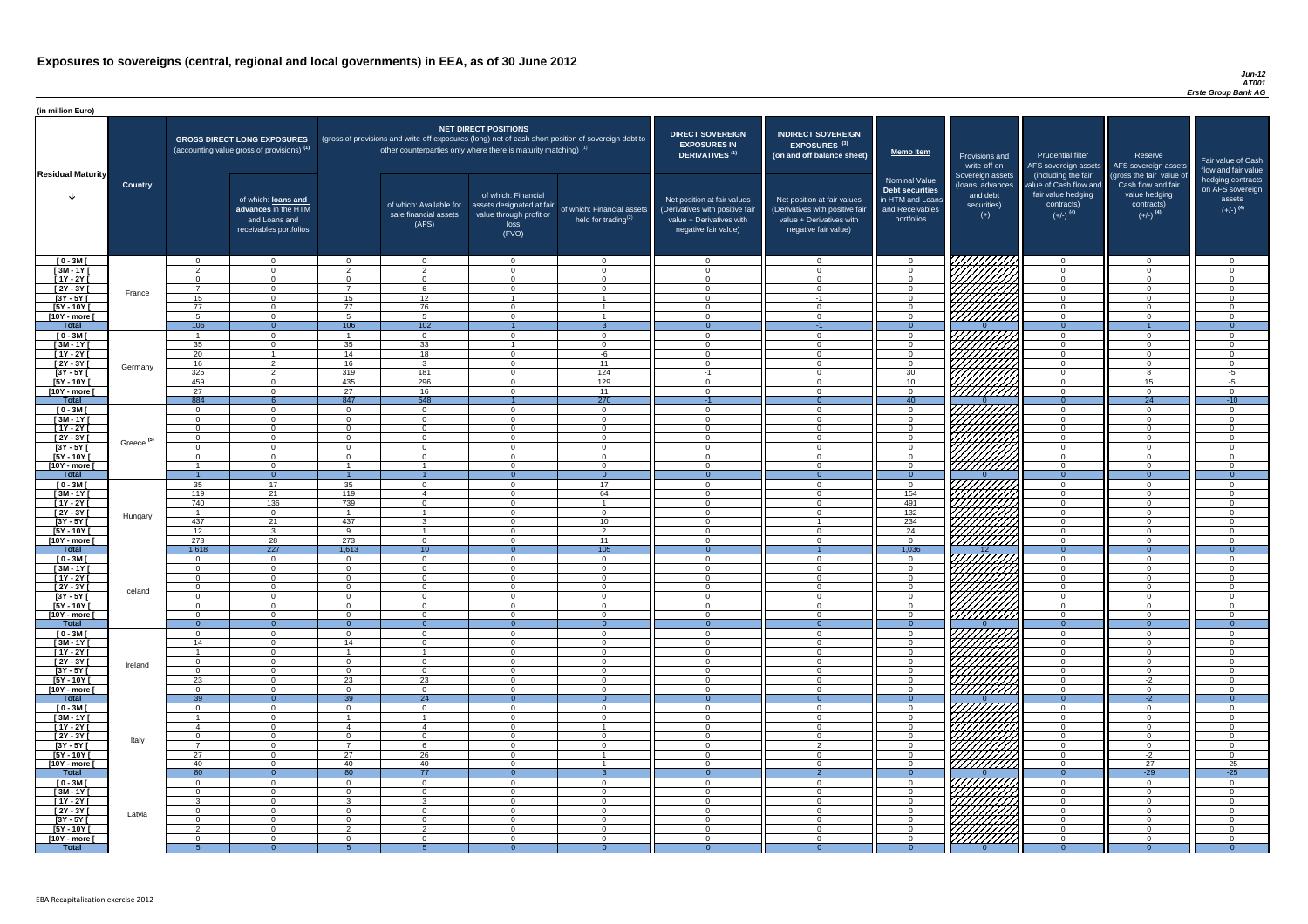#### *Jun-12 AT001 Erste Group Bank AG*

| <b>DIRECT SOVEREIGN</b><br><b>EXPOSURES IN</b><br>DERIVATIVES <sup>(1)</sup><br>Net position at fair values<br>(Derivatives with positive fair<br>value + Derivatives with<br>negative fair value) | <b>INDIRECT SOVEREIGN</b><br><b>EXPOSURES<sup>(3)</sup></b><br>(on and off balance sheet)<br>Net position at fair values<br>(Derivatives with positive fair<br>value + Derivatives with<br>negative fair value) | <b>Memo Item</b><br><b>Nominal Value</b><br><b>Debt securities</b><br>in HTM and Loans<br>and Receivables<br>portfolios | Provisions and<br>write-off on<br>Sovereign assets<br>(loans, advances<br>and debt<br>securities)<br>$(+)$ | <b>Prudential filter</b><br>AFS sovereign assets<br>(including the fair<br>value of Cash flow and<br>fair value hedging<br>contracts)<br>$(+/-)$ <sup>(4)</sup> | Reserve<br>AFS sovereign assets<br>(gross the fair value of<br>Cash flow and fair<br>value hedging<br>contracts)<br>$(+/-)$ <sup>(4)</sup> | Fair value of Cash<br>flow and fair value<br>hedging contracts<br>on AFS sovereign<br>assets<br>$(+/-)$ <sup>(4)</sup> |
|----------------------------------------------------------------------------------------------------------------------------------------------------------------------------------------------------|-----------------------------------------------------------------------------------------------------------------------------------------------------------------------------------------------------------------|-------------------------------------------------------------------------------------------------------------------------|------------------------------------------------------------------------------------------------------------|-----------------------------------------------------------------------------------------------------------------------------------------------------------------|--------------------------------------------------------------------------------------------------------------------------------------------|------------------------------------------------------------------------------------------------------------------------|
| $\mathbf 0$                                                                                                                                                                                        | $\overline{0}$                                                                                                                                                                                                  | $\mathbf 0$                                                                                                             |                                                                                                            | $\overline{0}$                                                                                                                                                  | $\overline{0}$                                                                                                                             | $\mathbf 0$                                                                                                            |
| $\mathbf 0$                                                                                                                                                                                        | $\mathbf 0$                                                                                                                                                                                                     | $\mathbf 0$                                                                                                             |                                                                                                            | $\mathbf 0$                                                                                                                                                     | $\overline{0}$                                                                                                                             | $\mathbf 0$                                                                                                            |
| $\mathbf 0$                                                                                                                                                                                        | $\mathbf 0$                                                                                                                                                                                                     | $\pmb{0}$                                                                                                               |                                                                                                            | $\mathbf 0$                                                                                                                                                     | $\overline{0}$                                                                                                                             | $\pmb{0}$                                                                                                              |
| $\mathbf 0$                                                                                                                                                                                        | $\mathbf 0$                                                                                                                                                                                                     | $\mathbf 0$                                                                                                             |                                                                                                            | $\mathbf 0$                                                                                                                                                     | $\overline{0}$                                                                                                                             | $\mathbf 0$                                                                                                            |
| $\mathbf 0$<br>$\mathbf 0$                                                                                                                                                                         | $\mathbf 0$<br>$\mathbf 0$                                                                                                                                                                                      | $\pmb{0}$<br>$\pmb{0}$                                                                                                  |                                                                                                            | $\mathbf 0$<br>$\mathbf 0$                                                                                                                                      | $\overline{0}$<br>$\mathbf 0$                                                                                                              | $\mathbf 0$<br>$\mathbf 0$                                                                                             |
| $\mathbf 0$                                                                                                                                                                                        | $\mathbf 0$                                                                                                                                                                                                     | $\mathbf 0$                                                                                                             |                                                                                                            | $\mathbf 0$                                                                                                                                                     | $\mathbf 0$                                                                                                                                | $\mathbf 0$                                                                                                            |
| $\mathbf{0}$                                                                                                                                                                                       | $\overline{0}$                                                                                                                                                                                                  | $\overline{0}$                                                                                                          | $\Omega$                                                                                                   | $\overline{0}$                                                                                                                                                  | $\overline{0}$                                                                                                                             | $\overline{0}$                                                                                                         |
| $\mathbf 0$                                                                                                                                                                                        | $\mathbf 0$                                                                                                                                                                                                     | $\mathbf 0$                                                                                                             |                                                                                                            | $\mathbf 0$                                                                                                                                                     | $\mathbf 0$                                                                                                                                | $\mathbf 0$                                                                                                            |
| $\mathbf 0$                                                                                                                                                                                        | $\mathbf 0$                                                                                                                                                                                                     | $\mathbf 0$                                                                                                             |                                                                                                            | $\mathbf 0$                                                                                                                                                     | $\overline{0}$                                                                                                                             | $\pmb{0}$                                                                                                              |
| $\mathbf 0$<br>$\mathbf 0$                                                                                                                                                                         | $\mathbf 0$<br>$\mathbf 0$                                                                                                                                                                                      | $\mathbf 0$<br>0                                                                                                        |                                                                                                            | $\overline{0}$<br>$\mathbf 0$                                                                                                                                   | $\overline{0}$<br>$\mathbf 0$                                                                                                              | $\mathbf 0$<br>$\mathbf 0$                                                                                             |
| $\mathbf 0$                                                                                                                                                                                        | $\mathbf 0$                                                                                                                                                                                                     | $\mathbf 0$                                                                                                             |                                                                                                            | $\mathbf 0$                                                                                                                                                     | $\mathbf 0$                                                                                                                                | $\mathbf 0$                                                                                                            |
| $\mathbf 0$                                                                                                                                                                                        | $\mathbf 0$                                                                                                                                                                                                     | $\mathbf 0$                                                                                                             |                                                                                                            | $\mathbf 0$                                                                                                                                                     | $\mathbf 0$                                                                                                                                | $\mathbf 0$                                                                                                            |
| $\mathbf 0$                                                                                                                                                                                        | $\mathbf 0$                                                                                                                                                                                                     | 0                                                                                                                       |                                                                                                            | $\mathbf 0$                                                                                                                                                     | $\mathbf 0$                                                                                                                                | $\mathbf 0$                                                                                                            |
| $\mathbf{0}$                                                                                                                                                                                       | $\overline{0}$                                                                                                                                                                                                  | $\overline{0}$                                                                                                          | $\Omega$                                                                                                   | $\overline{0}$                                                                                                                                                  | $\overline{0}$                                                                                                                             | $\overline{0}$                                                                                                         |
| $\mathbf 0$                                                                                                                                                                                        | $\mathbf 0$                                                                                                                                                                                                     | $\mathbf 0$                                                                                                             |                                                                                                            | $\mathbf 0$                                                                                                                                                     | $\overline{0}$                                                                                                                             | $\mathbf 0$                                                                                                            |
| $\pmb{0}$<br>$\pmb{0}$                                                                                                                                                                             | $\mathbf 0$<br>$\mathbf 0$                                                                                                                                                                                      | $\pmb{0}$<br>$\pmb{0}$                                                                                                  |                                                                                                            | $\mathbf 0$<br>$\mathbf 0$                                                                                                                                      | $\mathbf 0$<br>$\mathbf 0$                                                                                                                 | $\mathbf 0$<br>$\mathbf 0$                                                                                             |
| $\mathbf 0$                                                                                                                                                                                        | $\mathbf 0$                                                                                                                                                                                                     | $\pmb{0}$                                                                                                               |                                                                                                            | $\mathbf 0$                                                                                                                                                     | 1                                                                                                                                          | $\mathbf 0$                                                                                                            |
| $\overline{0}$                                                                                                                                                                                     | $\mathbf 0$                                                                                                                                                                                                     | 0                                                                                                                       |                                                                                                            | $\overline{0}$                                                                                                                                                  |                                                                                                                                            | $\mathbf 0$                                                                                                            |
| 0                                                                                                                                                                                                  | 0                                                                                                                                                                                                               | 0                                                                                                                       |                                                                                                            | 0                                                                                                                                                               | 4                                                                                                                                          | 0                                                                                                                      |
| 0                                                                                                                                                                                                  | $\mathbf 0$                                                                                                                                                                                                     | 0                                                                                                                       |                                                                                                            | 0                                                                                                                                                               |                                                                                                                                            | 0                                                                                                                      |
| $\mathbf{0}$                                                                                                                                                                                       | $\overline{0}$                                                                                                                                                                                                  | $\overline{0}$                                                                                                          | $\overline{0}$                                                                                             | $\overline{0}$                                                                                                                                                  | $6\phantom{1}$                                                                                                                             | $\overline{0}$                                                                                                         |
| $\mathbf 0$<br>$\mathbf 0$                                                                                                                                                                         | $\mathbf 0$<br>$\mathbf 0$                                                                                                                                                                                      | $\pmb{0}$<br>0                                                                                                          |                                                                                                            | $\mathbf 0$<br>$\mathbf 0$                                                                                                                                      | $\mathbf 0$<br>$\mathbf 0$                                                                                                                 | $\mathbf 0$<br>$\mathbf 0$                                                                                             |
| $\mathbf 0$                                                                                                                                                                                        | $\mathbf 0$                                                                                                                                                                                                     | $\pmb{0}$                                                                                                               |                                                                                                            | $\mathbf 0$                                                                                                                                                     | $\mathbf 0$                                                                                                                                | $\mathbf 0$                                                                                                            |
| 0                                                                                                                                                                                                  | 0                                                                                                                                                                                                               | $\pmb{0}$                                                                                                               |                                                                                                            | $\mathbf 0$                                                                                                                                                     | 0                                                                                                                                          | $\mathbf 0$                                                                                                            |
| 0                                                                                                                                                                                                  | 0                                                                                                                                                                                                               | $\mathbf 0$                                                                                                             |                                                                                                            | 0                                                                                                                                                               | 0                                                                                                                                          | $\mathbf 0$                                                                                                            |
| $\mathbf 0$                                                                                                                                                                                        | 0                                                                                                                                                                                                               | $\,0\,$                                                                                                                 |                                                                                                            | $\mathbf 0$                                                                                                                                                     | 0                                                                                                                                          | $\mathbf 0$                                                                                                            |
| $\mathbf 0$<br>$\overline{0}$                                                                                                                                                                      | 0<br>$\overline{0}$                                                                                                                                                                                             | $\mathbf 0$<br>$\overline{0}$                                                                                           | <u> 7777 A</u><br>$\overline{0}$                                                                           | $\mathbf 0$<br>$\overline{0}$                                                                                                                                   | 0<br>$\overline{0}$                                                                                                                        | $\mathbf 0$<br>$\overline{0}$                                                                                          |
| $\mathbf 0$                                                                                                                                                                                        | 0                                                                                                                                                                                                               | $\boldsymbol{0}$                                                                                                        |                                                                                                            | $\mathbf 0$                                                                                                                                                     | 0                                                                                                                                          | 0                                                                                                                      |
| $\mathbf 0$                                                                                                                                                                                        | $\mathbf 0$                                                                                                                                                                                                     | $\boldsymbol{0}$                                                                                                        |                                                                                                            | $\overline{0}$                                                                                                                                                  | 0                                                                                                                                          | 0                                                                                                                      |
| $\mathbf 0$                                                                                                                                                                                        | 0                                                                                                                                                                                                               | 0                                                                                                                       |                                                                                                            | 0                                                                                                                                                               | 0                                                                                                                                          | 0                                                                                                                      |
| $\mathbf 0$                                                                                                                                                                                        | 0                                                                                                                                                                                                               | 0                                                                                                                       |                                                                                                            | 0                                                                                                                                                               | 0                                                                                                                                          | 0                                                                                                                      |
| $\mathbf 0$                                                                                                                                                                                        | 0<br>$\mathbf 0$                                                                                                                                                                                                | 0                                                                                                                       |                                                                                                            | $\overline{0}$                                                                                                                                                  | 0                                                                                                                                          | 0<br>$-3$                                                                                                              |
| $\mathbf 0$<br>$\mathbf 0$                                                                                                                                                                         | 0                                                                                                                                                                                                               | 0<br>0                                                                                                                  |                                                                                                            | $\mathbf 0$<br>$\mathbf 0$                                                                                                                                      | 0<br>0                                                                                                                                     | 0                                                                                                                      |
| $\mathbf{0}$                                                                                                                                                                                       | $\overline{0}$                                                                                                                                                                                                  | $\overline{0}$                                                                                                          | $\overline{0}$                                                                                             | $\overline{0}$                                                                                                                                                  |                                                                                                                                            | $-3$                                                                                                                   |
| 0                                                                                                                                                                                                  | 0                                                                                                                                                                                                               | 0                                                                                                                       |                                                                                                            | 0                                                                                                                                                               | 0                                                                                                                                          | 0                                                                                                                      |
| $\mathbf 0$                                                                                                                                                                                        | 0                                                                                                                                                                                                               | 0                                                                                                                       |                                                                                                            | 0                                                                                                                                                               | 0                                                                                                                                          | $\mathbf 0$                                                                                                            |
| $\mathbf 0$<br>$\mathbf 0$                                                                                                                                                                         | 0<br>$\mathbf 0$                                                                                                                                                                                                | $\boldsymbol{0}$<br>$\pmb{0}$                                                                                           |                                                                                                            | $\mathbf 0$<br>0                                                                                                                                                | $\mathbf 0$<br>$\mathbf 0$                                                                                                                 | $\mathbf 0$<br>$\mathbf 0$                                                                                             |
| $\mathbf 0$                                                                                                                                                                                        | $\mathbf 0$                                                                                                                                                                                                     | $\pmb{0}$                                                                                                               |                                                                                                            | $\mathbf 0$                                                                                                                                                     | $\mathbf 0$                                                                                                                                | $\mathbf 0$                                                                                                            |
| $\mathbf 0$                                                                                                                                                                                        | $\mathbf 0$                                                                                                                                                                                                     | $\mathbf 0$                                                                                                             |                                                                                                            | $\mathbf 0$                                                                                                                                                     | $\mathbf 0$                                                                                                                                | $\mathbf 0$                                                                                                            |
| $\mathbf 0$                                                                                                                                                                                        | 0                                                                                                                                                                                                               | 0                                                                                                                       |                                                                                                            | 0                                                                                                                                                               | $\mathbf 0$                                                                                                                                | 0                                                                                                                      |
| $\mathbf{0}$                                                                                                                                                                                       | $\overline{0}$                                                                                                                                                                                                  | $\boldsymbol{0}$                                                                                                        | $\overline{0}$                                                                                             | $\overline{0}$                                                                                                                                                  | $\overline{0}$                                                                                                                             | $\overline{0}$                                                                                                         |
| $\mathbf 0$<br>$\pmb{0}$                                                                                                                                                                           | 0<br>$\pmb{0}$                                                                                                                                                                                                  | $\pmb{0}$<br>35                                                                                                         |                                                                                                            | $\mathbf 0$<br>$\mathbf 0$                                                                                                                                      | $\mathbf 0$<br>$\mathbf 0$                                                                                                                 | 0<br>0                                                                                                                 |
| $\mathbf 0$                                                                                                                                                                                        | $\mathbf 0$                                                                                                                                                                                                     | 11                                                                                                                      |                                                                                                            | $\mathbf 0$                                                                                                                                                     | $\mathbf 0$                                                                                                                                | $\mathbf 0$                                                                                                            |
| $\mathbf 0$                                                                                                                                                                                        | $\mathbf 0$                                                                                                                                                                                                     | $\mathbf 0$                                                                                                             |                                                                                                            | $\mathbf 0$                                                                                                                                                     | $\overline{0}$                                                                                                                             | $\mathbf 0$                                                                                                            |
| $\mathbf 0$                                                                                                                                                                                        | $\mathbf 0$                                                                                                                                                                                                     | 77                                                                                                                      |                                                                                                            | $\mathbf 0$                                                                                                                                                     | 5                                                                                                                                          | $\mathbf 0$                                                                                                            |
| $\mathbf 0$                                                                                                                                                                                        | 0                                                                                                                                                                                                               | 103                                                                                                                     |                                                                                                            | $\mathbf 0$                                                                                                                                                     | $\overline{c}$                                                                                                                             | $\mathbf 0$                                                                                                            |
| $\mathbf 0$                                                                                                                                                                                        | $\mathbf 0$                                                                                                                                                                                                     | $\overline{20}$                                                                                                         |                                                                                                            | $\mathbf 0$                                                                                                                                                     | 1                                                                                                                                          | $\mathbf 0$                                                                                                            |
| $\mathbf{0}$                                                                                                                                                                                       | $\mathbf 0$                                                                                                                                                                                                     | 246                                                                                                                     | $\overline{0}$                                                                                             | $\overline{0}$                                                                                                                                                  | 8                                                                                                                                          | $\overline{0}$                                                                                                         |
| $\mathbf 0$<br>$\mathbf 0$                                                                                                                                                                         | $\mathbf 0$<br>$\mathbf 0$                                                                                                                                                                                      | 0<br>$\overline{0}$                                                                                                     |                                                                                                            | 0<br>$\overline{0}$                                                                                                                                             | 0<br>$\overline{0}$                                                                                                                        | 0<br>$\mathbf 0$                                                                                                       |
| $\mathbf 0$                                                                                                                                                                                        | -1                                                                                                                                                                                                              | $\mathbf 0$                                                                                                             |                                                                                                            | $\overline{0}$                                                                                                                                                  | $\mathbf 0$                                                                                                                                | $\mathbf 0$                                                                                                            |
| $\mathbf 0$                                                                                                                                                                                        | $\overline{0}$                                                                                                                                                                                                  | $\mathbf 0$                                                                                                             |                                                                                                            | $\overline{0}$                                                                                                                                                  | $\mathbf 0$                                                                                                                                | 0                                                                                                                      |
| $\mathbf 0$                                                                                                                                                                                        | $\overline{4}$                                                                                                                                                                                                  | $\pmb{0}$                                                                                                               |                                                                                                            | $\overline{0}$                                                                                                                                                  | $\mathbf 0$                                                                                                                                | $\mathbf 0$                                                                                                            |
| $\mathbf 0$                                                                                                                                                                                        | $\overline{0}$                                                                                                                                                                                                  | $\pmb{0}$                                                                                                               |                                                                                                            | $\overline{0}$                                                                                                                                                  | $\overline{0}$                                                                                                                             | $\mathbf 0$                                                                                                            |
| $\mathbf 0$<br>$\overline{0}$                                                                                                                                                                      | $\mathbf 0$<br>$\overline{5}$                                                                                                                                                                                   | $\pmb{0}$<br>$\overline{0}$                                                                                             |                                                                                                            | $\overline{0}$<br>$\overline{0}$                                                                                                                                | $\mathbf 0$<br>$-1$                                                                                                                        | $\mathbf 0$<br>$\overline{0}$                                                                                          |
|                                                                                                                                                                                                    |                                                                                                                                                                                                                 |                                                                                                                         | $\overline{0}$                                                                                             |                                                                                                                                                                 |                                                                                                                                            |                                                                                                                        |

| (in million Euro)                   |                |                           |                                                                                       |                           |                                                                   |                                                                                              |                                                                                                     |                                                                                                                    |                                                                                                                    |                                                                                              |                                                                          |                                                                                                             |                                                                                                         |                                          |
|-------------------------------------|----------------|---------------------------|---------------------------------------------------------------------------------------|---------------------------|-------------------------------------------------------------------|----------------------------------------------------------------------------------------------|-----------------------------------------------------------------------------------------------------|--------------------------------------------------------------------------------------------------------------------|--------------------------------------------------------------------------------------------------------------------|----------------------------------------------------------------------------------------------|--------------------------------------------------------------------------|-------------------------------------------------------------------------------------------------------------|---------------------------------------------------------------------------------------------------------|------------------------------------------|
| <b>Residual Maturity</b>            |                |                           | <b>GROSS DIRECT LONG EXPOSURES</b><br>(accounting value gross of provisions) (1)      |                           | other counterparties only where there is maturity matching) $(1)$ | <b>NET DIRECT POSITIONS</b>                                                                  | (gross of provisions and write-off exposures (long) net of cash short position of sovereign debt to | <b>DIRECT SOVEREIGN</b><br><b>EXPOSURES IN</b><br><b>DERIVATIVES<sup>(1)</sup></b>                                 | <b>INDIRECT SOVEREIGN</b><br><b>EXPOSURES<sup>(3)</sup></b><br>(on and off balance sheet)                          | <b>Memo Item</b>                                                                             | Provisions and<br>write-off on                                           | <b>Prudential filter</b><br>AFS sovereign assets                                                            | Reserve<br>AFS sovereign assets                                                                         | Fair value<br>flow and f                 |
|                                     | <b>Country</b> |                           | of which: loans and<br>advances in the HTM<br>and Loans and<br>receivables portfolios |                           | of which: Available for<br>sale financial assets<br>(AFS)         | of which: Financial<br>assets designated at fair<br>value through profit or<br>loss<br>(FVO) | of which: Financial assets<br>held for trading <sup>(2)</sup>                                       | Net position at fair values<br>(Derivatives with positive fair<br>value + Derivatives with<br>negative fair value) | Net position at fair values<br>(Derivatives with positive fair<br>value + Derivatives with<br>negative fair value) | <b>Nominal Value</b><br>Debt securities<br>in HTM and Loans<br>and Receivables<br>portfolios | Sovereign assets<br>(loans, advances<br>and debt<br>securities)<br>$(+)$ | (including the fair<br>value of Cash flow and<br>fair value hedging<br>contracts)<br>$(+/-)$ <sup>(4)</sup> | (gross the fair value of<br>Cash flow and fair<br>value hedging<br>contracts)<br>$(+/-)$ <sup>(4)</sup> | hedging c<br>on AFS so<br>ass<br>$(+/-)$ |
| $[0 - 3M]$                          |                | $\Omega$                  | $\Omega$                                                                              | $\Omega$                  | $\overline{0}$                                                    | $\overline{0}$                                                                               | $\overline{0}$                                                                                      | $\overline{0}$                                                                                                     | $\Omega$                                                                                                           | $\overline{0}$                                                                               |                                                                          | $\Omega$                                                                                                    | $\overline{0}$                                                                                          |                                          |
| $[3M - 1Y]$<br>$[1Y - 2Y]$          |                | $\cap$<br>$\Omega$        | $\Omega$<br>$\Omega$                                                                  | $\Omega$<br>$\Omega$      | $\Omega$<br>$\Omega$                                              | $\Omega$<br>$\Omega$                                                                         | $\Omega$<br>$\Omega$                                                                                | $\Omega$<br>$\Omega$                                                                                               | $\Omega$<br>$\Omega$                                                                                               | $\Omega$<br>$\Omega$                                                                         |                                                                          | $\cap$<br>$\cap$                                                                                            | $\Omega$<br>$\Omega$                                                                                    |                                          |
| $[2Y - 3Y]$                         | Liechtenstein  | $\Omega$                  | $\Omega$                                                                              | $\Omega$                  | $\Omega$                                                          | $\Omega$                                                                                     | $\Omega$                                                                                            | $\Omega$                                                                                                           | $\Omega$                                                                                                           | $\overline{0}$                                                                               |                                                                          | $\Omega$                                                                                                    | $\Omega$                                                                                                |                                          |
| $[3Y - 5Y]$                         |                | $\Omega$                  | $\Omega$                                                                              | $\Omega$                  | $\Omega$                                                          | $\Omega$                                                                                     | $\overline{0}$                                                                                      | $\Omega$                                                                                                           | $\Omega$                                                                                                           | $\overline{0}$                                                                               | <b>THERE</b>                                                             | $\Omega$                                                                                                    | $\Omega$                                                                                                |                                          |
| $[5Y - 10Y]$<br>[10Y - more [       |                | $\Omega$<br>$\Omega$      | $\Omega$<br>$\Omega$                                                                  | $\Omega$<br>$\Omega$      | $\Omega$<br>$\overline{0}$                                        | $\Omega$<br>$\Omega$                                                                         | $\Omega$<br>$\Omega$                                                                                | $\Omega$<br>$\Omega$                                                                                               | $\cap$<br>$\Omega$                                                                                                 | $\Omega$<br>$\overline{0}$                                                                   |                                                                          | $\Omega$<br>$\Omega$                                                                                        | $\Omega$<br>$\Omega$                                                                                    |                                          |
| <b>Total</b>                        |                | $\overline{0}$            | $\Omega$                                                                              | $\Omega$                  | $\Omega$                                                          | $\Omega$                                                                                     |                                                                                                     |                                                                                                                    | $\Omega$                                                                                                           | $\overline{0}$                                                                               |                                                                          | $\Omega$                                                                                                    | $\Omega$                                                                                                |                                          |
| $[0 - 3M]$                          |                | $\Omega$<br>$\mathcal{D}$ | $\Omega$<br>$\Omega$                                                                  | $\Omega$<br>$\mathcal{P}$ | $\Omega$<br>$\mathcal{P}$                                         | $\Omega$<br>$\Omega$                                                                         | $\Omega$<br>$\Omega$                                                                                | $\Omega$<br>$\Omega$                                                                                               | $\Omega$<br>$\cap$                                                                                                 | $\overline{0}$                                                                               |                                                                          | $\cap$<br>$\cap$                                                                                            | $\Omega$<br>$\Omega$                                                                                    |                                          |
| $\sqrt{3M-1Y}$<br>$[1Y - 2Y]$       |                | $\cap$                    | $\Omega$                                                                              | $\Omega$                  | $\Omega$                                                          | $\Omega$                                                                                     | $\Omega$                                                                                            | $\Omega$                                                                                                           | $\cap$                                                                                                             | $\overline{0}$<br>റ                                                                          |                                                                          | $\cap$                                                                                                      | $\Omega$                                                                                                |                                          |
| $[2Y - 3Y]$                         | Lithuania      |                           | $\Omega$                                                                              |                           |                                                                   | $\Omega$                                                                                     | $\Omega$                                                                                            | $\Omega$                                                                                                           |                                                                                                                    | $\Omega$                                                                                     |                                                                          |                                                                                                             | $\Omega$                                                                                                |                                          |
| $[3Y - 5Y]$                         |                | $\cap$                    | $\Omega$<br>$\Omega$                                                                  | . റ                       | $\boldsymbol{\mathcal{A}}$<br>$\Omega$                            | $\Omega$                                                                                     | $\Omega$<br>$\cap$                                                                                  | $\Omega$<br>$\Omega$                                                                                               | $\Omega$                                                                                                           | $\Omega$<br>$\Omega$                                                                         |                                                                          | $\cap$<br>$\cap$                                                                                            | $\Omega$<br>$\Omega$                                                                                    |                                          |
| $[5Y - 10Y]$<br>[10Y - more [       |                | $\cap$                    | $\Omega$                                                                              | $\cap$                    | $\cap$                                                            | $\Omega$<br>$\Omega$                                                                         | $\Omega$                                                                                            | $\Omega$                                                                                                           | $\cap$                                                                                                             | $\Omega$                                                                                     |                                                                          | $\cap$                                                                                                      | $\Omega$                                                                                                |                                          |
| <b>Total</b>                        |                |                           | റ                                                                                     |                           |                                                                   | $\Omega$                                                                                     |                                                                                                     | $\Omega$                                                                                                           | റ                                                                                                                  | $\Omega$                                                                                     |                                                                          | $\cap$                                                                                                      | $\Omega$                                                                                                |                                          |
| $[0 - 3M]$<br>$[3M - 1Y]$           |                | റ<br>$\cap$               | $\Omega$<br>$\Omega$                                                                  | . റ<br>$\Omega$           | $\Omega$<br>$\cap$                                                | $\Omega$<br>$\Omega$                                                                         | $\cap$<br>$\Omega$                                                                                  | $\Omega$<br>$\Omega$                                                                                               | $\Omega$<br>$\cap$                                                                                                 | $\Omega$<br>$\Omega$                                                                         | FIFIFIAN<br>FIFIFIAN                                                     | $\cap$<br>$\cap$                                                                                            | - റ<br>$\Omega$                                                                                         |                                          |
| $[1Y - 2Y]$                         |                | $\Omega$                  | $\Omega$                                                                              | $\Omega$                  | $\Omega$                                                          | $\Omega$                                                                                     | $\Omega$                                                                                            | $\overline{0}$                                                                                                     | $\Omega$                                                                                                           | $\overline{0}$                                                                               |                                                                          | $\Omega$                                                                                                    | $\Omega$                                                                                                |                                          |
| $[2Y - 3Y]$                         | Luxembourg     | $\Omega$                  | $\Omega$                                                                              | $\Omega$                  | $\Omega$                                                          | $\Omega$                                                                                     | $\Omega$                                                                                            | $\Omega$                                                                                                           | $\Omega$                                                                                                           | $\Omega$                                                                                     |                                                                          | $\Omega$                                                                                                    | $\overline{A}$                                                                                          |                                          |
| $[3Y - 5Y]$<br>$[5Y - 10Y]$         |                | 23                        | $\Omega$                                                                              | 23                        | 23                                                                | $\Omega$                                                                                     |                                                                                                     | $\Omega$                                                                                                           |                                                                                                                    | $\Omega$                                                                                     | VHHHH                                                                    |                                                                                                             |                                                                                                         |                                          |
| [10Y - more [                       |                | $\Omega$                  | $\Omega$                                                                              | - 0                       | $\Omega$                                                          | $\Omega$                                                                                     | $\Omega$                                                                                            | $\Omega$                                                                                                           |                                                                                                                    | $\cap$                                                                                       | 777777777                                                                |                                                                                                             |                                                                                                         |                                          |
| <b>Total</b>                        |                | 23                        | $\Omega$                                                                              | $\overline{23}$           | $\overline{23}$                                                   | $\Omega$                                                                                     | $\Omega$                                                                                            | $\Omega$                                                                                                           | $\Omega$                                                                                                           | $\Omega$                                                                                     |                                                                          | $\Omega$                                                                                                    |                                                                                                         |                                          |
| $[0 - 3M]$<br>$[3M - 1Y]$           |                | $\Omega$<br>$\Omega$      | $\overline{0}$<br>$\Omega$                                                            | $\Omega$<br>$\Omega$      | $\overline{0}$<br>$\overline{0}$                                  | $\Omega$<br>- 0                                                                              | $\Omega$<br>$\Omega$                                                                                | $\Omega$<br>$\Omega$                                                                                               | $\Omega$                                                                                                           | $\Omega$<br>$\Omega$                                                                         | MANA<br>MANA<br>MUUTA                                                    | $\cap$                                                                                                      | $\Omega$<br>$\Omega$                                                                                    |                                          |
| $[1Y - 2Y]$                         |                | $\Omega$                  | $\Omega$                                                                              | $\Omega$                  | $\Omega$                                                          | $\Omega$                                                                                     | $\Omega$                                                                                            | $\Omega$                                                                                                           | $\Omega$                                                                                                           | $\Omega$                                                                                     |                                                                          | $\cap$                                                                                                      | $\Omega$                                                                                                |                                          |
| $[2Y - 3Y]$                         | Malta          | $\cap$                    | $\Omega$                                                                              | $\Omega$                  | $\Omega$                                                          | $\Omega$                                                                                     | $\Omega$                                                                                            | $\Omega$                                                                                                           | $\Omega$                                                                                                           | $\cap$                                                                                       |                                                                          | $\cap$                                                                                                      | $\Omega$                                                                                                |                                          |
| $[3Y - 5Y]$<br>$[5Y - 10Y]$         |                | $\Omega$                  | $\Omega$<br>$\Omega$                                                                  | $\Omega$<br>-1            | $\Omega$<br>- 1                                                   | $\Omega$<br>$\Omega$                                                                         | $\Omega$<br>$\Omega$                                                                                | $\Omega$<br>$\Omega$                                                                                               | $\cap$<br>$\Omega$                                                                                                 | $\cap$<br>$\overline{0}$                                                                     |                                                                          | $\cap$<br>$\Omega$                                                                                          | $\Omega$<br>$\Omega$                                                                                    |                                          |
| [10Y - more [                       |                | $\cap$                    | $\Omega$                                                                              | $\Omega$                  | $\Omega$                                                          | $\Omega$                                                                                     | $\Omega$                                                                                            | $\Omega$                                                                                                           | $\Omega$                                                                                                           | $\Omega$                                                                                     |                                                                          | $\Omega$                                                                                                    | $\Omega$                                                                                                |                                          |
| <b>Total</b>                        |                |                           | $\Omega$                                                                              |                           |                                                                   | $\Omega$                                                                                     | $\overline{0}$                                                                                      | $\Omega$                                                                                                           | $\Omega$                                                                                                           | $\Omega$                                                                                     |                                                                          | $\Omega$                                                                                                    | $\theta$                                                                                                |                                          |
| $[0 - 3M]$<br>$[3M - 1Y]$           |                | -3<br>$\overline{4}$      | $\overline{0}$<br>$\Omega$                                                            | -3<br>- 4                 | -3<br>-4                                                          | $\Omega$<br>$\Omega$                                                                         | $\overline{0}$<br>$\Omega$                                                                          | $\Omega$<br>$\Omega$                                                                                               | $\Omega$<br>$\Omega$                                                                                               | $\overline{0}$<br>$\Omega$                                                                   |                                                                          | $\Omega$                                                                                                    | $\overline{0}$<br>$\Omega$                                                                              |                                          |
| $[1Y - 2Y]$                         |                |                           | $\Omega$                                                                              | .5                        | 5                                                                 | $\Omega$                                                                                     | $\mathbf{0}$                                                                                        | $\Omega$                                                                                                           |                                                                                                                    | $\Omega$                                                                                     | ШША<br>ШШША                                                              |                                                                                                             | $\Omega$                                                                                                |                                          |
| $[2Y - 3Y]$                         | Netherlands    |                           | $\overline{0}$                                                                        | .5                        | -5                                                                | $\Omega$                                                                                     | $\mathbf 0$                                                                                         | $\Omega$                                                                                                           |                                                                                                                    | $\Omega$                                                                                     |                                                                          | $\cap$                                                                                                      | $\Omega$                                                                                                |                                          |
| $[3Y - 5Y]$<br>$[5Y - 10Y]$         |                | 37                        | $\Omega$<br>$\Omega$                                                                  | -5<br>37                  | 5<br>37                                                           | $\Omega$<br>$\Omega$                                                                         | $\Omega$<br>$\Omega$                                                                                | $\Omega$<br>$\Omega$                                                                                               | $\cap$                                                                                                             | $\Omega$<br>$\cap$                                                                           |                                                                          |                                                                                                             | $\Omega$<br>$\Omega$                                                                                    |                                          |
| [10Y - more [                       |                | -5                        | $\Omega$                                                                              | 5                         | .5                                                                | $\Omega$                                                                                     | $\Omega$                                                                                            | $\Omega$                                                                                                           | $\Omega$                                                                                                           | $\Omega$                                                                                     | <u>VIIIIIII</u>                                                          | $\cap$                                                                                                      | $\Omega$                                                                                                |                                          |
| <b>Total</b><br>$[0 - 3M]$          |                | 63<br>$\cap$              | -0<br>$\Omega$                                                                        | 63<br>$\Omega$            | 62<br>$\Omega$                                                    | $\Omega$                                                                                     | $\Omega$                                                                                            | $\Omega$                                                                                                           | $\cap$                                                                                                             | $\Omega$<br>$\cap$                                                                           |                                                                          | $\Omega$                                                                                                    | $\Omega$                                                                                                |                                          |
| $[3M - 1Y]$                         |                | $\overline{4}$            | $\overline{0}$                                                                        |                           | $\overline{4}$                                                    | $\Omega$                                                                                     | $\overline{0}$                                                                                      | $\Omega$                                                                                                           | $\Omega$                                                                                                           | $\Omega$                                                                                     | HAAAD<br>HAAAD                                                           | $\Omega$                                                                                                    | $\overline{0}$                                                                                          |                                          |
| $[1Y - 2Y]$                         |                | $\Omega$                  | $\Omega$                                                                              | $\Omega$                  | $\Omega$                                                          | $\Omega$                                                                                     | $\Omega$                                                                                            | $\overline{0}$                                                                                                     | $\Omega$                                                                                                           | $\Omega$                                                                                     |                                                                          | $\Omega$                                                                                                    | $\Omega$                                                                                                |                                          |
| $[2Y - 3Y]$<br>$[3Y - 5Y]$          | Norway         | ્ર<br>$\Omega$            | $\Omega$<br>$\overline{0}$                                                            | -3<br>$\Omega$            | -3<br>$\Omega$                                                    | $\Omega$<br>$\Omega$                                                                         | $\Omega$<br>$\overline{0}$                                                                          | $\Omega$<br>$\overline{0}$                                                                                         | $\Omega$<br>$\Omega$                                                                                               | $\Omega$<br>$\Omega$                                                                         | WWW.                                                                     | $\cap$<br>$\Omega$                                                                                          | $\Omega$<br>$\overline{0}$                                                                              |                                          |
| $[5Y - 10Y]$                        |                | ົາ                        | $\Omega$                                                                              | $\mathcal{P}$             | $\overline{2}$                                                    | $\Omega$                                                                                     | $\Omega$                                                                                            | $\Omega$                                                                                                           | $\Omega$                                                                                                           | $\Omega$                                                                                     | 777777 <u>777</u>                                                        | $\cap$                                                                                                      | $\overline{0}$                                                                                          |                                          |
| [10Y - more [                       |                | $\cap$                    | $\Omega$                                                                              | $\Omega$                  | $\Omega$                                                          | റ                                                                                            | $\Omega$                                                                                            | $\Omega$                                                                                                           | $\cap$                                                                                                             | $\cap$                                                                                       | <u>77777777</u>                                                          |                                                                                                             | $\Omega$                                                                                                |                                          |
| <b>Total</b><br>$[0 - 3M]$          |                |                           | $\Omega$<br>$\Omega$                                                                  |                           |                                                                   | $\Omega$                                                                                     | $\Omega$                                                                                            | $\Omega$                                                                                                           |                                                                                                                    | $\Omega$<br>$\Omega$                                                                         |                                                                          | $\Omega$                                                                                                    | $\Omega$<br>$\Omega$                                                                                    |                                          |
| $[3M - 1Y]$                         |                | 59                        | $\Omega$                                                                              | 59                        | 20                                                                |                                                                                              | $\mathcal{D}$                                                                                       | $\Omega$                                                                                                           |                                                                                                                    | 35                                                                                           | <b>HATHA</b>                                                             |                                                                                                             | $\Omega$                                                                                                |                                          |
| $\boxed{1Y - 2Y}$                   |                | 45                        | $\Omega$                                                                              | 45                        | $\overline{2}$                                                    |                                                                                              | 28                                                                                                  | $\Omega$                                                                                                           | $\Omega$                                                                                                           | 11                                                                                           |                                                                          | $\cap$                                                                                                      | $\overline{0}$                                                                                          |                                          |
| $\overline{2Y - 3Y}$<br>$[3Y - 5Y]$ | Poland         | 20<br>281                 | $\Omega$<br>$\Omega$                                                                  | 15<br>274                 | $\overline{0}$<br>68                                              | $\Omega$                                                                                     | 14<br>124                                                                                           | $\Omega$<br>$\Omega$                                                                                               | $\Omega$<br>റ                                                                                                      | റ<br>77                                                                                      |                                                                          | $\cap$<br>$\cap$                                                                                            | $\Omega$<br>Б                                                                                           |                                          |
| $[5Y - 10Y]$                        |                | 197                       | $\Omega$                                                                              | 164                       | 33                                                                | $\Omega$                                                                                     | 26                                                                                                  | $\Omega$                                                                                                           | $\cap$                                                                                                             | 103                                                                                          |                                                                          | $\cap$                                                                                                      | $\overline{2}$                                                                                          |                                          |
| [10Y - more [                       |                | 64                        | $\Omega$                                                                              | 55                        | 27                                                                | $\Omega$                                                                                     | $\overline{z}$                                                                                      | $\Omega$                                                                                                           |                                                                                                                    | 20                                                                                           |                                                                          | $\cap$                                                                                                      |                                                                                                         |                                          |
| <b>Total</b><br>$[0 - 3M]$          |                | 667<br>$\Omega$           | $\cap$<br>$\Omega$                                                                    | 613<br>$\Omega$           | 152<br>$\overline{0}$                                             | $\Omega$                                                                                     | 201<br>$\overline{0}$                                                                               | $\Omega$                                                                                                           | $\Omega$                                                                                                           | 246<br>$\Omega$                                                                              | 777777777                                                                | $\Omega$<br>$\Omega$                                                                                        | $\Omega$                                                                                                |                                          |
| $[3M - 1Y]$                         |                |                           | $\overline{0}$                                                                        | $\Omega$                  | $\overline{0}$                                                    | - 0                                                                                          | $\mathbf 0$                                                                                         | $\Omega$                                                                                                           | $\Omega$                                                                                                           |                                                                                              |                                                                          |                                                                                                             | $\overline{0}$                                                                                          |                                          |
| $[1Y - 2Y]$                         |                | $\Omega$                  | $\overline{0}$                                                                        | $\Omega$                  | $\Omega$                                                          | $\Omega$                                                                                     | $\overline{0}$                                                                                      | $\overline{0}$                                                                                                     |                                                                                                                    | $\Omega$                                                                                     | HAHA<br>HAHA                                                             |                                                                                                             | $\Omega$                                                                                                |                                          |
| $[2Y - 3Y]$<br>$[3Y - 5Y]$          | Portugal       | $\Omega$<br>ົດ            | $\overline{0}$<br>$\overline{0}$                                                      | $\Omega$<br>2             | $\overline{0}$<br>2                                               | $\overline{0}$<br>$\Omega$                                                                   | $\Omega$<br>$\Omega$                                                                                | $\overline{0}$<br>$\overline{0}$                                                                                   | $\Omega$                                                                                                           | $\overline{0}$<br>$\Omega$                                                                   |                                                                          | $\Omega$                                                                                                    | $\overline{0}$<br>$\Omega$                                                                              |                                          |
| $[5Y - 10Y]$                        |                |                           | $\overline{0}$                                                                        |                           |                                                                   | $\Omega$                                                                                     | $\Omega$                                                                                            | $\Omega$                                                                                                           | $\Omega$                                                                                                           | $\Omega$                                                                                     |                                                                          | $\cap$                                                                                                      | $\Omega$                                                                                                |                                          |
| [10Y - more [                       |                | റ                         | $\Omega$                                                                              | $\Omega$                  | $\Omega$                                                          | $\Omega$                                                                                     | $\Omega$                                                                                            | $\Omega$                                                                                                           | റ                                                                                                                  | $\cap$                                                                                       |                                                                          | റ                                                                                                           | $\Omega$                                                                                                |                                          |
| <b>Total</b>                        |                | $\mathbf{3}$              | -0                                                                                    |                           | -3                                                                | $\Omega$                                                                                     |                                                                                                     |                                                                                                                    |                                                                                                                    |                                                                                              |                                                                          |                                                                                                             |                                                                                                         |                                          |